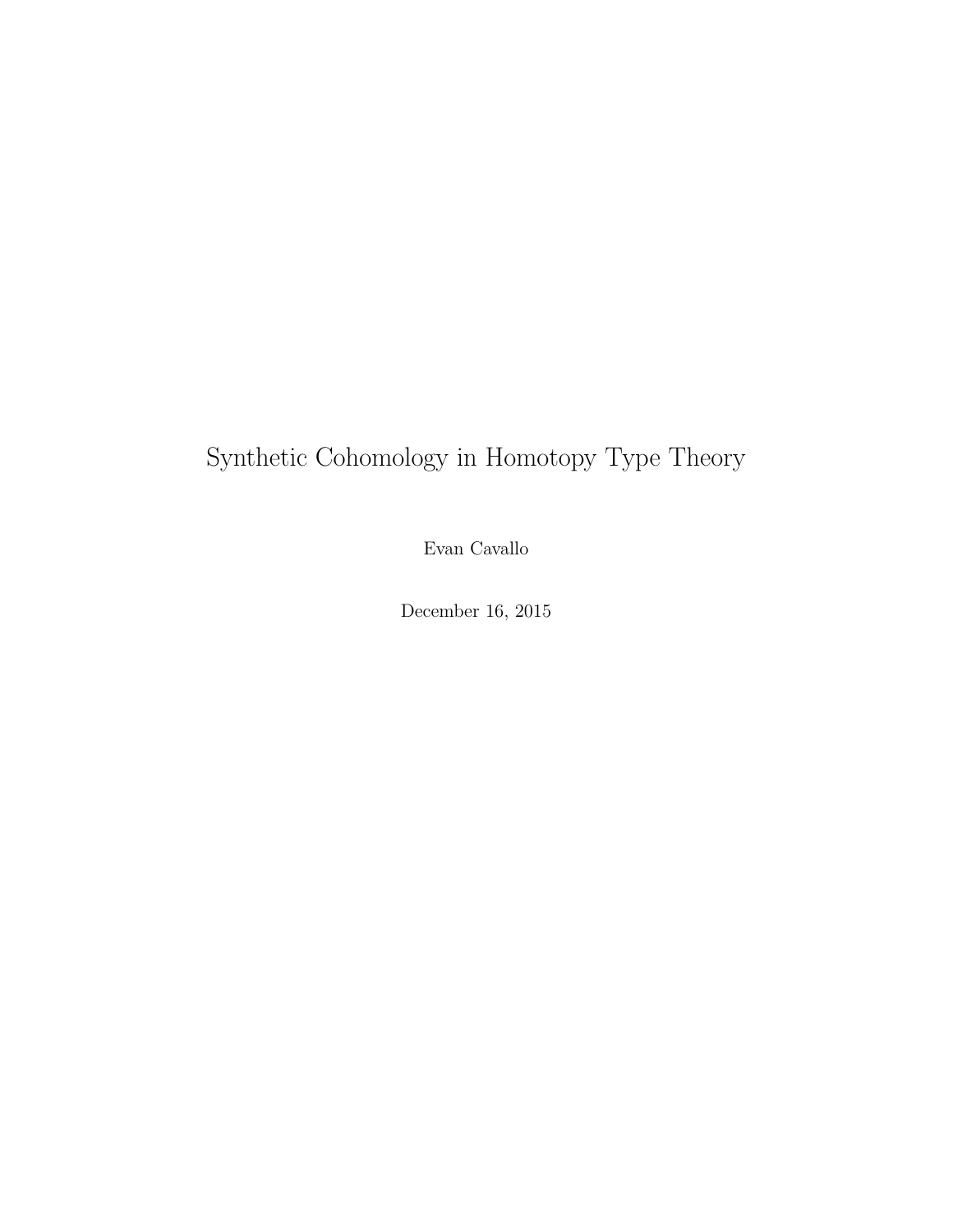# **Contents**

|                                      | Introduction<br>iii                              |                            |     |  |  |  |
|--------------------------------------|--------------------------------------------------|----------------------------|-----|--|--|--|
| $\mathbf 1$                          | <b>Type Theory Preliminaries</b><br>$\mathbf{1}$ |                            |     |  |  |  |
|                                      | 1.1                                              |                            | 1   |  |  |  |
|                                      | 1.2                                              |                            | 3   |  |  |  |
|                                      | 1.3                                              |                            | 4   |  |  |  |
|                                      | 1.4                                              |                            | 6   |  |  |  |
|                                      | 1.5                                              |                            | 7   |  |  |  |
| <b>Squares and Cubes</b><br>$\bf{2}$ |                                                  |                            | 9   |  |  |  |
|                                      | 2.1                                              |                            | 10  |  |  |  |
|                                      | 2.2                                              |                            | 13  |  |  |  |
| 3                                    |                                                  | <b>Cohomology Theories</b> |     |  |  |  |
|                                      | 3.1                                              |                            | -16 |  |  |  |
|                                      | 3.2                                              |                            | -17 |  |  |  |
|                                      |                                                  | 3.2.1                      | 18  |  |  |  |
|                                      |                                                  | 3.2.2                      | 20  |  |  |  |
|                                      |                                                  | 3.2.3                      | 21  |  |  |  |
|                                      |                                                  | 3.2.4                      | 22  |  |  |  |
|                                      | 3.3                                              |                            | 22  |  |  |  |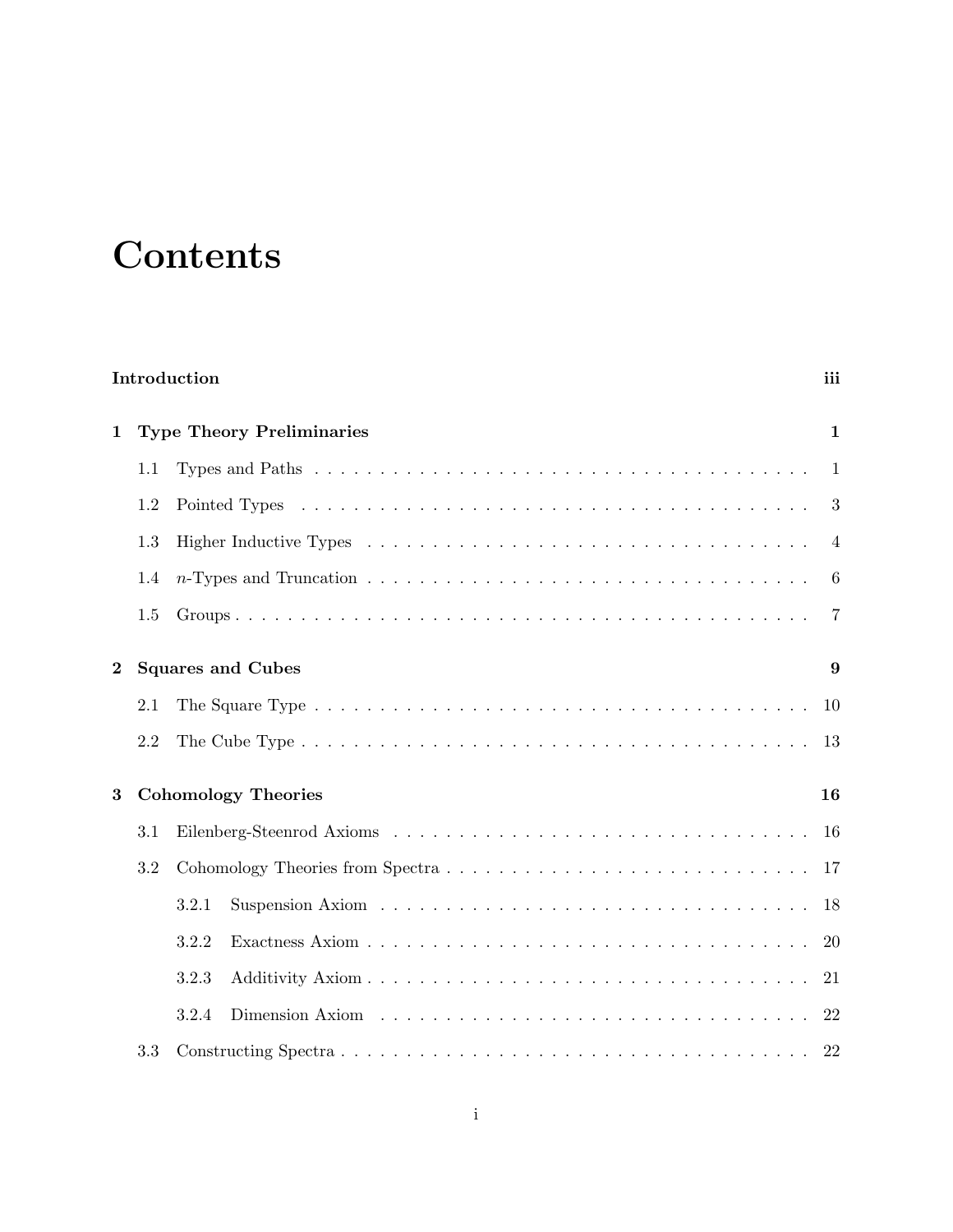| 4 Results in Eilenberg-Steenrod Cohomology |                               |    |  |
|--------------------------------------------|-------------------------------|----|--|
| 4.1                                        |                               |    |  |
| 4.2                                        |                               |    |  |
|                                            |                               |    |  |
|                                            |                               |    |  |
| 4.5                                        |                               |    |  |
| 4.6                                        |                               |    |  |
|                                            | 5 Conclusions and Future Work | 59 |  |
| A Formalization Reference<br>61            |                               |    |  |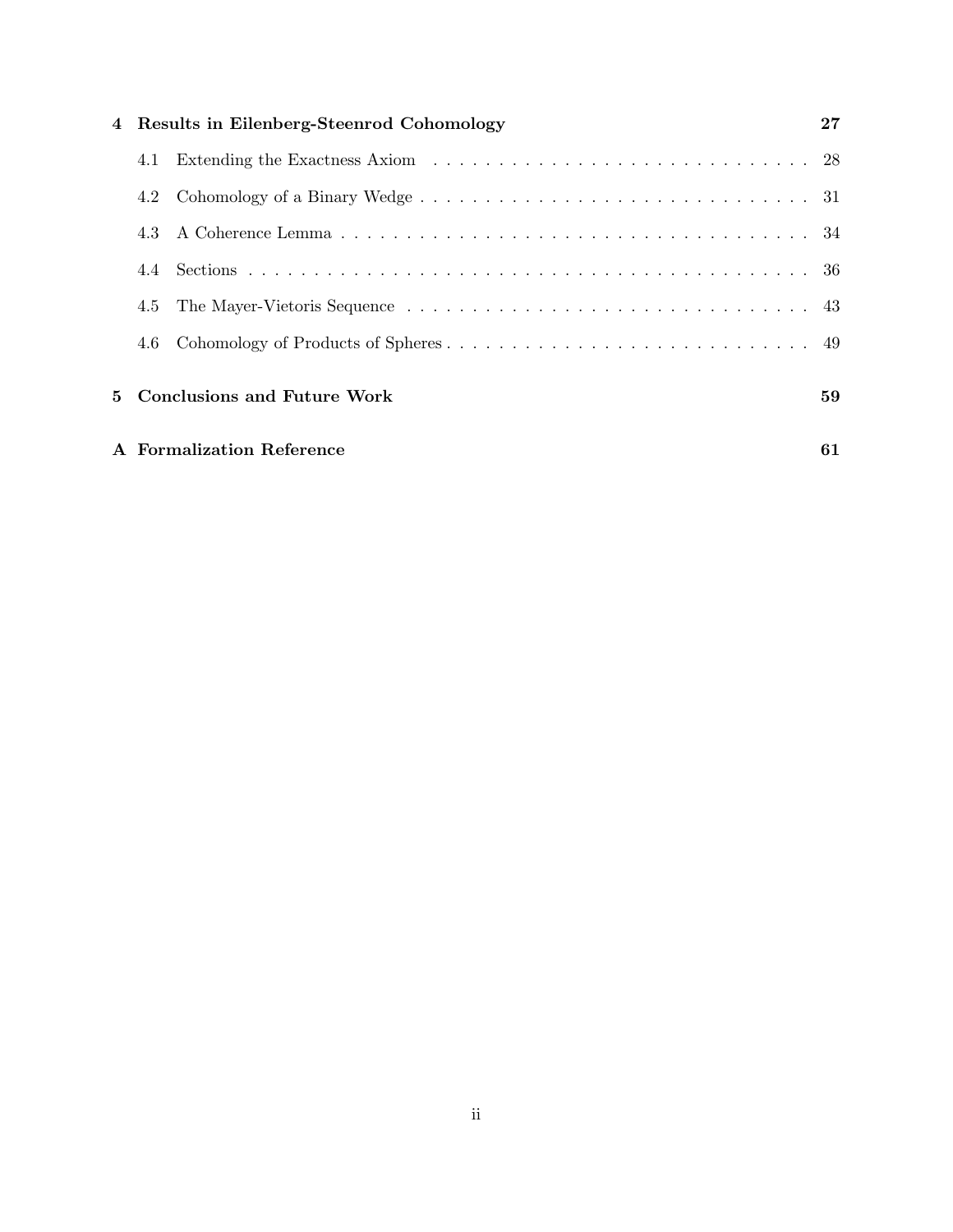# Introduction

This is a case study in *higher type theory*, the study of the infinite-dimensional structure which arises from the identity type of intensional Martin-Löf type theory [17]. For elements  $x, y : A$ , inhabitants of the identity type  $x =_A y$  express *identifications* between x and y, or proofs that x and y are in some sense equal. In extensional Martin-Löf type theory  $[18]$ , such types have at most one inhabitant, but this is not guaranteed in its intensional counterpart. In 1998, Hofmann and Streicher [10] made this precise by presenting a model interpreting types as groupoids, with  $x = A$  y interpreted as the discrete groupoid of morphisms from x to y in A. It was independently confirmed by van den Berg and Garner in 2008 [24] and Lumsdaine in 2009 [16] that types are equipped more generally with the structure of weak  $\omega$ -groupoids. This opened the possibility of augmenting the theory in order to make such structure visible internally. The most notable addition is Voevodsky's univalence axiom, which unifies the concepts of identifications between types and equivalences between types. Another, which is crucial to this thesis, is the concept of higher inductive types: types generated not only by point constructors but also path constructors, thus exhibiting explicit higher structure. With these it becomes possible to define interesting  $\omega$ -groupoids, such as spheres, within the theory. The intensional type theory created by augmenting Martin-Löf type theory with univalence and higher inductive types is what is now called homotopy type theory (or  $H\sigma TT$ ).

This thesis is an exploration of basic ideas in cohomology, which is a central tool from homotopy theory. It is an "informalization" of results developed in the HoTT-Agda library [11] over the past two years. It is intended to serve as documentation, as a lasting account in the inevitable event of deprecation, and as an exposition of the tools and methodology I have found useful. While cohomology is the guiding motivation, some of the proofs and results are neither strictly cohomological nor particularly efficient from the classical perspective. Rather, the focus is on techniques for "higher induction." My hope is to demonstrate the abilities and shortcomings of the current formulation of homotopy type theory in the broader context of higher type theories. Particularly relevant as a point of comparison is the recent work on cubical type theories, independently conducted by Coquand et al. [4], Brunerie and Licata [3], and Altenkirch and Kaposi [1]. While homotopy type theory is not natively cubical, it is possible to encode some notion of cubes using inductive types. This line of attack, initiated by Licata and Brunerie [14, 13], has been extremely fruitful as an organizing principle, though limited by the paucity of definitional equalities in vanilla homotopy type theory. I hope to elucidate further the flavor of the cubical approach by example.

The first chapter contains a brief introduction to the necessary prerequisites in homotopy type theory. The second chapter adds to these the square and cube types; the results in this chapter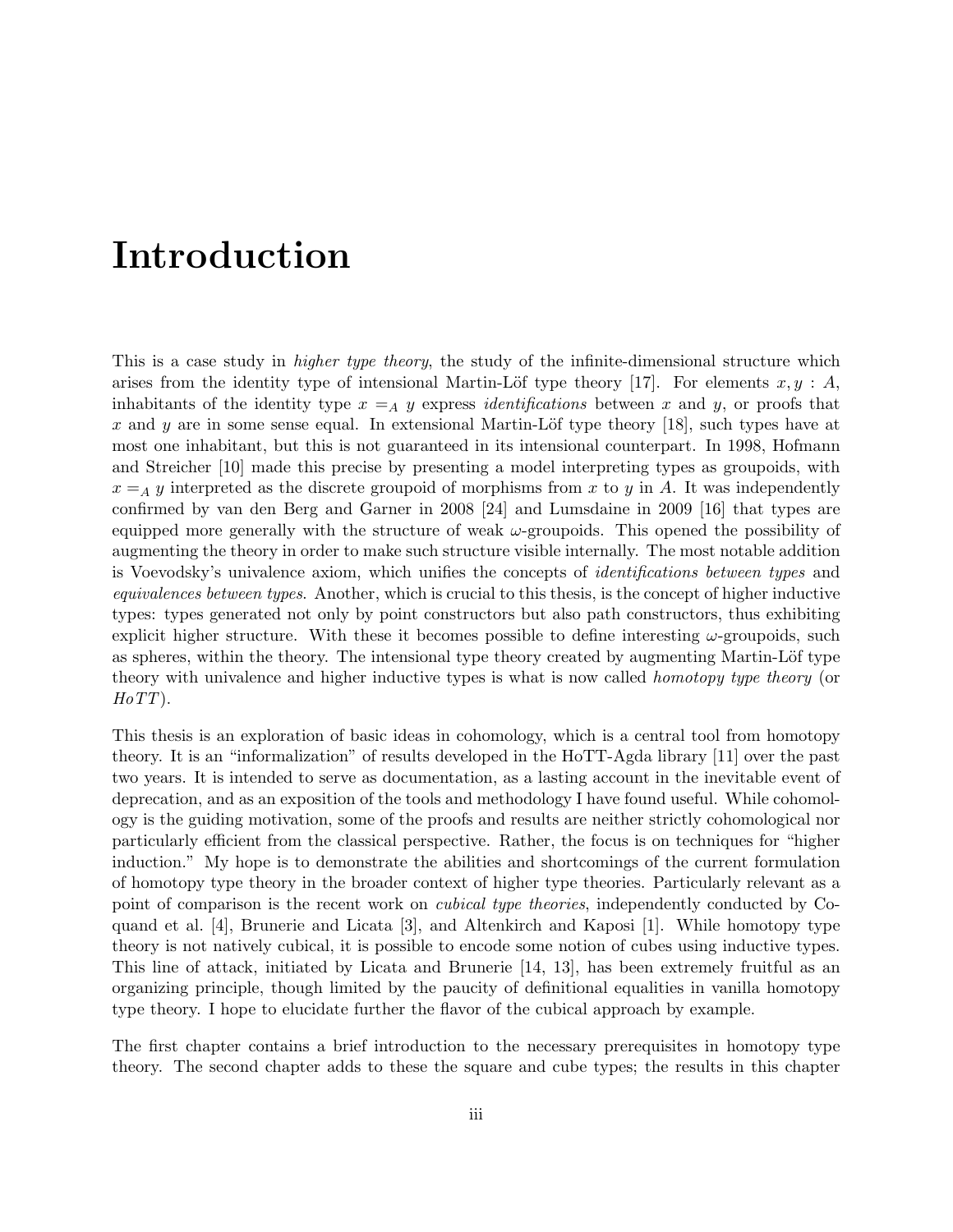are for the most part due to Brunerie and Licata and were previously formalized in [13]. Chapter 3 presents the definition of an Eilenberg-Steenrod cohomology theory and exhibits a class of examples. The construction of the Eilenberg-MacLane spectrum in this chapter is due to and originally formalized by Finster and Licata [15]. The proof that spectra satisfy the cohomology axioms was developed informally by a group at the Institute for Advanced Study during the Special Year on Univalent Foundations of Mathematics and described by Shulman [22], but the formalization is original. Chapter 4, which comprises the bulk of the thesis, proves a series of results which hold in all cohomology theories. None of these are new to classical algebraic topology, but the translation into type theory and formalization are my own.

Almost everything has been formalized in Agda; a few statements are less general in the formalization, but only for combinatorial reasons (for example, a lemma concerning a face of a cube might only be proven for the left face). Appendix A contains an index relating sections of this document with library modules.

I would like to thank my advisor, Robert Harper, for introducing me to type theory (homotopy and otherwise), welcoming me to Carnegie Mellon's HoTT research group, and guiding me through the process of this thesis. Special thanks go to Carlo Angiuli for steering me through my early adventures in type theory. This project would not have been possible without the efforts of contributors to the HoTT-Agda library, especially Guillaume Brunerie and Kuen-Bang Hou (Favonia). Several tools and theorems, particularly for cubical reasoning, originated in Dan Licata's Agda library, and my first encounter with cubes was at Dan's suggestion for the Mayer-Vietoris proof. I am grateful to Jeremy Avigad and Richard Statman, who served on my defense committee. Finally, I would like to thank the Department of Mathematical Sciences, the Department of Computer Science, and my friends and family, for their encouragement and for enduring my erratic progress through this project.

This research was sponsored in part by the National Science Foundation under grant numbers CCF-1116703 and CCF-1445995 (REU).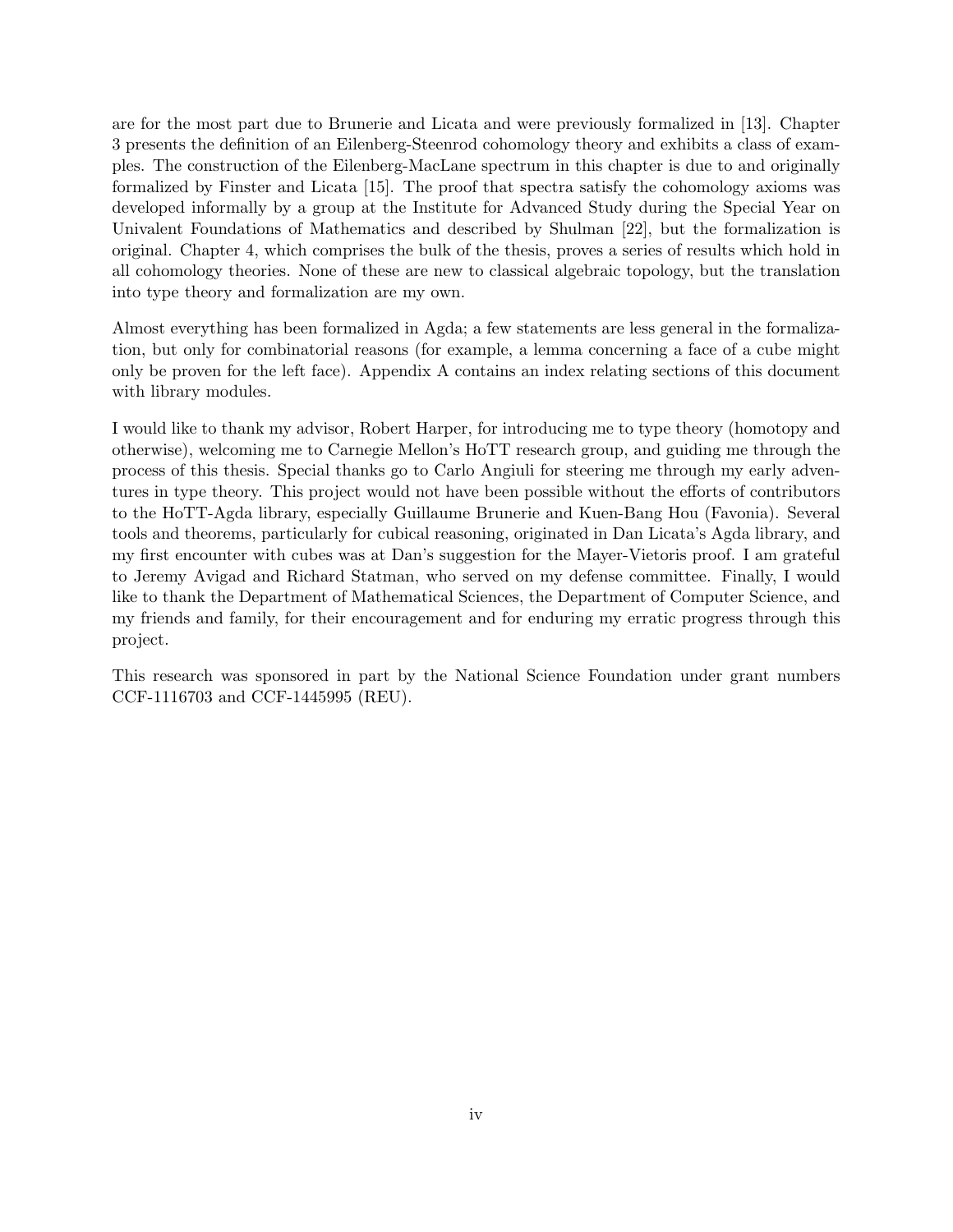# Chapter 1

# Type Theory Preliminaries

In general, we assume familiarity with informal homotopy type theory in the style of *Homotopy* Type Theory [8]; the material of Chapters 1-2 is assumed, with 3-6 relevant to varying degrees. Beyond intensional Martin-Löf type theory, we take particular advantage of pushout types [8,  $\S6.8$ ] as well as truncations [8,  $\S 6.9$ ] and more generally *n*-types [8,  $\S 7$ ]. In order to fix notation, we give a brief overview.

### 1.1 Types and Paths

We write  $U$  for our universe of types. Technically (and in the formalization) we use a universe hierarchy  $U_0: U_1: U_2: \cdots$ , but we will leave this implicit, as none of our results require attention to universe levels. For any type  $A : U$  and family (i.e. fibration)  $B : A \to U$ , we have the *dependent* function type  $\prod_{x:A} Bx : U$  of maps which, given  $a : A$ , produce an element of  $Ba$ ; if for every  $a : A$ we have  $b : Ba$  we write  $\lambda a.b : \prod_{a:A} Ba$  for the corresponding function term. As a special case, for  $A, B: \mathcal{U}$  we have the non-dependent function type  $(A \to B) := \prod_{\mathcal{A}} B$ . Likewise, we have the *dependent sum type*  $\sum_{a:A} Ba : U$  of pairs  $(a, b)$  where  $a : A$  and  $b : Ba$ , with the cartesian product  $A \times B$  as the non-dependent special case. Finally, for any  $x, y : A$  we have the *identity* type  $x = A y : U$  of identifications (or paths) between x and y, which is inductively generated by single constructors refl<sub>x</sub> :  $x = A x$  for  $x : A$ . We write  $x = y$  when A is clear from context. The elimination rule for the identity states:

**Definition 1.1** (Path Induction). For any family  $C: \prod_{x,y:A} (x = y) \to U$ , in order to construct a function  $f: \prod_{x,y:A} \prod_{p:x=y} C(x,y,p)$ , it suffices to give a term  $d: \prod_{x:A} C(x,x,\text{refl}_x)$ . A function f defined in this way satisfies  $f(x, x, \text{refl}_x) \equiv d(x)$ .

We use the symbol  $\equiv$  for the external *definitional equality*, which we think of as syntactic equality modulo computation, that is, the congruence generated by  $\beta$ -reduction and  $\eta$ -expansion. This is strictly stronger than the internal notion of equality  $=$  captured by the identity type (sometimes) called propositional equality).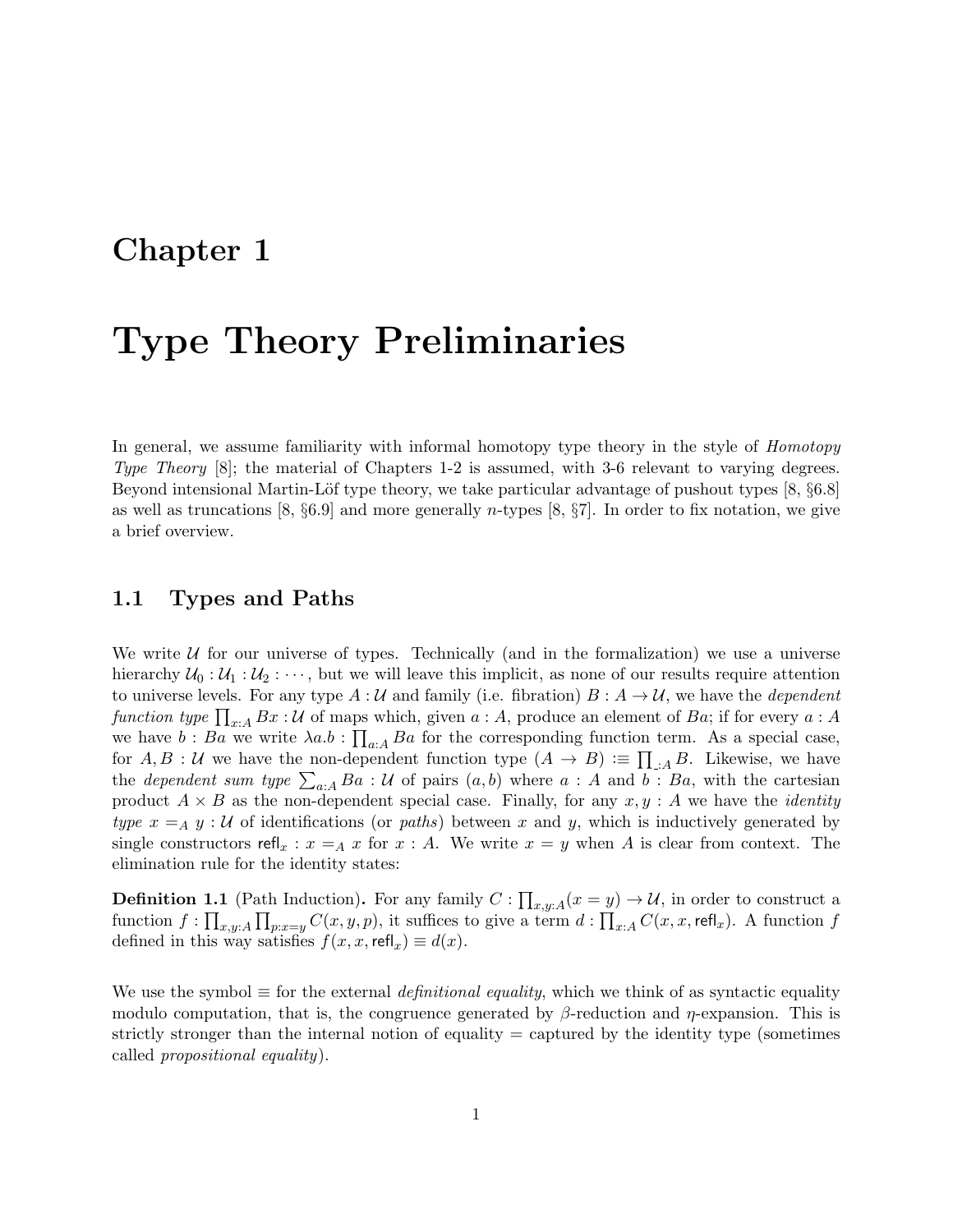That  $=$  is a congruence is derivable using the elimination rule. For any two paths  $p : x = y$  and  $q : y = z$  we have their concatenation  $p \cdot q$  defined by refl  $\cdot q := q$  (we can define an alternate, equivalent composition by inducting instead on q). For any  $p : x = y$ ,  $q : y = z$ , and  $r : z = w$ , there is an associativity path assoc p q r :  $(p \cdot q) \cdot r = p \cdot (q \cdot r)$  defined by assoc refl refl refl :≡ refl. For any path  $p : x = y$  we have an inverse path  $p^{-1} : y = x$  defined by refl<sup>-1</sup> :≡ refl, along with identities -inv-l  $p$  :  $p\cdot p^{-1} =$  refl and ·-inv-r  $p$  :  $p^{-1}\cdot p =$  refl defined by ·-inv-l refl : $\equiv$  refl and ·-inv-r refl : $\equiv$  refl. Any function  $f: A \to B$  induces a corresponding function on paths  $ap_f: (x =_A y) \to (fx =_B fy)$ defined by  $ap_f$ refl : $\equiv$  refl.

Between two types  $A, B : U$  we have a third notion of identity, that of *equivalence*  $A \simeq B$ . An equivalence  $e : A \simeq B$  consists of

- maps  $f: A \to B$  and  $g: B \to A$  (for which we generally write e and  $e^{-1}$ ),
- homotopies (i.e. families of paths)  $p: \prod_{a:A} g(fa) = a, q: \prod_{b:B} f(gb) = b$ ,
- a two-dimensional homotopy  $\prod_{a:A} \mathsf{ap}_f(pa) = q(fa)$ .

For the technical considerations which motivate this definition, see [8, Chapter 4], which refers to this particular characterization as half adjoint equivalence. For our purposes we only need the following:

**Assertion 1.2.** To construct an equivalence  $e : A \simeq B$ , it suffices to give maps  $f : A \rightarrow B$ ,  $g: B \to A$  and homotopies  $\prod_{a:A} g(fa) = a$ ,  $\prod_{b:B} f(gb) = b$ . The resulting equivalence has f and g as maps, but its inverse data may differ from those provided.

We can define a map idtoeqv:  $(A = B) \rightarrow (A \simeq B)$  by path induction, taking idtoeqv refl to be the identity equivalence. The *univalence axiom*, a central feature distinguishing homotopy type theory from standard intensional type theory, states that the notions of equivalences and identifications between types correspond in the following sense:

**Definition 1.3** (Univalence Axiom). For any types  $A, B : \mathcal{U}$ , the map idtoeqv :  $(A = B) \rightarrow (A \simeq B)$ is an equivalence. We write  $ua : (A \simeq B) \rightarrow (A = B)$  for the given inverse.

We use the univalence axiom freely and implicitly to simplify arguments, typically to deduce that  $F(A) \simeq F(B)$  from the fact that  $A \simeq B$ . We believe, however, that none of these applications are strictly necessary. In our estimation, the only essential use of univalence in this development is in the computation of  $\pi_k(K(G, n))$  in §3.3.

For any  $f, g: A \to B$ , we write  $f \sim g$  for the type  $\prod_{a:A} fa = ga$  of homotopies from f to g. The univalence axiom implies function extensionality, as originally shown by Voevodsky:

**Assertion 1.4** (Function Extensionality). For any  $f, g : A \to B$ , the map happly :  $(f = g) \to (f \sim g)$ g) defined by happly refl :≡ id is an equivalence with inverse funext :  $(f \sim g) \rightarrow (f = g)$ .

Given a type  $A: U$  and family  $B: A \to U$ , an identification  $p: x=_A y$  induces a relationship between the fibers  $Bx$  and  $By$ . We have a map transport $_p^B: Bx \to By$  defined by path induction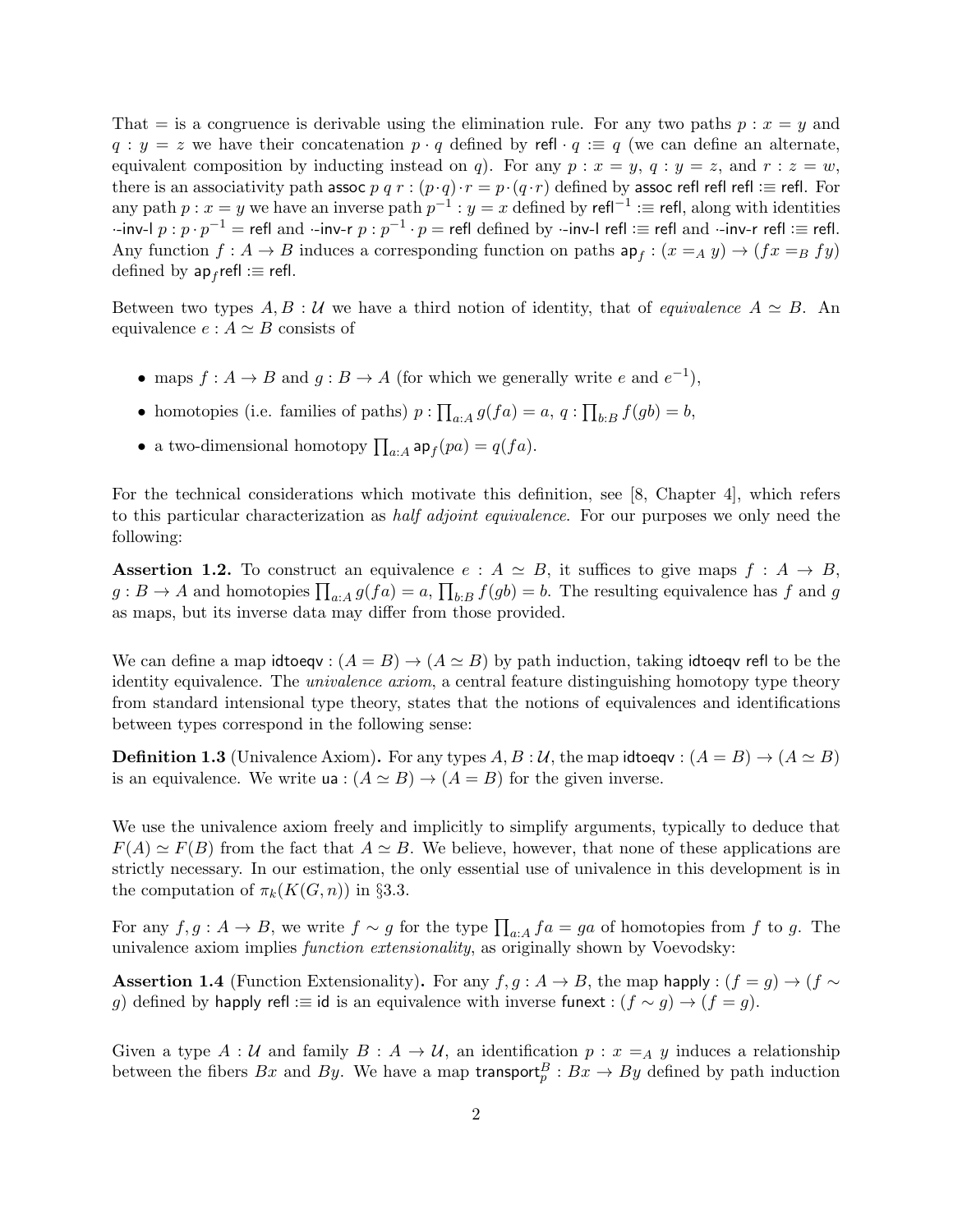with transport $_{\text{refl}}^B \coloneqq$  id. This map is easily seen to be an equivalence. We also have a notion of path lying over  $p$  in the total space:

**Definition 1.5.** Let  $A: \mathcal{U}, B: A \to \mathcal{U}, x, y: A$ , and  $p: x = y$  be given. For any  $u: Bx$  and  $v: By$ we have the *dependent path type* (or path-over type)  $u = \frac{B}{p} v$ , which is defined by induction on p with  $(u =_{refl}^B v) \equiv (u = v)$ .

**Assertion 1.6.** For any  $A: U, B: A \rightarrow U, x, y: A, u: Bx$ , and  $v: By$ , there is an equivalence between the types  $(x, u) = \sum_{a : ABa} (y, v)$  and  $\sum_{p : x = y} (u =_p^B v)$ .

Analogous to the non-dependent ap, every dependent function  $f: \prod_{a:A} Ba$  induces a map  $\mathsf{apd}_f$ :  $\prod_{p:x=a y}fx=^B_pfy$  defined by  $\mathsf{apd}_f$ refl : $\equiv$  refl. Composition of dependent paths takes  $\alpha:u=^B_p v$ and  $\beta: u =_q^B v$  and outputs  $\alpha \cdot^d \beta: v =_{p,q}^B w$ ; it is defined by induction on p and q, taking  $\alpha \cdot^d \beta \coloneqq \alpha \cdot \beta$  when  $p \equiv q \equiv$  refl. For sake of convenience, we use alternate definitions when composing non-dependent paths with dependent ones: for  $\alpha : u = v, \beta : v = \frac{B}{q} w, \gamma : w = x$  we define  $\alpha \lhd \beta : u =_q^B w$  and  $\beta \rhd \gamma : v =_q^B x$  by refl  $\lhd \beta : \equiv \beta$  and  $\beta \rhd$  refl  $\coloneqq \beta$ .

In certain cases, we can give an explicit characterization of the dependent path type. For example, when the fibration is a family of path types, we have:

**Assertion 1.7.** Let  $f, g: A \to B$ ,  $x, y: A$ , and  $p: x =_A y$ . For any  $u: fx =_B gx$  and  $v: fy =_B gy$ , the types  $u =_{p}^{z.fz=gz} v$  and  $u \cdot \mathsf{ap}_{g}(p) = \mathsf{ap}_{f}(p) \cdot v$  are equivalent.

When the fibration is a family of function types parameterized by domain or codomain and the base path is an equivalence:

**Assertion 1.8.** Let functions  $f : A \to B$ ,  $g : A \to C$  and an equivalence  $e : B \simeq C$  be given. The type  $f = \lim_{a \to a} e^{-D} g$  is equivalent to  $e \circ f = g$ .

**Assertion 1.9.** Let functions  $f : A \to C$ ,  $g : B \to C$  and an equivalence  $A \simeq B$  be given. The type  $f = \lim_{a \to c} e^{-C} g$  is equivalent to  $f = g \circ e$ .

Finally, a broadly useful gadget: for  $A, B: U, C: B \to U$ ,  $f: A \to B$ ,  $p: x=_A y$ ,  $u: C(fx)$ , and  $v: C(fy)$ , we have a function over-ap-in $f: (u = p^{C \circ f} v) \to (u =_{ap_f p}^C v)$ , which is defined by induction on  $p$  with over-ap-in $_f := \text{id}$  in the case  $p := \text{refl}$ .

### 1.2 Pointed Types

We are often interested in types which are accompanied by a specified basepoint; thus we define the universe of *pointed types*  $\mathcal{U}_* \coloneqq \sum_{A:\mathcal{U}} A$ . We generally use letters  $X, Y, Z, \dots$  for pointed types and write  $x_0, y_0, z_0, \ldots$  for their respective basepoints, whereas ordinary types are named from  $A, B, C, \ldots$  We overload most of our notation to apply to both non-pointed and pointed types – for example, for  $X, Y : U_*$  we write  $X \to Y$  for the function type of the underlying types. For any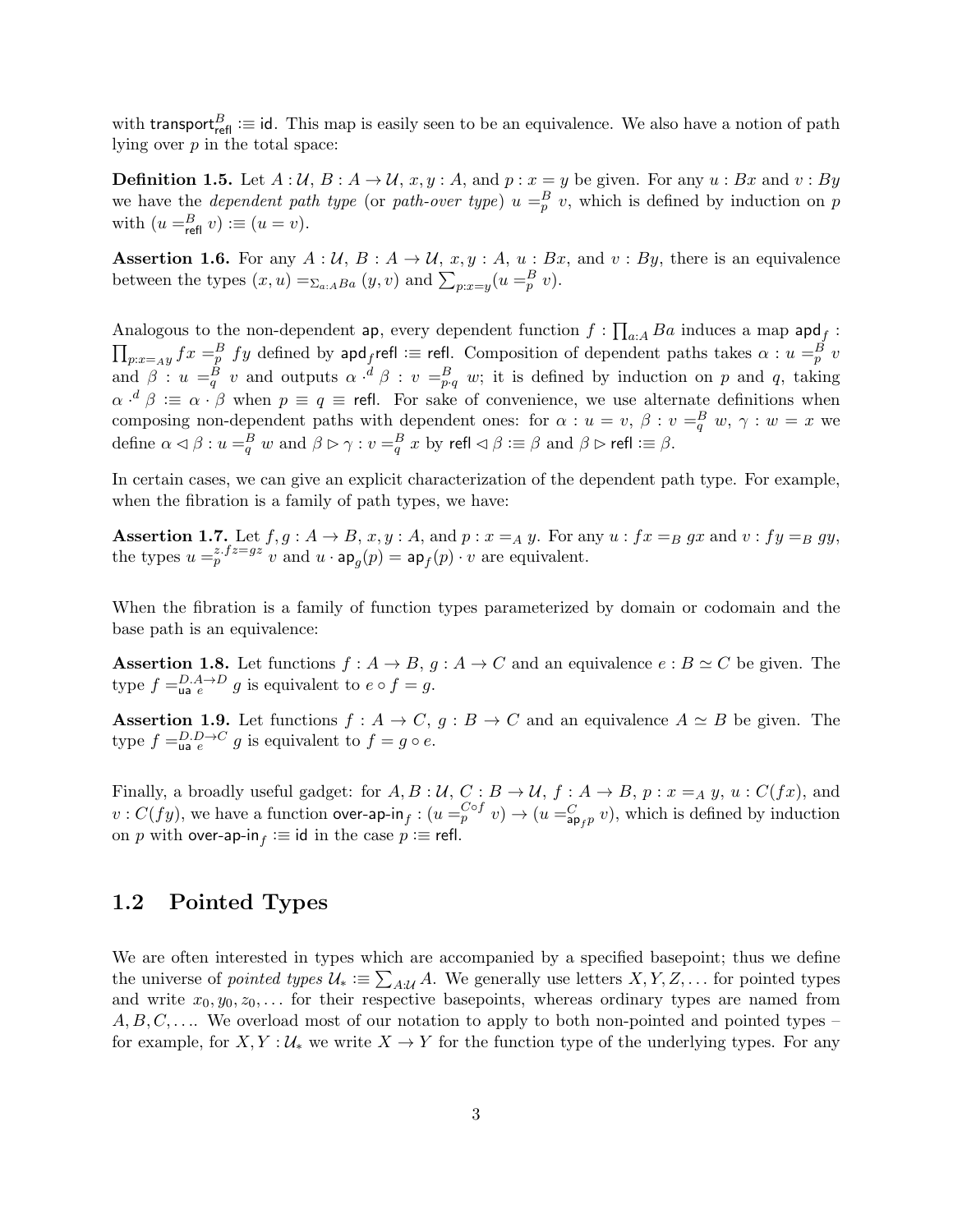$X, Y: \mathcal{U}_*,$  we also have the type  $(X \to Y) := \sum_{f:X \to Y} (fx_0 = y_0)$  of basepoint-preserving functions, or more simply pointed functions. Composition is defined by

$$
(g,q)\circ (f,p): \equiv (g\circ f, \mathsf{ap}_g p\cdot q)
$$

The identity map on X is  $\mathsf{id}_X^\odot \coloneqq (\mathsf{id}_X, \mathsf{refl}) - \mathsf{in}$  general, we use the superscript  $\odot$  where necessary to distinguish a pointed version of some previously defined concept. We have a modified form of function extensionality:

**Assertion 1.10.** Let  $(f, p)$  and  $(g, q)$  be basepoint-preserving functions from X to Y. Given a homotopy  $h: \prod_{x:X} fx = gx$  and a path  $\alpha: p = hx_0 \cdot q$ , we can construct a path  $(f, p) =_{X \rightarrow Y} (g, q)$ .

Note that, in contrast to the unpointed case, two pointed functions may not be equal even if they agree on all arguments. We also have a pointed version of univalence, and a means of relating pointed functions over equivalences:

Assertion 1.11. Let  $X, Y : \mathcal{U}_*$  and a basepoint-preserving equivalence  $(e, q) : X \simeq Y$  be given (here  $q: ex_0 = y_0$ ). Then there is a path  $ua^{\odot}: X =_{\mathcal{U}_*} Y$ .

**Assertion 1.12.** Let a functions  $(f, p) : X \to Y$ ,  $(g, q) : X \to Z$  and a basepoint-preserving equivalence  $(e,r): Y \simeq Z$  be given. Then  $(f,p) =_{\mathsf{ua}^{\odot}(e,r)}^{\mathsf{W},X\to W}(g,q)$  is equivalent to  $(e,r) \circ (f,p) =$  $(q, q)$ .

**Assertion 1.13.** Let functions  $(f, p) : X \to Z$ ,  $(g, q) : Y \to Z$  and a basepoint-preserving equivalence  $(e,r): X \simeq Y$  be given. Then  $(f,p) = \bigcup_{\mathsf{ua}^\odot(e,r)} W \to Z$   $(g,q)$  is equivalent to  $(f,p) = (g,q) \circ (e,r)$ .

For any  $X: \mathcal{U}_*$ , the *loop space*  $\Omega X$  is the pointed type  $(x = x, \text{refl})$ . Composition of loops gives a pointed map conc<sup>⊙</sup>:  $\Omega X \times \Omega X \to \Omega X$ , where the basepoint of a product is of course the pair of basepoints.

## 1.3 Higher Inductive Types

As in standard intensional type theory, we may define inductive types such as the natural numbers  $\mathbb N$  and the integers  $\mathbb Z$ . In addition to these, homotopy type theory introduces *higher inductive types*. Where an ordinary inductive type  $A$  is generated by a collection of constructors which introduce elements of  $A$ , a higher inductive type may also include a collection of *path constructors* which introduce identifications between elements. For our purposes, the main higher inductive type of interest is the *pushout type*. For any span of maps  $A \stackrel{f}{\leftarrow} C \stackrel{g}{\rightarrow} B$ , the pushout type  $A \sqcup^C B$  (with functions left implicit) is generated by point constructors left :  $A\to A\sqcup^C B$  and right :  $B\to A\sqcup^C B$ along with a path constructor glue :  $\prod_{c:C}$  left( $fc$ ) = right( $gc$ ). Visually, we picture  $A \sqcup^C B$  like so: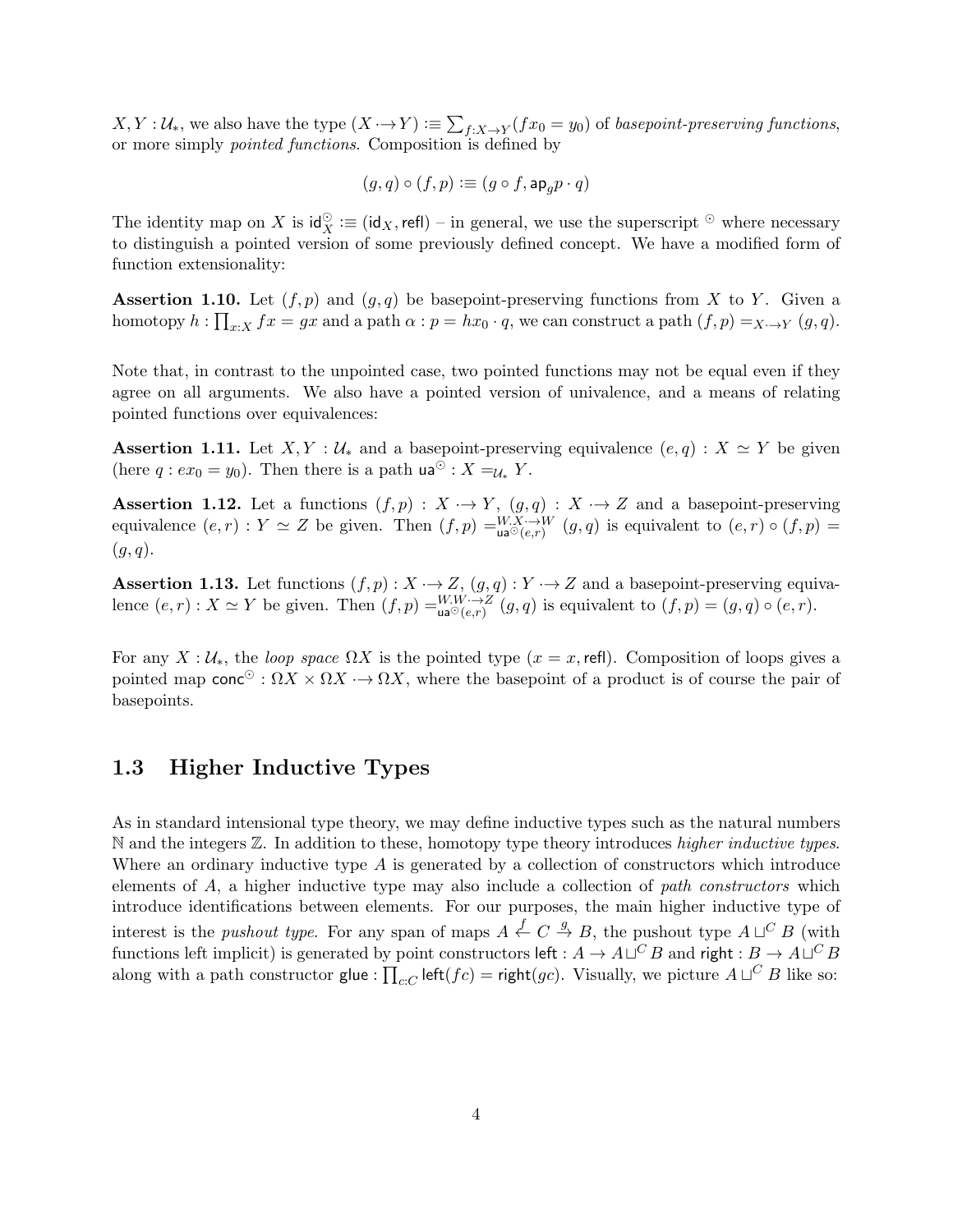

If we have a span of pointed spaces  $X \stackrel{(f,p)}{\leftarrow} Z \stackrel{(g,q)}{\rightarrow} Y$ , then we make  $X \sqcup Z Y$  a pointed type with basepoint left  $x_0$ , and the maps left and right can be made pointed with basepoint-preservation paths refl and  $\mathsf{ap}_{\mathsf{right}} q^{-1} \cdot \mathsf{glue} \ z_0{}^{-1} \cdot \mathsf{ap}_{\mathsf{left}} p$  respectively.

For any  $P: A \sqcup^C B \to \mathcal{U}$ , the induction principle for  $A \sqcup^C B$  states that in order to construct a function  $k: \prod_{\gamma: A\sqcup C} P(\gamma)$  it suffices to give

- a function  $l : \prod_{a:A} P(\text{left } a),$
- a function  $r: \prod_{b:B} P(\text{right } b),$
- a dependent homotopy  $h: \prod_{c:C} l(fc) =_{\text{glue }c}^P r(gc)$ .

A function k defined in this way satisfies  $k(\text{left } a) \equiv l(a), k(\text{right } b) \equiv r(b), \text{ and } \text{apd}_k(\text{glue } c) = h(c).$ Note that we only assume the reduction for the path constructor holds propositionally – this is in part an artifact of limitations in the Agda formalization and in part due to uncertainty in the current understanding of the theory. In the non-dependent case where the target is a type  $D$ , the induction principle can be simplified to requiring functions  $l : A \rightarrow D$ ,  $r : B \rightarrow D$ , and  $h: \prod_{c:C} l(fc) = r(gc)$ , and the resulting function  $k: A \sqcup^C B \to D$  satisfies  $\mathsf{ap}_k(\mathsf{glue}\; c) = h(c).$ 

A few pushouts are of particular interest to us:

- 1. For  $X, Y: \mathcal{U}_{*}$ , the pushout of the span  $X \stackrel{x_0}{\leftarrow} 1 \stackrel{y_0}{\rightarrow} Y$  is the wedge  $X \vee Y$ ; in this case we write winl, winr, and wglue : winl  $x_0 =$  winr  $y_0$  for the three constructors.
- 2. For  $A: \mathcal{U}$ , the pushout of the span  $1 \leftarrow A \rightarrow 1$  is the *suspension*  $\Sigma A$ ; we write north, south :  $\Sigma A$ , and merid :  $A \rightarrow$  north = south.
- 3. For any map  $f: A \to B$ , the pushout of the span  $1 \leftarrow A \stackrel{f}{\to} B$  is the *cofiber type* Cof f; we write  $\textsf{cfbase} : \textsf{Cof}\;f, \;\textsf{cfcod} : B \to \textsf{Cof}\;f, \;\text{and}\; \textsf{cfglue} : \prod_{a : A} \textsf{cfbase} = \textsf{cfcod}\; (fb).$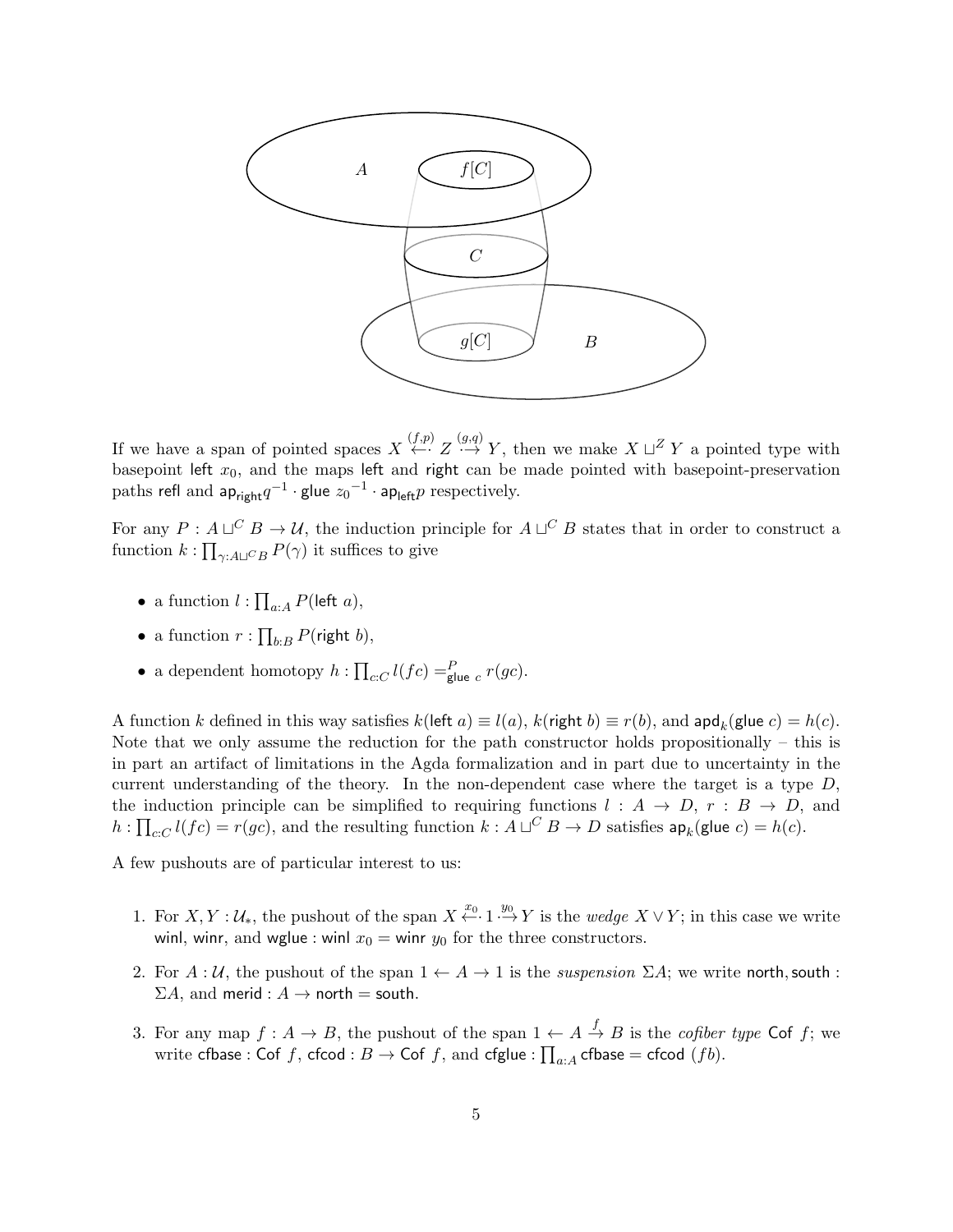- 4. For  $A, B: \mathcal{U}$ , the pushout of the span of projections  $A \stackrel{\text{fst}}{\leftarrow} A \times B \stackrel{\text{snd}}{\rightarrow} B$  is the join  $A * B$ .
- 5. For  $X, Y : U_*,$  the smash product  $X \wedge Y$  is the cofiber type of the map  $X \vee Y \to X \times Y$  which takes winl x to  $(x, y_0)$ , winr y to  $(x_0, y)$ , and wglue to refl<sub> $(x_0, y_0)$ </sub>



Figure 1.1: Special cases of the pushout type

Finally, we define the 0-sphere  $S^0$  to be the inductive type generated by two points true and false, and define the *n*-spheres inductively by  $S^{n+1} \coloneqq \Sigma S^n$ .

### 1.4  $n$ -Types and Truncation

For any type A, iterating the construction of identity types gives rise to an infinite hierarchy of structure: for  $x, y : A$  we can consider the type of identifications  $x = A y$ , for  $p, q : x = y$  we can consider  $p =_{x=y} q$ , and so on. However, not every type has nontrivial structure at every level. A type A for which the structure cuts off at "level n" is called an n-type, defined precisely for  $n \ge -2$ as follows:

- A is a  $(-2)$ -type if there exists  $a : A$  and a homotopy  $\prod_{x:A} a = x$ . We say that A is contractible.
- For  $n \ge -2$ , A is an  $(n + 1)$ -type if, for every  $x, y : A$ , the path type  $x = A y$  is an n-type.

 $\sum_{a:A}\prod_{x:A}(a=x)$  and <code>has-level</code>  $(n+1)$   $A\coloneqq\prod_{x,y:A}$  <code>has-level</code>  $n$   $(x=y).$  The unusual numbering We write has-level n A for the type of proofs that A is an n-type, that is, has-level (-2) A : $\equiv$ scheme ensures that the 0-types are the sets, those types A for which any two paths  $p, q : x =_A y$ can be identified – in particular, for which any path  $p : x = A x$  is equal to refl<sub>x</sub>. The (-1)-types are the mere propositions or truth values, those types A for which any two points  $x, y : A$  can be identified.

Given any type, we can obtain its best approximation as an *n*-type for some *n* via the *truncation* modality  $\|\cdot\|_n : \mathcal{U} \to \mathcal{U}$ . The truncation modalities are definable as higher inductive types, but we will use a derivable characterization which is more convenient (see [8,  $\S 7.3$ ]). For any type A, its n-truncation  $||A||_n$  is generated by a constructor  $|-|n : A \to ||A||_n$  as well as an element of has-level  $n ||A||_n$ . The accompanying induction principle is as follows: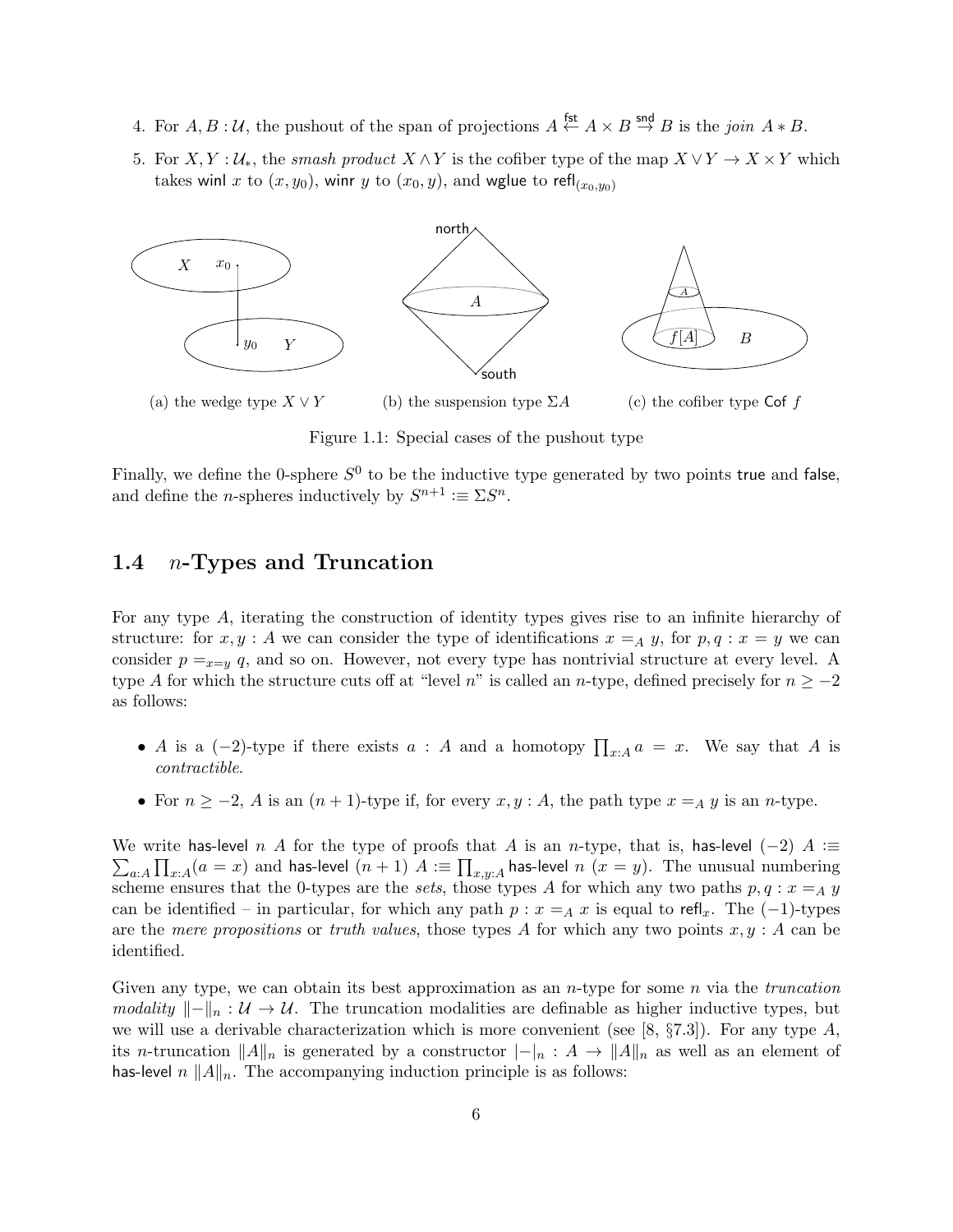**Definition 1.14** (Truncation Induction). Let  $B: ||A||_n \to U$  be given. If Bt is an n-type for every  $t:||A||_n$ , then any map  $f: \prod_{a:A} B|a|_n$  induces a map  $f': \prod_{t:||A||_n} Bt$  which satisfies  $f'(|a|_n) \equiv f(a)$ .

If  $A: U$  is an n-type, then  $|-_n: A \to ||A||_n$  is an equivalence. Our main interest is in the set truncation  $\Vert -\Vert_0$  and propositional truncation (or squash)  $\Vert -\Vert_{-1}$ . For a function type  $A \to B$ , the truncated type  $||A \rightarrow B||_0$  is the set of homotopy classes of maps  $A \rightarrow B$ ; this will be essential for exhibiting examples of cohomology theories. The  $(-1)$ -truncation is generally useful when we want to ignore the path structure of a particular type; we will see an example in the next section. We use the qualifier *mere* to describe  $(-1)$ -truncated types: for example, to inhabit  $\|\sum_{a:A} B(a)\|_{-1}$  is to say there merely exists  $a : A$  such that  $B(a)$  holds. We will make use of the following lemma:

**Assertion 1.15.** For any  $x, y : A$ , the types  $||x = y||_n$  and  $|x|_{n+1} = |y|_{n+1}$  are equivalent.

## 1.5 Groups

A group consists of an underlying set (that is, a 0-type) G, a composition operation  $(- \cdot -)$ :  $G \times G \to G$ , an inverse operation  $(-)^{-1}$ :  $G \to G$ , and a unit  $e : G$ , along with paths expressing the group laws:

- for every  $g : G$ , paths  $e \cdot g = g$  and  $g \cdot e = g$ ,
- for every  $q, h, k : G$ , a path  $(q \cdot h) \cdot k = q \cdot (h \cdot k)$ ,
- for every  $g: G$ , paths  $g^{-1} \cdot g = e$  and  $g \cdot g^{-1} = e$ .

We abuse notation and write  $G$  for the group itself, specifying intention where ambiguous. We write Grp for the type of groups, and Ab for the type of abelian groups (which additionally satisfy  $\prod_{g,h:G} g \cdot h = h \cdot g$ . A homomorphism is a map between groups, which consists of a map  $\varphi: G \to H$ of underlying sets along with an inhabitant of  $\prod_{g_1,g_2:G} \varphi(g_1 \cdot g_2) = \varphi(g_1) \cdot \varphi(g_2)$ . Since the underlying sets are required to be 0-types, two homomorphisms are equal precisely when their underlying functions are equal. Univalence guarantees that equality among groups is the expected notion of isomorphism:

**Assertion 1.16.** For any  $G, H$ : Grp, the type  $G =_{Grp} H$  is equivalent to the type of homomorphisms  $\varphi: G \to H$  whose underlying maps are equivalences.

For any homomorphism  $\varphi: G \to H$ , the kernel of  $\varphi$  is the set Ker  $\varphi: \Xi \Sigma_{g,G}(\varphi(g) = e)$  of elements of G which map to e. The *image* of  $\varphi$  is the set  $\text{Im } \varphi := \sum_{h:H} ||\sum_{g:G} (\varphi(g) = h)||_{-1}$  of elements of H for which there merely exists  $g : G$  with  $\varphi(g) = h$ . The use of mere existence guarantees that any element of  $H$  appears no more than once in the image, as opposed to once for every element of G which maps to it. A homomorphism  $\varphi$  is *injective* if  $\varphi(q) = e$  implies  $q = e$ , equivalently if Ker  $\varphi = 1$ . It is surjective if for any h: H there merely exists g: G with  $\varphi(g) = h$ .

**Assertion 1.17.** Let  $\varphi: G \to H$  be a homomorphism. If  $\varphi$  is injective and surjective, then  $\varphi$  is an isomorphism.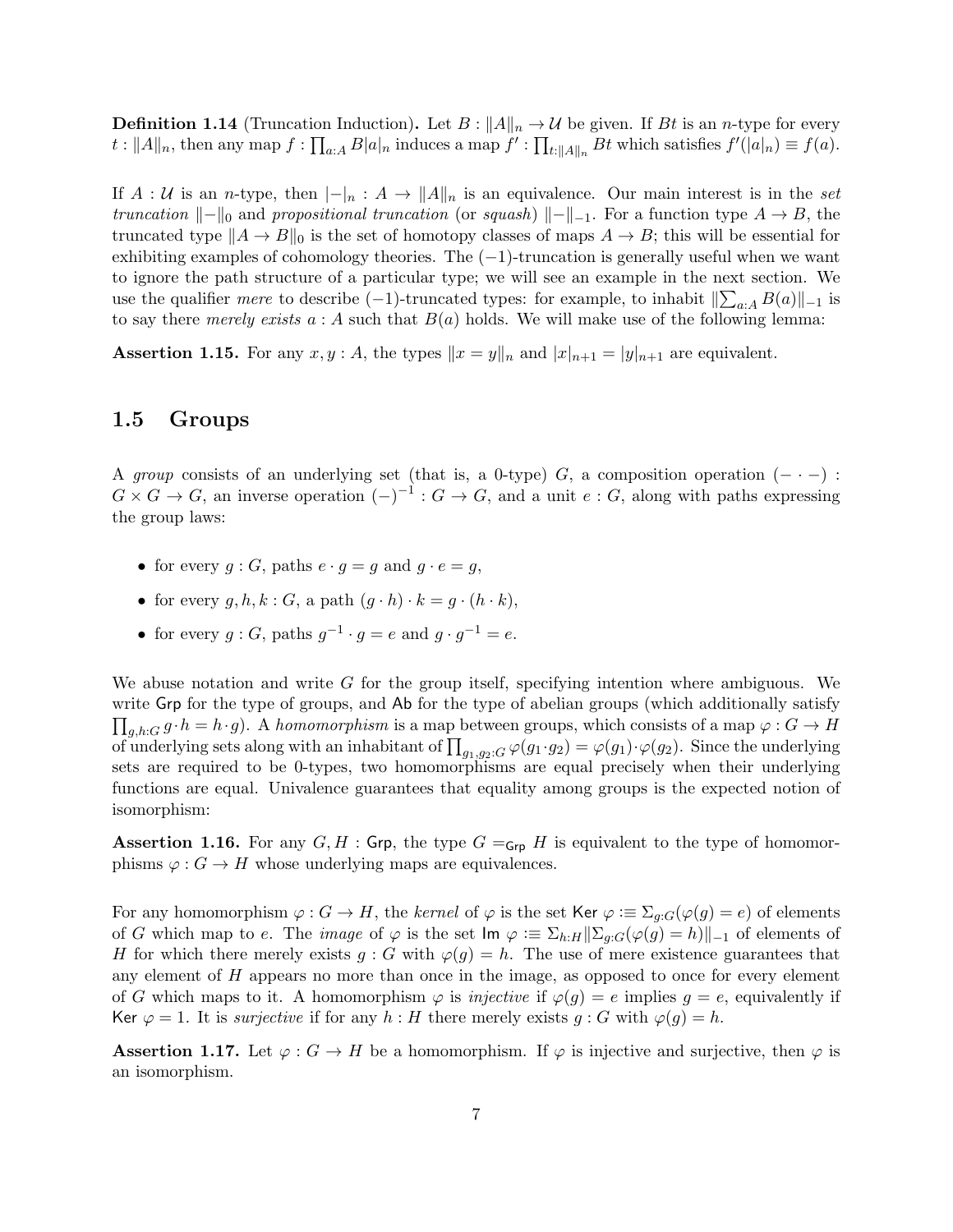As a sketch of the proof, recall that surjectivity gives for any element  $h : H$  a term of type  $\sum_{g:G}(\varphi(g) = h)\Vert_{-1}$ . If  $\varphi$  is injective, then there is at most one  $g: G$  such that  $\varphi(g) = h$ , which means that  $\Sigma_{g:G}(\varphi(g) = h)$  is already a (-1)-type. Thus  $\|\Sigma_{g:G}(\varphi(g) = h)\|_{-1} \simeq \Sigma_{g:G}(\varphi(g) = h)$ and we can transform each mere existence proof into a full existence proof, defining an inverse to  $\varphi$  by associating each h with its specified g.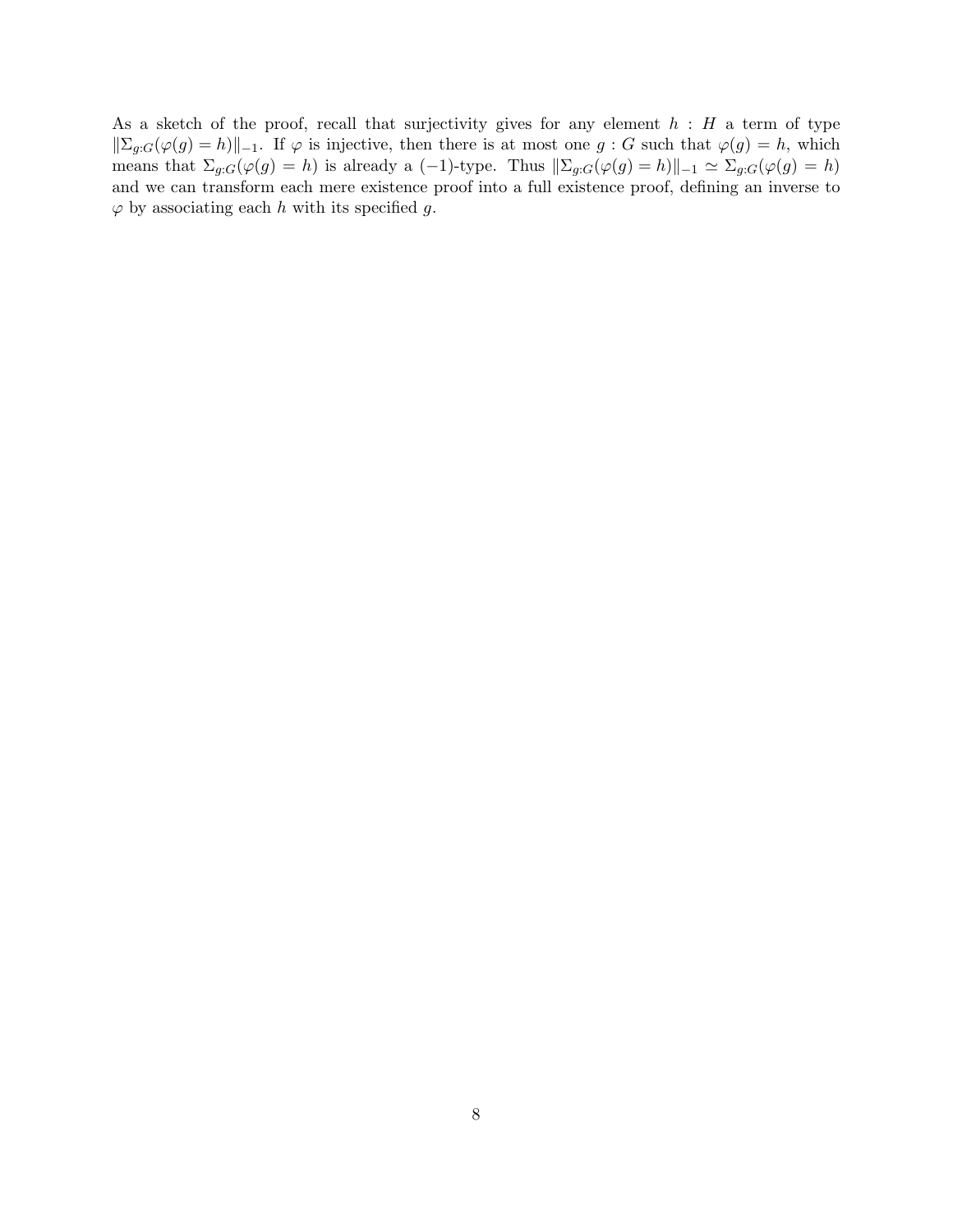# Chapter 2

# Squares and Cubes

Constructions involving higher inductive types commonly require us to build paths between paths. For example, consider the pushout  $U \sqcup^{X \vee Y} V$  of a span  $U \stackrel{f}{\leftarrow} X \vee Y \stackrel{g}{\rightarrow} V$ . Say we wish to construct a function  $h: U \sqcup^{X \vee Y} V \to C$ . Per the induction principle, this requires in particular that we specify the value of  $\mathsf{ap}_h(\mathsf{glue}\; w)$  : h (left  $(f\; w)) = h$  (right  $(g\; w)$ ). If we in turn specify the definition of  $w \mapsto \mathsf{ap}_h(\mathsf{glue}\; w)$  by induction, we must relate the two paths  $\mathsf{ap}_h(\mathsf{glue}\;(\mathsf{winl}\;x_0))$  and  $\mathsf{ap}_h(\mathsf{glue}\;(\mathsf{winr}\;y_0))$  by giving the value of  $\mathsf{apd}_{\mathsf{ap}_h \circ \mathsf{glue}}(\mathsf{wglue}),$  which has type

$$
\mathsf{ap}_h(\mathsf{glue}\;(\mathsf{winl}\;x_0)) = \substack{w.h(\mathsf{left}(fw)) = h(\mathsf{right}(gw))}{\mathsf{wglue}\;}\; \mathsf{ap}_h(\mathsf{glue}\;(\mathsf{winr}\;y_0))
$$

Thus, constructing functions out of inductive types requires a means of dealing with dependent paths between paths. Assertion 1.7 tells us that the types  $u = p^{z} f^{z=gz} v$  and  $u \cdot ap_g(p) = ap_f(p) \cdot v$ are equivalent. We can therefore think of a dependent path of type  $u = p^2 \int e^{i\theta} \cos \theta$  as expressing that the following square of paths commutes:

fx fy fy fy u ap<sup>f</sup> p v apgp

We can extend this perspective to higher dimensions:

| dependent path in a family of path types $\sim$ commutative square |                    |
|--------------------------------------------------------------------|--------------------|
| dependent path in a family of square types $\sim$                  | "commutative cube" |

To accomplish this, we define inductive types which represent square and cube relationships directly, and which serve as higher-dimensional analogues of the identity type. These were first used in Agda by Licata and Brunerie in the library [13] and described on paper in [14].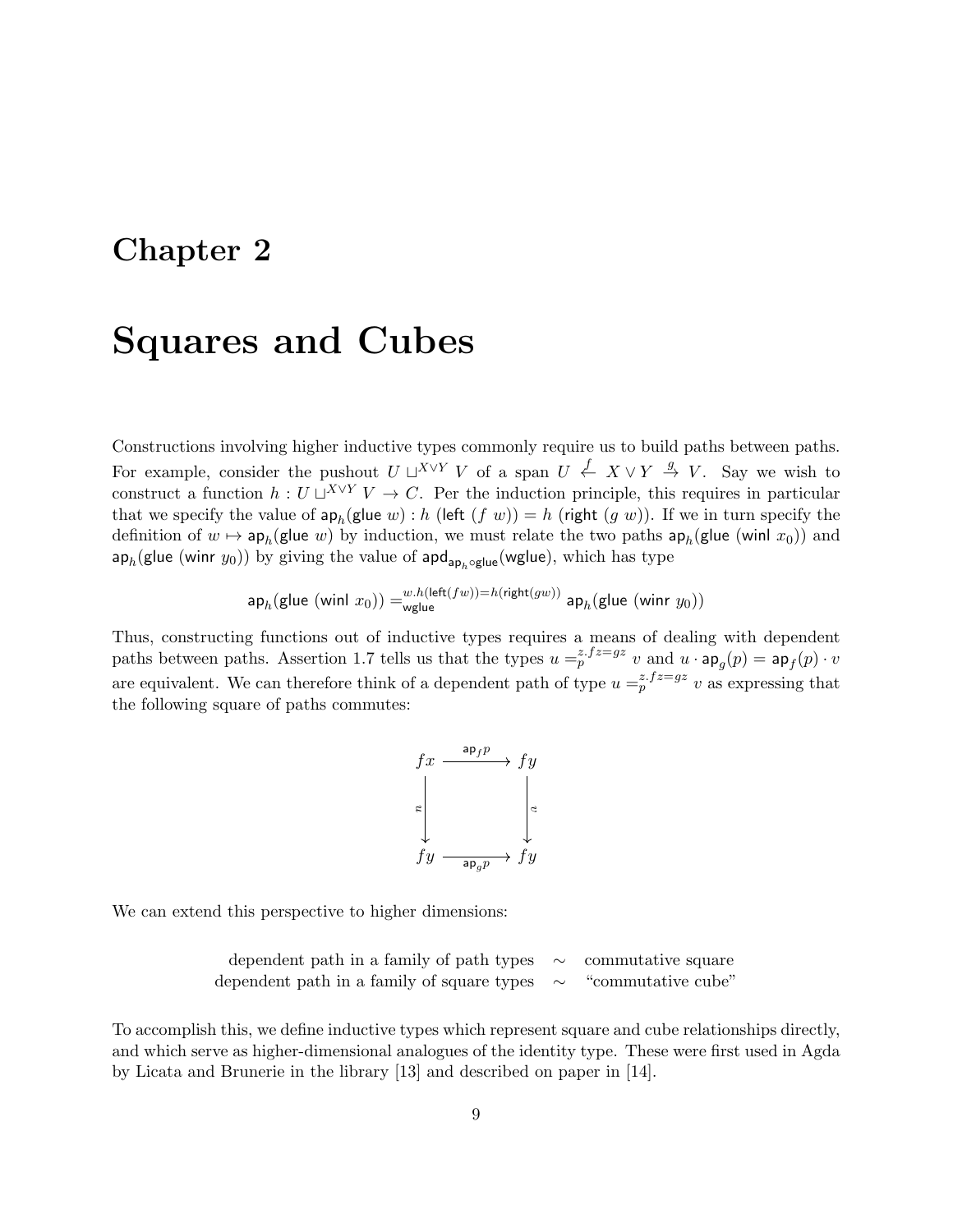## 2.1 The Square Type

We define Square as an inductive family indexed by four points and four paths:  $a_{00}$ ,  $a_{01}$ ,  $a_{10}$ ,  $a_{11}$ : A along with  $p_0$ :  $a_{00} = a_{01}$ ,  $p_{-0}$ :  $a_{00} = a_{10}$ ,  $p_{-1}$ :  $a_{01} = a_{11}$ , and  $p_1$ :  $a_{10} = a_{11}$ .



We will write the fully applied type as **Square**  $p_0$   $p_0$   $p_{-1}$   $p_1$ , omitting the point arguments for brevity. The type is generated by

• For every  $a : A$ , the identity square at  $a$ , srefl<sub>a</sub>: Square refl<sub>a</sub> refl<sub>a</sub> refl<sub>a</sub> refl<sub>a</sub>.

As with the identity type, this simple definition gives rise to a complex structure. To begin with, we have horizontal and vertical composition operations with corresponding identities. For example, the horizontal composition  $s \cdot h s'$  as below can be defined by induction on s, with srefl  $\cdot h s' := s'$ :



We can define a identity for horizontal composition srefl- $h_p$  : Square p refl refl p by taking srefl- $h_{refl}$  :≡ srefl; we have srefl-h  $\cdot$ <sup>h</sup>  $s' = s'$  for any square  $s'$ . The fact that srefl-h is a right "identity," while true in some sense, is less easily expressed, since s and  $s \cdot^h$  srefl-h may have different types. The vertical composition  $\cdot$ <sup>v</sup> and identity srefl-v are analogously defined.

Using the horizontal and vertical identities, we can define "based" induction principles for squares, for example with a preselected left edge:

**Lemma 2.1.** Let  $a_{00}, a_{01}$ : A and  $p_0$ . :  $a_{00} = a_{01}$ . Let a dependent family

$$
P: \prod_{a_{10},a_{11}:A} \prod_{p_0:a_{00}=a_{10}} \prod_{p_1:a_{01}=a_{11}} \prod_{p_1:a_{01}=a_{11}} (\text{Square } p_0. \ p_{-0} \ p_{-1} \ p_{1-} \to \mathcal{U})
$$

be given (we will elide all but the square argument). In order to define a function

$$
f: \prod_{a_{10},a_{11}:A} \prod_{p_0:a_{00}=a_{10}} \prod_{p_1:a_{01}=a_{11}} \prod_{p_1:a_{01}=a_{11}} \prod_{s:\text{Square } p_0, p_0} \prod_{p_1} P_s
$$

it suffices to give an element  $d : P$  srefl- $h_{p_0}$ .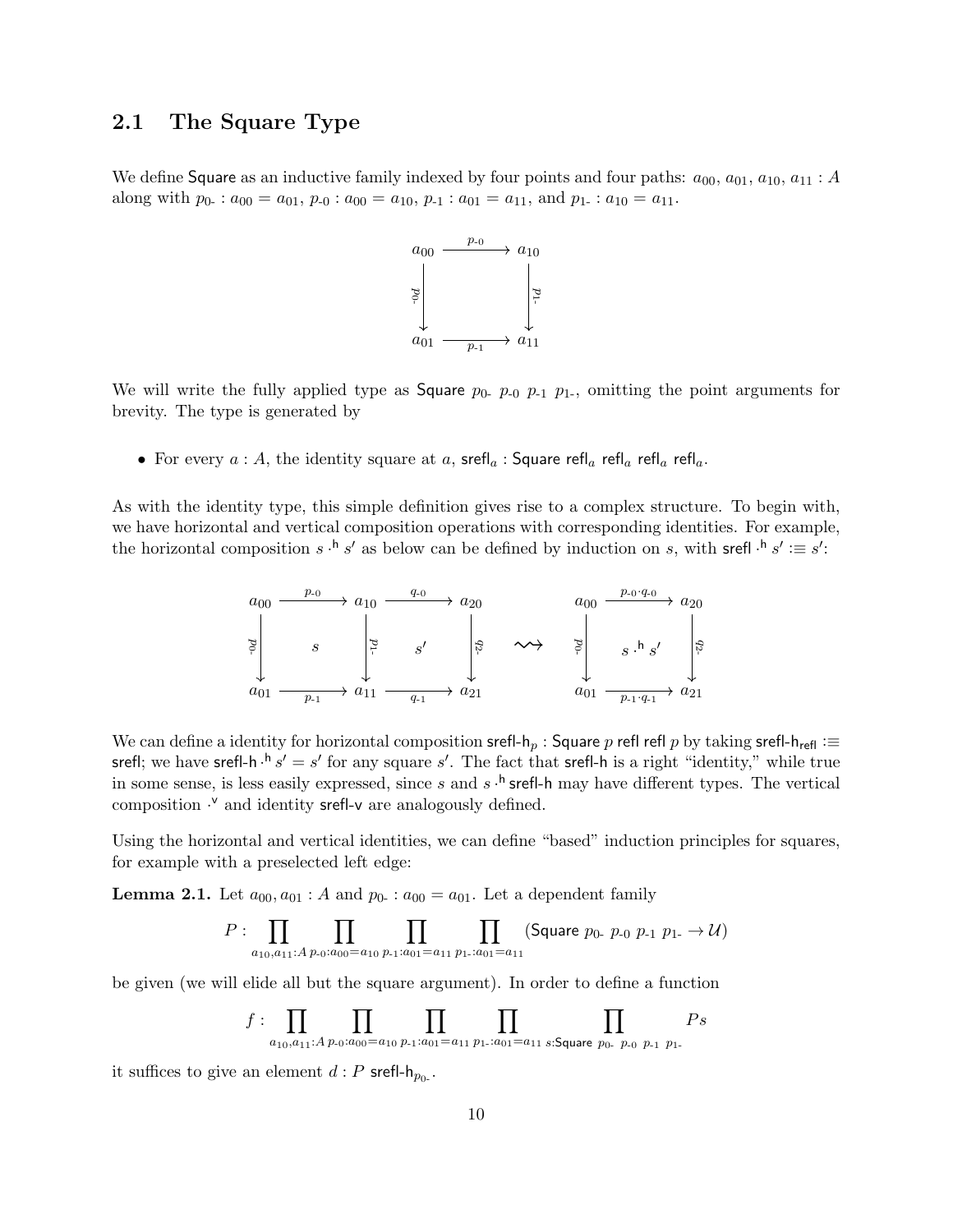*Proof.* Let a square s : Square  $p_0$ ,  $p_{-0}$ ,  $p_{-1}$ ,  $p_{1}$  be given as above. By square induction we may assume  $s \equiv$  srefl; we must construct an element of P srefl. Since  $p_0 \equiv$  refl in this case, we have srefl- $h_{p_0} \equiv$  srefl, and therefore  $d : P$  srefl serves.  $\Box$ 

In particular, if the left edge is refl, it suffices to show P srefl.

As with paths, functions act functorially on squares.

**Lemma 2.2.** Let  $a_{00}$ ,  $a_{01}$ ,  $a_{10}$ ,  $a_{11}$ : A and  $p_{0-}$ :  $a_{00} = a_{01}$ ,  $p_{-0}$ :  $a_{00} = a_{10}$ ,  $p_{-1}$ :  $a_{01} = a_{11}$ ,  $p_{1-}$ :  $a_{01} = a_{11}$ . Let a square s: Square  $p_{0-}$ ,  $p_{0}$ ,  $p_{1}$ ,  $p_{1-}$  be given. For any function  $f : A \rightarrow B$  we have a square ap-square s : Square (ap<sub>f</sub> $p_{0-}$ ) (ap<sub>f</sub> $p_{-0}$ ) (ap<sub>f</sub> $p_{-1}$ ) (ap<sub>f</sub> $p_{1-}$ ).

 $\Box$ *Proof.* By square induction on s; when  $s \equiv$  srefl we set ap-square  $s \equiv$  refl.

In general, an element of a square type serves as a proof that its sides commute, and we can show that every square corresponds to a proof of commutativity.

**Lemma 2.3.** Let  $a_{00}$ ,  $a_{01}$ ,  $a_{10}$ ,  $a_{11}$ : A and  $p_{0-}$ :  $a_{00} = a_{01}$ ,  $p_{-0}$ :  $a_{00} = a_{10}$ ,  $p_{-1}$ :  $a_{01} = a_{11}$ ,  $p_1$ :  $a_{01} = a_{11}$ . The types  $p_0$ .  $p_{-1} = p_0 \cdot p_1$  and **Square**  $p_0$ .  $p_{-0}$   $p_{-1}$   $p_1$  are equivalent.

*Proof.* We must define a function disc-to-square :  $p_{0-} \cdot p_{-1} = p_{-0} \cdot p_{1-} \rightarrow$  Square  $p_{0-} p_{-0} p_{-1} p_{1-}$  and an inverse square-to-disc.

- For the forward direction, we are given  $p_0, p_{-0}, p_{-0}, p_1$ , and  $\alpha : p_0 \cdot p_1 = p_0 \cdot p_1$ . By path induction, we assume that the first three paths are refl, which leaves  $\alpha$  with type refl =  $p_1$ . We can then induct on  $\alpha$ , so that  $p_1 \equiv$  refl as well. In this case, srefl gives the desired square.
- For the backward direction, we have  $p_0, p_{-0}, p_{-0}, p_{1-}$ , and s: Square  $p_0, p_{-0}$   $p_{-1}$   $p_{1-}$ . By square induction, we may assume  $s \equiv$  srefl and therefore all four paths are refl. In this case, refl gives the desired path.

Showing that these constructions are mutually inverse is easily accomplished with the same pattern of inductions.  $\Box$ 

Special cases of the previous lemma give us several ways of constructing squares from paths; for example, a path  $\alpha$  :  $p =_{x=y} q$  gives rise to squares hsquare  $\alpha$  : Square p refl refl q, vsquare  $\alpha$  : refl p q refl and brsquare  $\alpha$ : Square refl refl p q, and all of these constructions are equivalences. We also have an equivalence relating squares and dependent paths.

**Lemma 2.4.** Let  $f, g: A \rightarrow B$ ,  $x, y: A$ , and  $p: x =_A y$ . For any  $u: fx =_B gx$  and  $v: fy =_B gy$ , the types  $u =_{p}^{z.fz=gz} v$  and Square  $u$  (ap<sub>f</sub>(p)) (ap<sub>g</sub>(p))  $v$  are equivalent.

*Proof.* By induction we may assume  $p \equiv$  refl, in which case hsquare gives the desired equivalence.  $\Box$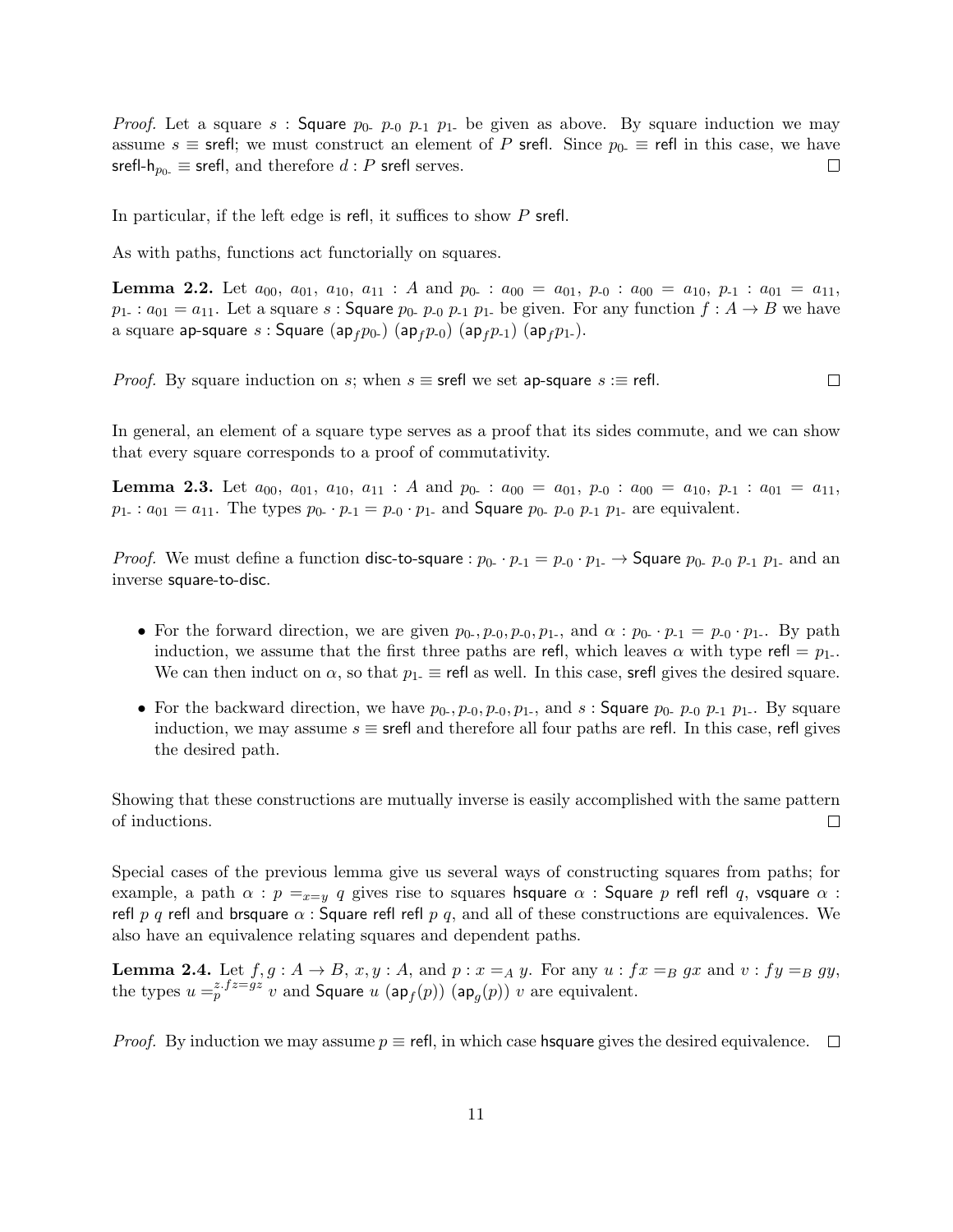**Corollary 2.5.** Let  $f, g: A \to B$  be given along with  $h: \prod_{a:A} fa = ga$ . For any  $x, y: A$  and  $p$  :  $x = y$ , we have a square **natural-sq**  $h$   $p$  : **Square**  $(hx)$   $(\mathsf{ap}_{f}(p))$   $(\mathsf{ap}_{g}(p))$   $(hy)$ . In particular, natural-sq  $h$  refl = srefl-h.

*Proof.* This follows from the previous lemma by converting  $\text{apd}_h(p)$ :  $hx = p^{a \cdot fa = ga} hy$  to a square. The second condition may be confirmed by tracing definitions and induction.  $\Box$ 

A key property of squares is the existence of square fillers. Given a box – the frame of a square minus one side – there is a (propositionally) unique fourth side, the composite, for which the square type is inhabited. This inhabitant is called the filler.



**Theorem 2.6** (Square Fillers). Let  $a_{00}, a_{01}, a_{10}, a_{11}$ : A be given along with  $p_{0-}$ :  $a_{00} = a_{01}$ .  $p_{-0} : a_{00} = a_{10}$ , and  $p_{-1} : a_{01} = a_{11}$ . Then there exists a path square-comp-r  $p_0$ -  $p_{-0}$   $p_{-1} : a_{10} = a_{11}$ and a square of type Square  $p_0$ -  $p_{-0}$   $p_{-1}$  (square-comp-r  $p_0$ -  $p_{-0}$   $p_{-1}$ ). Moreover, for any  $q: a_{10} = a_{11}$ such that Square  $p_0$ -  $p_{-0}$   $p_{-1}$  q is inhabited, we have a path  $q =$  square-comp-r  $p_0$ -  $p_{-0}$   $p_{-1}$ .

*Proof.* By path induction, we may assume  $p_{-0}$  and  $p_{-1}$  are both refl. In this case, we define square-comp-r  $p_0$ -  $p_{-0}$   $p_{-1} \equiv p_0$ . The square srefl- $h_{p_0}$  then serves as the desired filler. For the uniqueness criterion, let  $q : a_{10} = a_{11}$  and  $s :$  Square  $p_0$ ,  $p_0$ ,  $p_1$ ,  $q$  be given. By square induction, we may assume s is srefl. In this case, both q and square-comp-r  $p_{0}$ -  $p_{-0}$   $p_{-1}$  are refl, so that  $q =$  square-comp-r  $p_0$ -  $p_{-0}$   $p_{-1}$  by reflexivity.  $\Box$ 

Of course, this theorem generalizes for fillers with any missing face, not only the right. For the two-dimensional case, there is a simple explicit definition of the filler: square-comp-r  $p_0$ -  $p_{-0}$   $p_{-1}$  must be  $p_{-0}$ <sup>-1</sup> ·  $p_{0}$  ·  $p_{-1}$ , the propositionally unique q satisfying  $p_{0}$  ·  $p_{-1} = p_{-0} \cdot q$ . For cubes, however, the situation is more complex.

Finally, just as we have a notion of dependent path in a fibration, we have a notion of a dependent square. In the same way that we can express a dependent path in a family of simple path types as a square, we can express a dependent path in certain families of dependent path types as a dependent square. For any frame as pictured below, we define the type  $\mathsf{Square}_{s}^{B}$   $q_{0}$  q-0  $q_{-1}$   $q_{1}$  by square induction on  $s$ , setting  $\mathsf{Square}_{\mathsf{srefl}}^B$   $q_{0-}$   $q_{-0}$   $q_{1}$   $q_{1-}$  : $\equiv$   $\mathsf{Square}$   $q_{0-}$   $q_{-0}$   $q_{-1}$   $q_{1-}$ .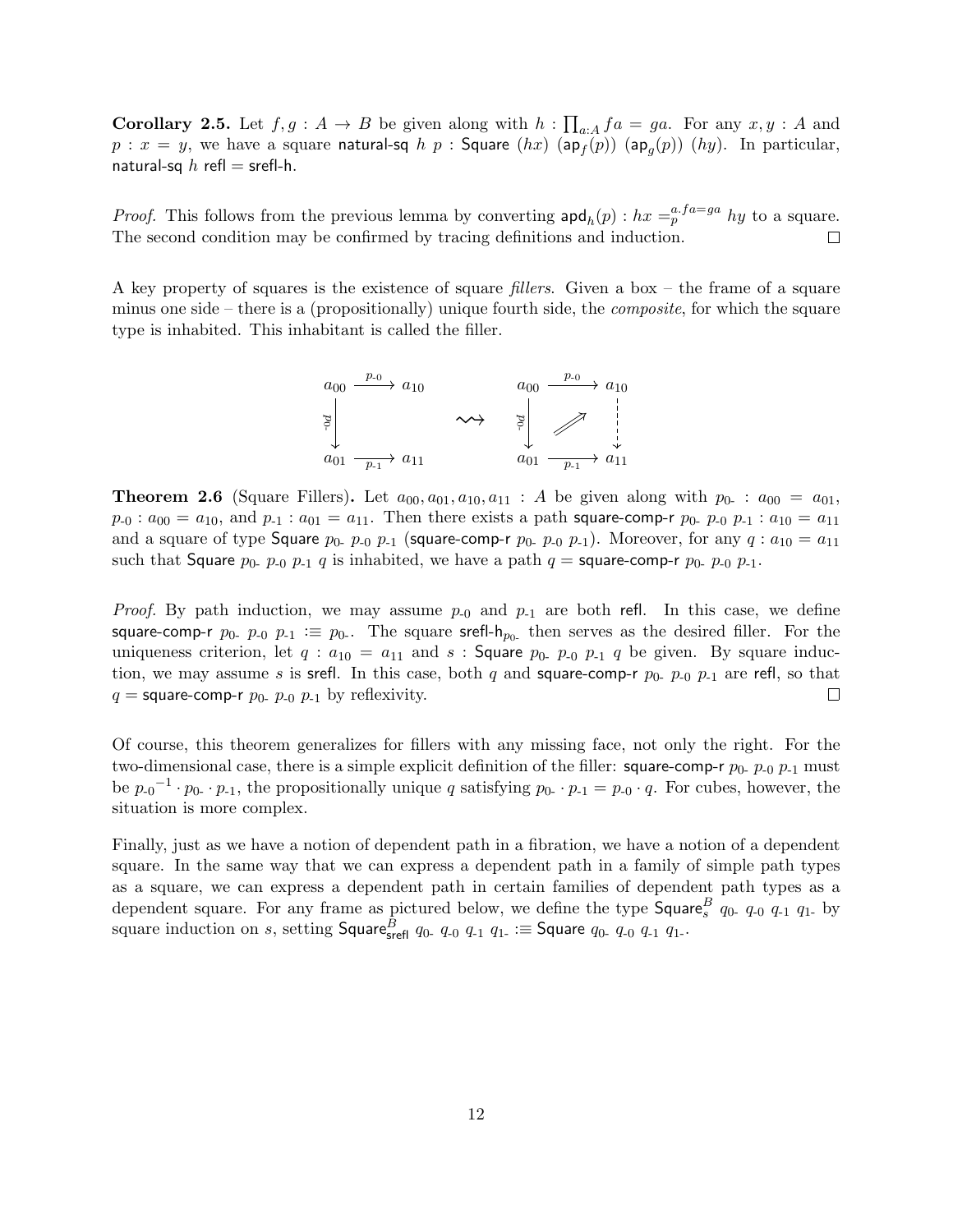

Figure 2.1: A dependent square. The inner square lies in the base space of the fibration  $B : A \to U$ , with the outer square sitting above it in the total space.

**Lemma 2.7.** Let  $A: U, B: U$ , and  $C: B \to U$  along with  $f, g: A \to B$ ,  $q: \prod_{a:A} fa = ga$ ,  $u: \prod_{a:A} C(fa)$ , and  $v: \prod_{a:A} C(ga)$  be given. For any  $x, y: A, p: x = y, \alpha: ux =_{qx}^C vx$ , and  $\beta: uy =_q^C vy$ , the types  $\alpha =_p^{z.uz =_q^C vz} \beta$  and

Square $_{\sf natural\text{-}sq\; q\; p}^C$   $\alpha$  (over-ap-in $_f(\mathsf{apd}_up))$  (over-ap-in $_g(\mathsf{apd}_vp))$   $\beta$ 

are equivalent.

*Proof.* By path induction we may assume  $p \equiv$  refl, so that  $x \equiv y$ . In this case our goal is to show  $\alpha=\beta$  is equivalent to Square $^C_{\mathsf{serfl-h}_{qx}}$   $\alpha$  refl refl  $\beta$ . By generalizing we may induct on  $qx$ , leaving us to prove that  $\alpha = \beta$  is equivalent to square Square  $\alpha$  refl refl  $\beta$ ; in this case we have an equivalence given by hsquare.  $\Box$ 

## 2.2 The Cube Type

As with Square, the type family Cube is indexed by its frame: eight points, twelve paths, and six squares, which fit together in the appropriate way. We write Cube  $s_{left} s_{right} s_{back} s_{top} s_{bottom} s_{front}$ for the fully-applied type, leaving the other arguments implicit. The type is generated by

• For every  $a : A$ , the identity cube at  $a$ , crefl<sub>a</sub>: Cube srefl<sub>a</sub> srefl<sub>a</sub> srefl<sub>a</sub> srefl<sub>a</sub> srefl<sub>a</sub> srefl<sub>a</sub>.

Just as squares can be used to represent dependent paths in a family of path types, cubes can be used to represent dependent paths in a family of square types, though the proof is more involved. First, let us observe some connections between paths, squares, and cubes: a square in a path type gives rise to a cube, as does a path in a square type.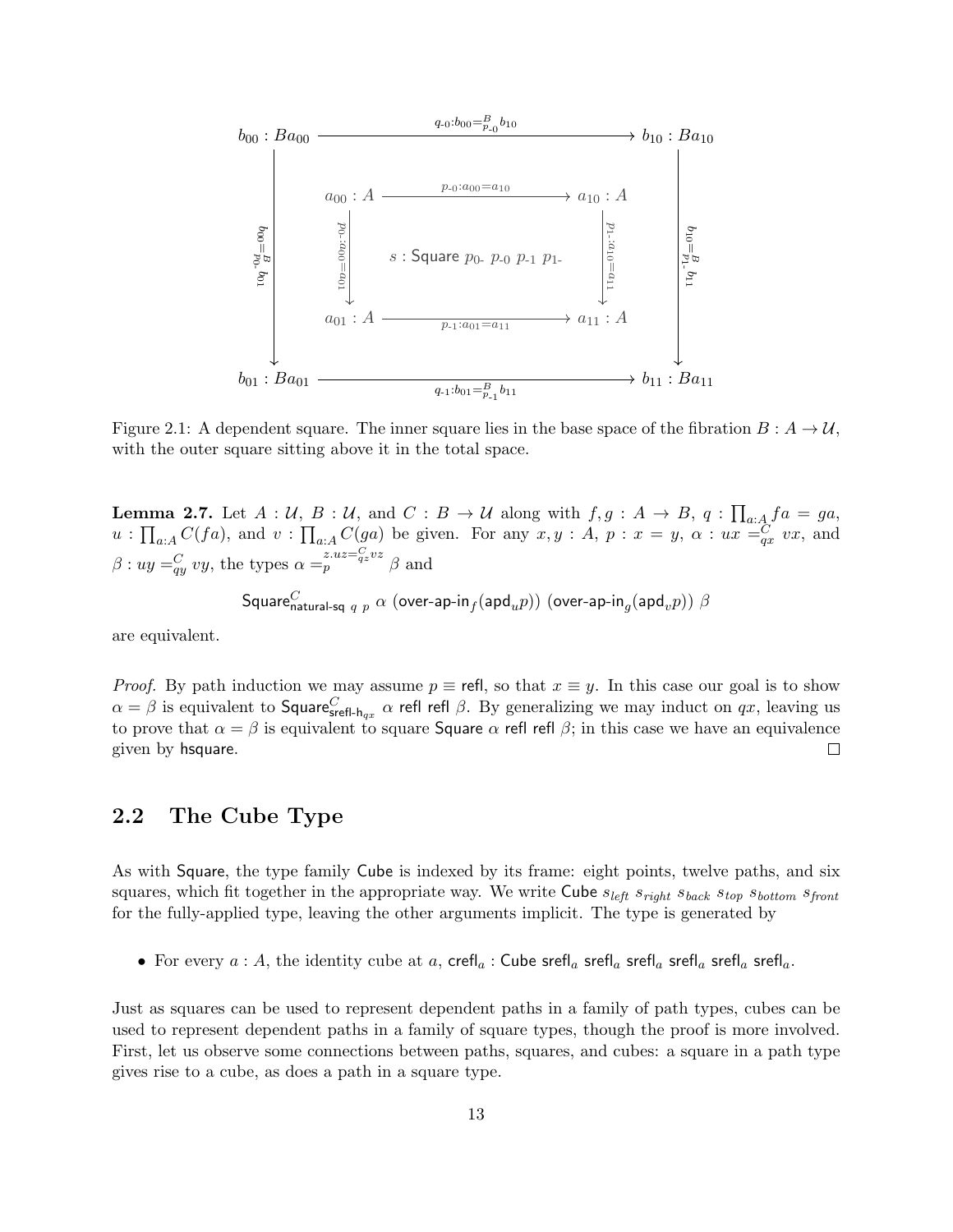$$
a_{000} \xrightarrow{p_{00}} a_{100} \xrightarrow{a_{001}} a_{001} \xrightarrow{p_{00-}} a_{001}
$$
\n
$$
\begin{vmatrix}\n\frac{1}{2} & s_{left} & \frac{1}{2} & \frac{1}{2} & \frac{1}{2} \\
\frac{1}{2} & \frac{1}{2} & \frac{1}{2} & \frac{1}{2} & \frac{1}{2} \\
\frac{1}{2} & \frac{1}{2} & \frac{1}{2} & \frac{1}{2} & \frac{1}{2} \\
\frac{1}{2} & \frac{1}{2} & \frac{1}{2} & \frac{1}{2} & \frac{1}{2} \\
\frac{1}{2} & \frac{1}{2} & \frac{1}{2} & \frac{1}{2} & \frac{1}{2} \\
\frac{1}{2} & \frac{1}{2} & \frac{1}{2} & \frac{1}{2} & \frac{1}{2} \\
\frac{1}{2} & \frac{1}{2} & \frac{1}{2} & \frac{1}{2} & \frac{1}{2} \\
\frac{1}{2} & \frac{1}{2} & \frac{1}{2} & \frac{1}{2} & \frac{1}{2} & \frac{1}{2} \\
\frac{1}{2} & \frac{1}{2} & \frac{1}{2} & \frac{1}{2} & \frac{1}{2} & \frac{1}{2} \\
\frac{1}{2} & \frac{1}{2} & \frac{1}{2} & \frac{1}{2} & \frac{1}{2} & \frac{1}{2} \\
\frac{1}{2} & \frac{1}{2} & \frac{1}{2} & \frac{1}{2} & \frac{1}{2} & \frac{1}{2} \\
\frac{1}{2} & \frac{1}{2} & \frac{1}{2} & \frac{1}{2} & \frac{1}{2} & \frac{1}{2} \\
\frac{1}{2} & \frac{1}{2} & \frac{1}{2} & \frac{1}{2} & \frac{1}{2} & \frac{1}{2} \\
\frac{1}{2} &
$$

Figure 2.2: Faces of a cube.

**Lemma 2.8.** Let paths  $p_0$ :  $a_{00} = a_{01}$ ,  $p_{-0}$ :  $a_{00} = a_{10}$ ,  $p_{-1}$ :  $a_{01} = a_{11}$ , and  $p_{1}$ :  $a_{10} = a_{11}$  be given. For any two squares s, s': Square  $p_0$ ,  $p_0$ ,  $p_1$ ,  $p_1$ , with a path  $\alpha$ :  $s = s'$ , there is a cube of  $type$  Cube  $s$   $s'$  srefl-h srefl-h srefl-h srefl-h.

*Proof.* By induction we may assume  $s \equiv$  srefl and  $\alpha \equiv$  refl, in which case we can take crefl.  $\Box$ 

**Lemma 2.9.** Let paths  $p_{00}, p_{01}, p_{10}, p_{11} : a_0 = a_1$  be given with two-dimensional paths  $\alpha_0 : p_{00} =$  $p_{01}, \alpha_{0} : p_{00} = p_{10}, \alpha_{1} : p_{01} = p_{11}, \text{ and } \alpha_{1} : p_{10} = p_{11}.$  As a special case of Lemma 2.3, the twodimensional paths correspond to squares  $s_0$ . : Square refl  $p_{00}$   $p_{01}$  refl,  $s_{-0}$  : Square refl  $p_{00}$   $p_{10}$  refl,  $s_{-1}$  : Square refl  $p_{01}$   $p_{11}$  refl, and  $s_1$ . : Square refl  $p_{10}$   $p_{11}$  refl. Given a square of type Square  $\alpha_0$ .  $\alpha_{-0}$   $\alpha_{-1}$   $\alpha_{1-}$ , we can construct a cube of type Cube srefl srefl  $s_0$ ,  $s_{-0}$ ,  $s_{-1}$ ,  $s_{1}$ .

*Proof.* Let a square of type Square  $\alpha_0$ .  $\alpha_{-0}$   $\alpha_{-1}$   $\alpha_{1}$  be given. By square induction, we may assume this square is srefl. In this case, the two-dimensional paths are all refl, and per the proof of Lemma 2.3 the corresponding squares are all srefl. In this case, crefl gives the desired cube.  $\Box$ 

We can prove the existence of cube fillers by reducing to the case of squares and using the square filling theorem.

**Theorem 2.10** (Cube Fillers). Let  $s_{left}$ ,  $s_{back}$ ,  $s_{top}$ ,  $s_{bottom}$ ,  $s_{front}$  be five faces of a cube, as in Figure 2.2. Then there is a propositionally unique composite square  $s'$  such that Cube  $s_{left} s' s_{back} s_{top} s_{bottom} s_{front}$  is inhabited.

*Proof.* By square induction, we may assume  $s_{front}$  and  $s_{back}$  are srefl; these squares have no paths in common, so there is no problem of interference in inducting on both. In this case, the other squares have refl on two sides, and correspond by Lemma 2.3 to paths  $\alpha_{left}$ ,  $\alpha_{top}$ , and  $\alpha_{bottom}$ . By square filling (Theorem 2.6), there is a path  $\alpha'$  and a square t: Square  $\alpha_{left}$   $\alpha_{top}$   $\alpha_{bottom}$   $\alpha'$ . The path  $\alpha'$ itself corresponds to a square  $s'$ . By a variant of the previous lemma (taking back and front as the degenerate faces), t gives rise to a corresponding cube, of type Cube  $s_{left} s'$  srefl  $s_{top} s_{bottom}$  srefl. Thus  $s'$  is a composite for the given box.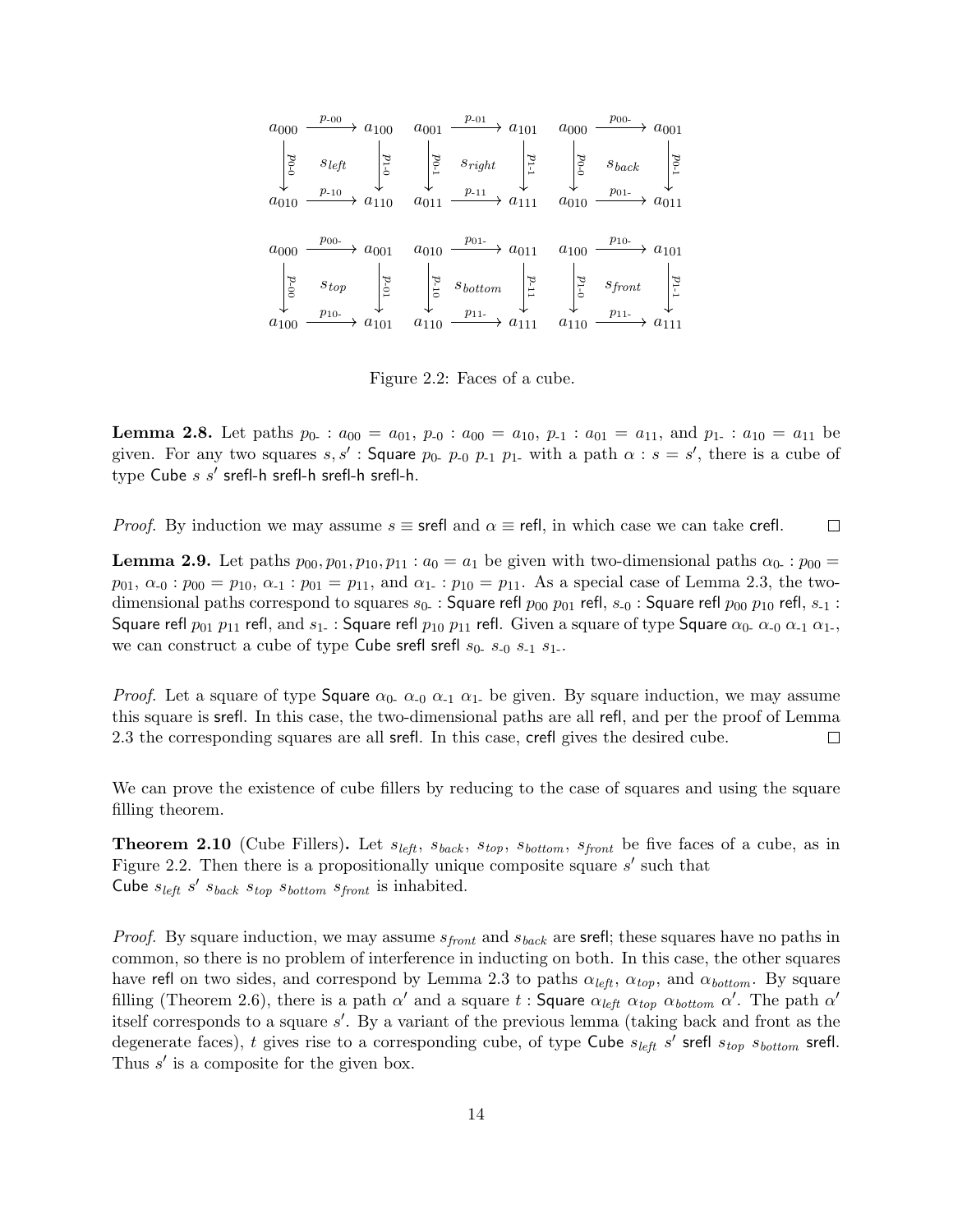For the uniqueness condition, let another right face r and a cube c : Cube  $s_{left}$  r  $s_{back}$   $s_{top}$   $s_{bottom}$   $s_{front}$ be given. We go by cube induction on c. In the case  $c \equiv \text{crefl}$ , all faces of c are srefl, and one can check that the composite defined above reduces to srefl in this case. Hence  $r$  is equal to the composite.  $\Box$ 

Using the uniqueness of cube composites, we can give a converse to Lemma 2.8. This lemma in turn enables us to construct dependent paths in square types by inhabiting certain cubes.

**Lemma 2.11.** Let paths  $p_0$ :  $a_{00} = a_{01}$ ,  $p_{-0}$ :  $a_{00} = a_{10}$ ,  $p_{-1}$ :  $a_{01} = a_{11}$ , and  $p_{1}$ :  $a_{10} = a_{11}$  be given. For any two squares  $s, s'$  : Square  $p_0$ .  $p_{-0}$   $p_{-1}$   $p_1$ . and a cube  $c$  : Cube  $s$   $s'$  srefl-h srefl-h srefl-h srefl-h, there is a path  $\alpha$  :  $s = s'$ .

*Proof.* By induction we may assume  $s \equiv$  srefl, in which case c has type Cube srefl s' srefl srefl srefl. Since Cube srefl srefl srefl srefl srefl srefl is inhabited, namely by crefl, it follows by uniqueness of cube composites that  $s' = \text{srefl}$ .  $\Box$ 

**Theorem 2.12** (Dependent Paths from Cubes). Let  $f_{00}$ ,  $f_{01}$ ,  $f_{10}$ ,  $f_{11}$  :  $A \rightarrow B$  be given along with  $p_{0-}: \prod_{a:A} f_{00}a = f_{01}a, p_{\text{-}0}: \prod_{a:A} f_{00}a = f_{10}a, p_{\text{-}1}: \prod_{a:A} f_{01}a = f_{11}a, \text{ and } p_{1\text{-}}: \prod_{a:A} f_{10}a = f_{11}a.$ For any  $x, y : A$ ,  $q : x = y$ , and two squares  $s_x :$  Square  $(p_0.x)$   $(p_0.x)$   $(p_1.x)$   $(p_1.x)$  and  $s_y$ : Square  $(p_0,y)$   $(p_0,y)$   $(p_1,y)$   $(p_1,y)$ , we can construct a term of type

$$
s_x =_q^{z.\mathsf{Square}}\ (p_{0\text{-}z})\ (p_{\text{-}0}z)\ (p_{\text{-}1}z)\ (p_{\text{1-}z})\ s_y
$$

from a term of type

Cube  $s_x s_y$  (natural-sq  $p_0$ , q) (natural-sq  $p_0$ , q) (natural-sq  $p_1$ , q) (natural-sq  $p_1$ , q)

*Proof.* By path induction, we may assume  $q \equiv$  refl. In this case the theorem follows from the previous lemma.  $\Box$ 

This concludes the collection of basic facts we will need regarding squares and cubes.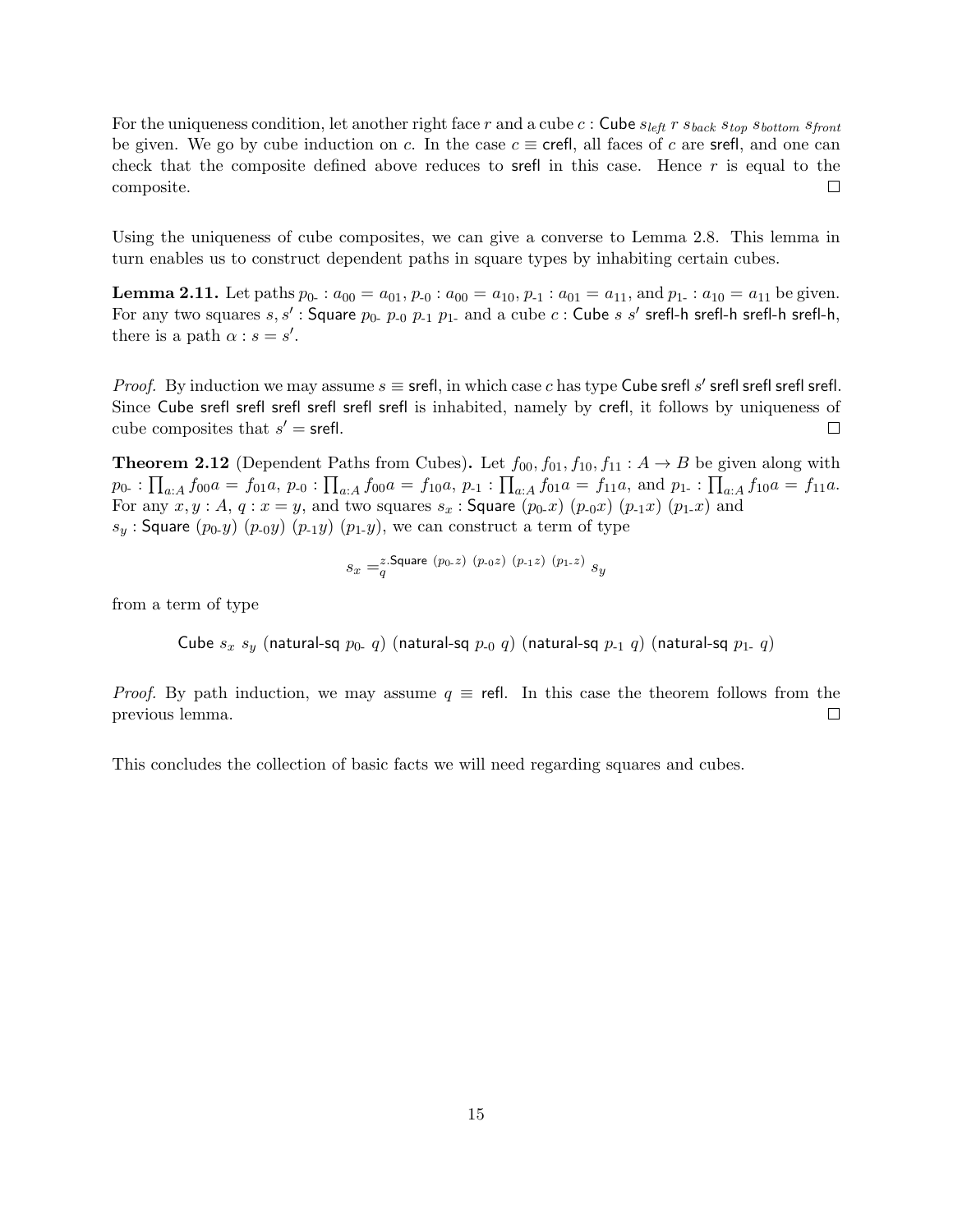# Chapter 3

# Cohomology Theories

For any type X and  $n \geq 1$ , we have the homotopy group  $\pi_n(X) := ||S^n \to X||_0$ , the set of homotopy classes of *n*-dimensional loops in  $X$  with composition as the group operation. The homotopy groups of a type give an algebraic description of its structure at each dimension, which we can use to differentiate between types: for example, we know  $S^1 \neq S^2$ , since  $\pi_1(S^1) = \mathbb{Z}$  and  $\pi_1(S^2) = 1$ . Unfortunately, it is often difficult to compute homotopy groups – the homotopy groups of spheres are extremely complex and many remain unknown.

Cohomology is an alternative tool. There are many notions of cohomology, but most are united under a common foundation: a family  $(H^n)_{n:\mathbb{Z}}$  of contravariant functors, from pointed types to abelian groups, which satisfies the *Eilenberg-Steenrod axioms*. Such a collection is called a *coho*mology theory. As with homotopy groups, the cohomology groups of a type give us an algebraic description of its dimensional structure. Cohomology groups have the advantage of being more easily computable for many common types; we will give an example of a cohomology theory for which we can quickly calculate  $H^n(S^m)$  for any n, m.

We will first define the axioms that a cohomology theory must satisfy. These were originally presented by Eilenberg and Steenrod in [6]. Their type-theoretic translation was developed at the Institute for Advanced Study during Special Year on Univalent Foundations of Mathematics, by a group including Brunerie, Finster, Lumsdaine, Licata, and Shulman [7, 22]. Next, we describe a method of constructing models, using the notion of spectrum. Finally, we outline the construction of the Eilenberg-MacLane spectra originally given in [15] and discuss the construction of other spectra.

### 3.1 Eilenberg-Steenrod Axioms

Let a collection of functors  $(H^n)_{n:\mathbb{Z}}$  from pointed types to abelian groups be given. We abbreviate the functorial action  $H^n(f, p)$  for  $(f, p) : X \to Y$  as  $(f, p)^*$  where unambiguous. We say that H is a (generalized) cohomology theory if it satisfies the following axioms: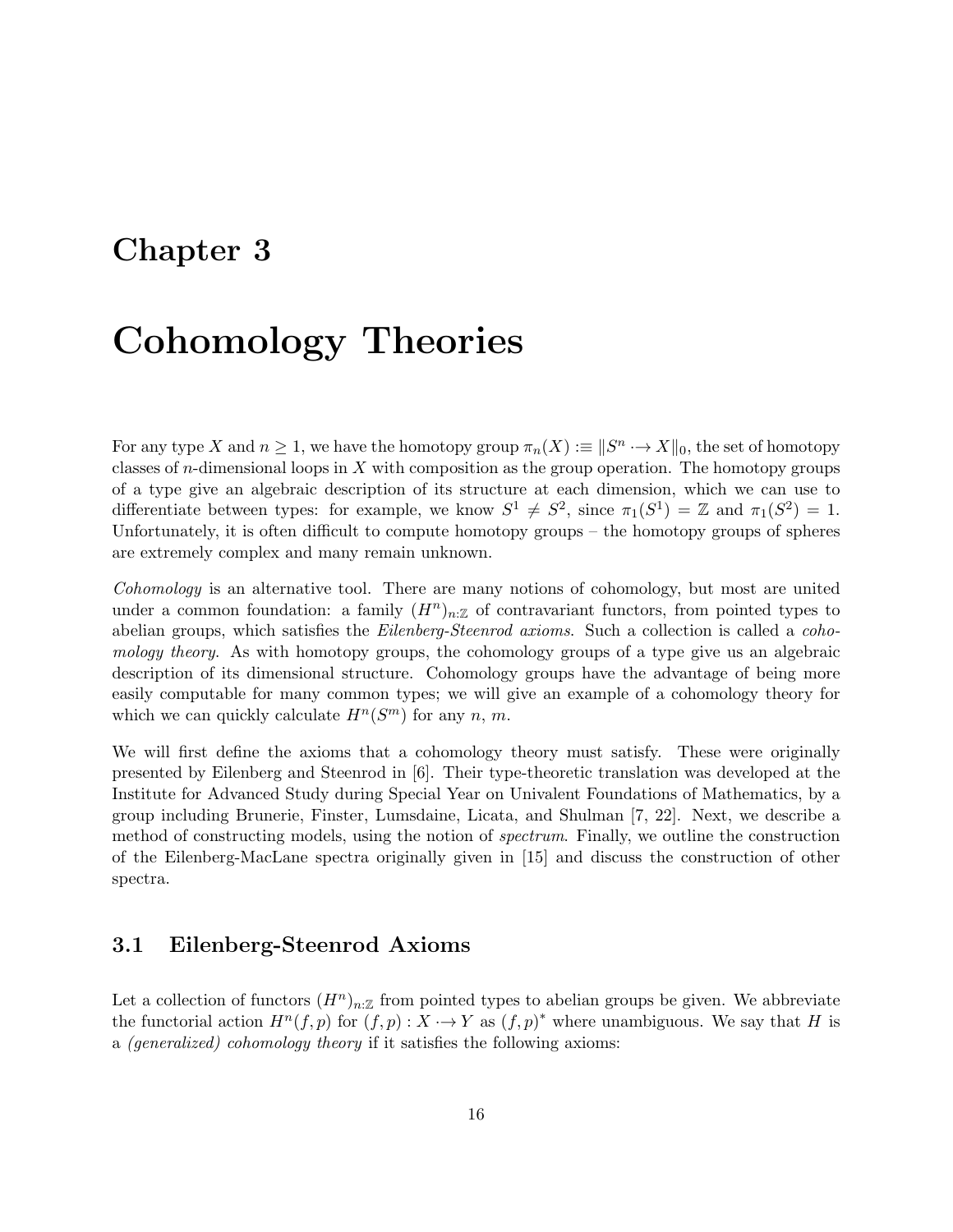(Suspension) For any  $n : \mathbb{Z}$  and  $X : \mathcal{U}_*$ , there is an isomorphism susp-iso ${}^n_X : H^{n+1}(\Sigma X) \simeq H^n(X)$ . Moreover, susp-iso<sub>X</sub> is natural in X, that is, for  $(f, p) : X \rightarrow Y$  we have susp-iso<sub>X</sub>  $\circ (\Sigma(f, p))^*$  =  $(f, p)^* \circ \textsf{sup-iso}^n_Y.$ 

(Exactness) For any  $n : \mathbb{Z}, X, Y : \mathcal{U}_*,$  and  $(f, p) : X \to Y$ , the sequence of homomorphisms

 $H^n({\sf Cof}(f,p))\stackrel{{\sf cfcod}^{\odot *}}{\longrightarrow} H^n(Y)\stackrel{(f,p)^*}{\longrightarrow} H^n(X)$ 

is exact. We say that a sequence of homomorphisms  $\psi_n: G_n \to G_{n+1}$  (in a finite or infinite range of integers  $n$ ) is exact if the kernel of each map is the image of the preceding map, in the sense that for  $g: G_{n+1}$  we have  $\psi_{n+1}(g) = e$  if and only if there merely exists  $h: G_n$  such that  $\psi_n(h) = g$ .

We say that  $H$  is an *ordinary cohomology theory* if it also satisfies an additional axiom:

(Dimension) For any  $n : \mathbb{Z}$  with  $n \neq 0$ ,  $H^n(S^0) \simeq 1$ .

The cohomology groups of a large class of types can be expressed in terms of the cohomology groups of  $S^0$ . In an ordinary theory, they can be expressed in terms of the single group  $H^0(S^0)$ .

Classically, there is an additional axiom, which describes the cohomology of a general wedge sum. Given  $I: U$  and  $X: I \to Ptd$ , the general wedge sum  $\bigvee_{i: I} X_i$  is generated by the following constructors:

- $\bullet \ \ \text{an element whose :} \bigvee_{i:I} X_i,$
- for  $i: I$  and  $x: X_i$ , an element win $_ix: \bigvee_{i:I} X_i$ ,
- for  $i: I$ , a path wglue<sub>i</sub>: wbase = win<sub>i</sub> $x_0^i$ , where  $x_0^i$  is the basepoint of  $X_i$ .

The axiom can then be stated like so:

(Additivity?) For any  $I:$  Set and  $X: I \to \mathcal{U}_*$  the map  $H^n(\bigvee_{i: I} X_i) \to \prod_{i: I} H^n(X_i)$  sending g to  $\lambda i$ .win<sub>i</sub><sup>\*</sup>g is an equivalence.

We will not assume this axiom, as the cohomology theories we present will not satisfy it. To prove that this axiom holds in typical theories requires a form of the axiom of choice which is not available by default in homotopy type theory. In §3.2 and §3.3, we will discuss the issues with verifying this axiom and the special cases in which it holds. We prove the case where  $I = 2$  in §4.2 using only the Exactness Axiom.

## 3.2 Cohomology Theories from Spectra

Recall that we defined the homotopy groups of X as  $\pi_n(X) := ||S^n \to X||_0$ . Since  $S^{n+1} = \Sigma S^n$ , we can take advantage of the fact that suspension is adjoint to loop space in the category of pointed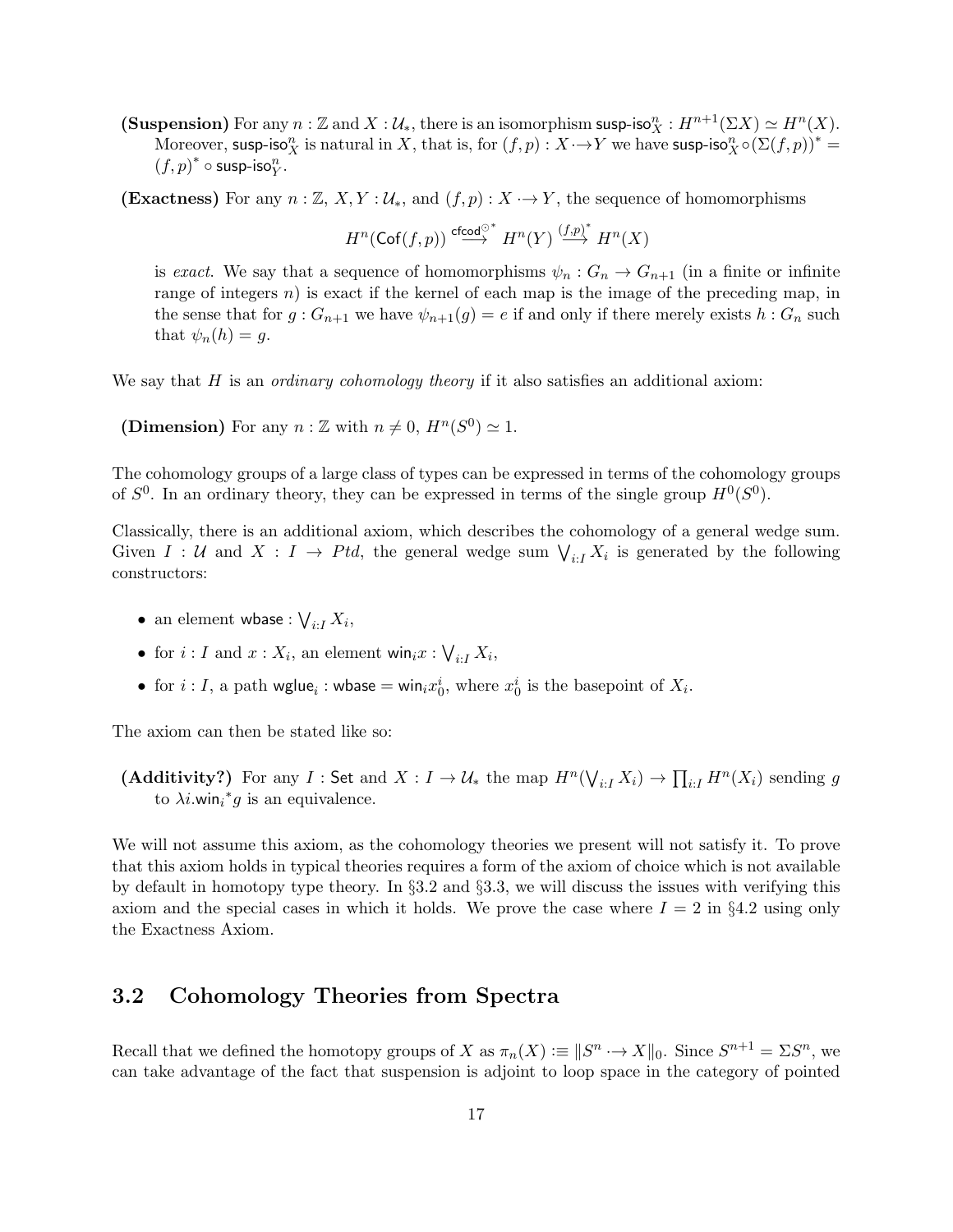spaces. For example, this tells us that  $\pi_n(X) = ||\Omega^n X||_0$  and that  $\pi_{n+1}(X) = \pi_n(\Omega X)$ . For cohomology, we use this adjoint property in the opposite direction: rather than look at maps out of a sequence of spaces related by the suspension functor, we look at maps into a sequence of spaces related by the loop space functor. We say a family of pointed types  $E : \mathbb{Z} \to \mathcal{U}_*$  is a spectrum if  $E_n = \Omega E_{n+1}$  for every  $n : \mathbb{Z}$ . For such a family, we can define homotopy groups  $\pi_n(E)$  for all  $n : \mathbb{Z}$ by taking  $\pi_n(E) := \pi_{n+k}(E_k)$ , choosing k sufficiently large.

For any pointed types X and Y, we write  $\text{To}\Omega$ Group $(X, Y)$  for the group on  $||X \rightarrow \Omega Y||_0$  given by pointwise composition, which is to say

$$
|f|_0 \otimes |g|_0 := |\text{conc}^{\odot} \circ \langle f, g \rangle|_0
$$

Given a spectrum  $E : \mathbb{Z} \to \mathcal{U}_*$ , we define a contravariant functor H by

$$
H^{n}(X) := \text{To}\Omega \text{Group}(X, E_{n+1}) \quad (\equiv \|X \rightarrow \Omega E_{n+1}\|_0)
$$
  

$$
f^*(|g|_0) := |g \circ f|_0
$$

Note that  $H^{n}(X)$  is equivalent as a type to  $||X \rightarrow E_n||_0$ . Composition in  $H^{n}(X)$  is abelian: we have  $\Omega E_{n+1} = \Omega^2 E_{n+2}$ , and composition is commutative in higher loop spaces by the Eckmann-Hilton argument (see [8, Theorem 2.1.6]). Thus  $H$  is a contravariant functor from pointed types to abelian groups. We claim that  $H$  is a cohomology theory.

#### 3.2.1 Suspension Axiom

It suffices to show that for any  $X, Y : U_*$  there is an group isomorphism  $\text{To} \Omega$ Group $(\Sigma X, Y) \simeq$  $\text{To}\Omega$ Group(X,  $\Omega Y$ ) and that this isomorphism is natural in X. To accomplish this, we first prove a counit-unit adjunction  $\Sigma \dashv \Omega$ , where we consider the two as functors  $\mathcal{U}_* \to \mathcal{U}_*$ .

**Theorem 3.1** (Σ + Ω, Counit-Unit Adjunction). There exist natural transformations  $\eta : 1_{\mathcal{U}_*} \to \Omega\Sigma$ and  $\epsilon : \Sigma\Omega \to 1_{\mathcal{U}_*}$  such that

- 1. for  $X: \mathcal{U}_*, \epsilon_{\Sigma X} \circ \Sigma \eta_X = \mathsf{id}_{\Sigma X}^{\odot},$  and
- 2. for  $X: \mathcal{U}_{*}$ , ap $_{\epsilon_{X}}^{\odot} \circ \eta_{\Omega X} = id_{\Omega X}^{\odot}$ .

*Proof.* For  $X : U_*$ , we define  $\eta_X x =$  merid  $x \cdot (\text{merid } x_0)^{-1}$ , taking  $\cdot$ -inv-r (merid  $x_0$ ) as the proof that it preserves basepoint. We define  $\epsilon_X$  by recursion on the suspension type:

$$
\epsilon_X : \Sigma \Omega X \to X
$$
  
\n
$$
\epsilon_X \text{north} := x_0
$$
  
\n
$$
\epsilon_X \text{south} := x_0
$$
  
\n
$$
\mathsf{ap}_{\epsilon_X}(\text{merid } p) := p
$$

and take refl as the proof that it preserves basepoint. We confirm naturality, omitting for brevity the (straightforward) proofs that basepoint-preservation paths agree: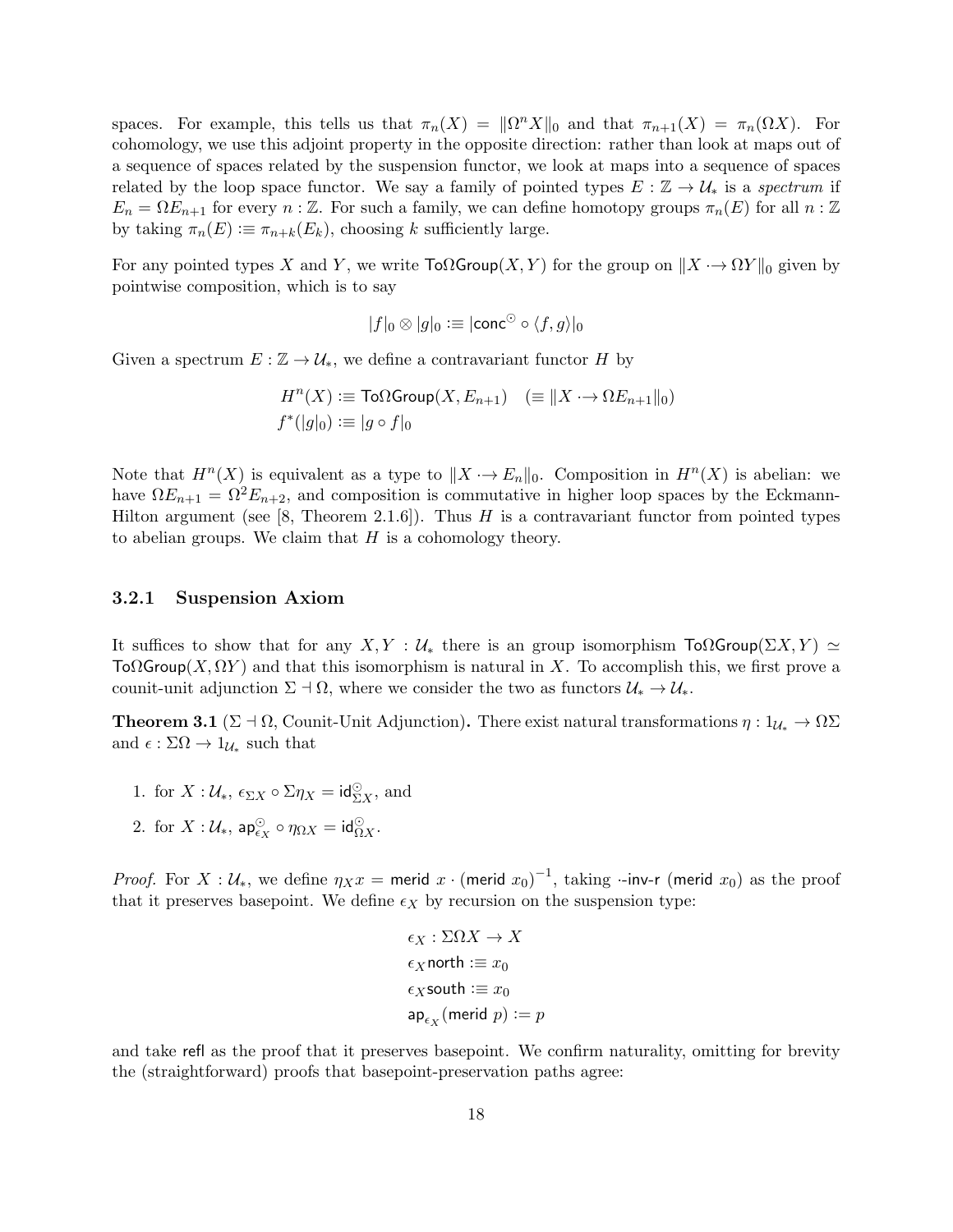• For all  $(f, p) : X \to Y$  and  $x : X$ ,  $\eta_Y(fx) = \mathsf{ap}_{\Sigma f}(\eta_X x)$ : For any  $x: X$ , we have

$$
\eta_Y(fx) \equiv \text{merid } (fx) \cdot \text{merid } (fx_0)^{-1}
$$

$$
= \text{ap}_{\Sigma f}(\text{merid } x \cdot (\text{merid } x_0)^{-1})
$$

$$
\equiv \text{ap}_{\Sigma f}(\eta_X x)
$$

• For all  $(f, p) : X \longrightarrow Y$  and  $\sigma : \Sigma \Omega X$ ,  $\epsilon_y(\Sigma(\mathsf{ap}_f)\sigma) = f(\epsilon_X \sigma)$ : We may assume by path induction that  $p \equiv$  refl, so that  $fx_0 \equiv y_0$ . We go by induction on  $\sigma : \Sigma \Omega X$ . We have definitionally that

$$
\epsilon_Y((\Sigma \mathsf{ap}_f) \mathsf{north}) \equiv \epsilon_Y \mathsf{north} \equiv y_0 \equiv fx_0 \equiv f(\epsilon_X \mathsf{north})
$$
  

$$
\epsilon_Y((\Sigma \mathsf{ap}_f) \mathsf{south}) \equiv \epsilon_Y \mathsf{south} \equiv y_0 \equiv fx_0 \equiv f(\epsilon_X \mathsf{south})
$$

For the merid case, we must show for  $q: \Omega X$  that refl  $=\frac{\sigma.\epsilon_y(\Sigma(\mathsf{ap}_f)\sigma)=f(\epsilon_X\sigma)}{\mathsf{merid}_q}$  $\lim_{\text{merid } q} q$  refl. By Lemma 2.4, it suffices to give a square



Since  $\mathsf{ap}_{\epsilon_Y \circ \Sigma \mathsf{ap}_f}(\mathsf{merid} \; q) = \mathsf{ap}_{\epsilon_Y}(\mathsf{merid} \; (\mathsf{ap}_f q)) = \mathsf{ap}_f q$  and  $\mathsf{ap}_{f \circ \epsilon_X}(\mathsf{merid} \; q) = \mathsf{ap}_f q,$  we see that the square is satisfied.

Now we show that the counit-unit laws hold, again omitting basepoint-preservation computations.

• for  $X: \mathcal{U}_*$  and  $\sigma: \Sigma X$ ,  $\epsilon_{\Sigma X}((\Sigma \eta_X)\sigma) = \sigma$ : We go by induction on  $\sigma : \Sigma X$ . We have

$$
\epsilon_{\Sigma X}((\Sigma \eta_X) \text{north}) \equiv \epsilon_{\Sigma X} \text{north} \equiv \text{north}
$$

$$
\epsilon_{\Sigma X}((\Sigma \eta_X) \text{south}) \equiv \epsilon_{\Sigma X} \text{south} \equiv \text{north}
$$

so we can take refl as our proof in the north case and merid  $x_0$  in the south case. For the merid case we must show then show that for  $x : X$  we have refl  $=_{\text{merid } x}^{\sigma \cdot \varepsilon_{\Sigma X}((\Sigma \eta_X)\sigma) = \sigma}$  merid  $x_0$ . By Lemma 2.4 this reduces to showing a square

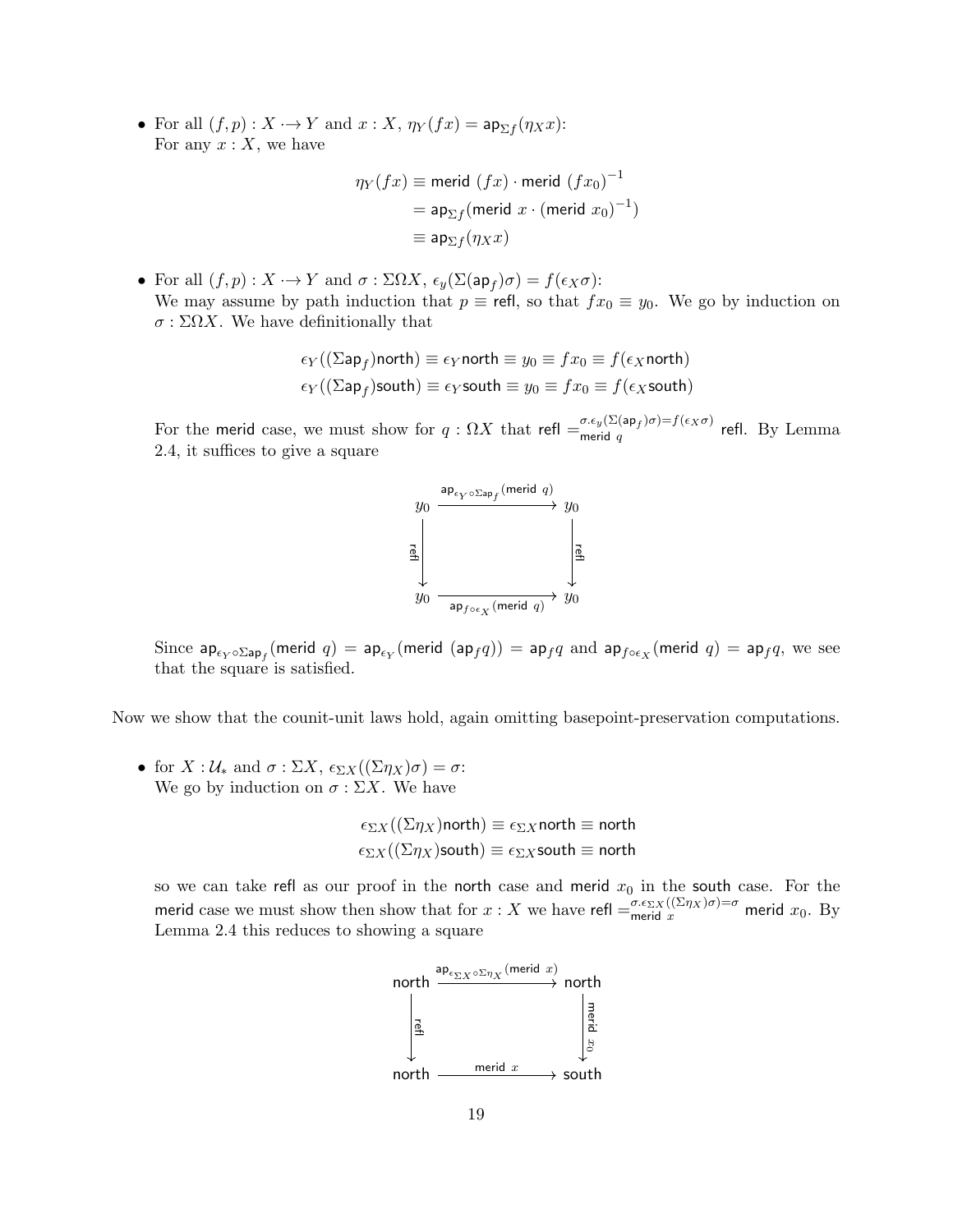We have  $ap_{\epsilon_{\Sigma X}\circ \Sigma\eta_X}(\mathsf{merid}\; x) = \mathsf{ap}_{\epsilon_{\Sigma X}}(\mathsf{merid}\; (\eta_X x)) = \eta_X x \equiv \mathsf{merid}\; x\cdot (\mathsf{merid}\; x_0)^{-1},$  and so we see that the square commutes.

• for  $X: \mathcal{U}_*$  and  $p: \Omega X$ ,  $\mathsf{ap}_{\epsilon_X}(\eta_{\Omega X}p) = p$ : We have  $\mathsf{ap}_{\epsilon_X}(\eta_{\Omega X}p) \equiv \mathsf{ap}_{\epsilon_X}(\mathsf{merid}\,\, p \cdot (\mathsf{merid}\,\,\mathsf{refl})^{-1}) = p \cdot \mathsf{refl}^{-1} = p.$ 

We now take advantage of two category-theoretic results. Since their proofs are no different here than in the standard setting, we leave them to the reader; one may refer to e.g. [2, p.235-236] for more detail.

**Assertion 3.2.** Let  $F, G: \mathcal{U}_* \to \mathcal{U}_*$  be functors and  $\eta: 1_{\mathcal{U}_*} \to GF$  and  $\epsilon: FG \to 1_{\mathcal{U}_*}$  be natural transformations such that, for  $X : \mathcal{U}_{*}, \epsilon_{FX} \circ F \eta_X = \mathsf{id}_{FX}^{\odot}$  and  $G \epsilon_X \circ \eta_{GX} = \mathsf{id}_{GX}^{\odot}$ . Then for  $X, Y : \mathcal{U}_{*}$ we have an equivalence  $e : (FX \rightarrow Y) \simeq (X \rightarrow GY)$ , natural in both X and Y.

**Assertion 3.3.** Given the hypotheses of Assertion 3.2 and  $X, Y : \mathcal{U}_*,$  the map  $\langle G \mathsf{fst}^{\odot}, G \mathsf{snd}^{\odot} \rangle$ :  $G(X \times Y) \rightarrow GX \times GY$  is an equivalence. For any  $f : X \times Y \rightarrow Z$ , we have a map  $G_2 f : G X \times G Y \rightarrow$ GZ defined by  $G_2 f = G f \circ \langle G \mathsf{fst}^\odot, G \mathsf{snd}^\odot \rangle^{-1}$ . This map is natural with respect to e in the sense that, for  $r_1 : FX \to Y$ ,  $r_2 : FX \to Z$ , and  $f : Y \times Z \to W$ , we have  $e(f \circ \langle r_1, r_2 \rangle) = G_2 f \circ \langle er_1, er_2 \rangle$ .

Observe that for  $G = \Omega$ , we have  $G_2 f = \mathsf{ap}_f^{\mathcal{O}},$  since  $\mathsf{ap}_f^{\mathcal{O}} \circ \langle \mathsf{ap}_\mathsf{fst}^{\mathcal{O}}, \mathsf{ap}_\mathsf{snd}^{\mathcal{O}} \rangle = \mathsf{ap}_f^{\mathcal{O}}.$  Using these two assertions, we can finish our proof of the Suspension Axiom. Let  $X, Y : U_*$  be given. By Assertion 3.2 we have an equivalence  $e : (\Sigma X \to \Omega Y) \simeq (X \to \Omega^2 Y)$  which is natural in X and Y. To show that this gives rise to an group isomorphism  $\text{To} \Omega \text{Group}(\Sigma X, Y) \simeq \text{To} \Omega \text{Group}(X, \Omega Y)$ , it remains to show that this equivalence preserves composition, that is, for  $f, g: \Sigma X \rightarrow \Omega Y$  we have  $e(\mathsf{conc}^{\odot}\circ\langle f,g\rangle) = \mathsf{conc}^{\odot}\circ\langle ef, eg\rangle$ . From Assertion 3.3 we have  $e(\mathsf{conc}^{\odot}\circ\langle f,g\rangle) = \mathsf{ap2}^{\odot}_{\mathsf{conc}^{\odot}}\circ\langle ef, eg\rangle$ , and the Eckmann-Hilton argument gives  $ap2^{\odot}_{\text{conc}^{\odot}} = \text{conc}^{\odot}$ , thus completing the proof.

#### 3.2.2 Exactness Axiom

Let  $n : \mathbb{Z}, X, Y : \mathcal{U}_*,$  and  $(f, p) : X \to Y$  be given. We must show that the sequence of homomorphisms

$$
\|\text{Cof}(f,p) \rightarrow \Omega E_{n+1} \|_0 \overset{(-)\text{ocfcod}^{\odot}}{\longrightarrow} \| Y \rightarrow \Omega E_{n+1} \|_0 \overset{(-)\circ (f,p)}{\longrightarrow} \| X \rightarrow \Omega E_{n+1} \|_0
$$

is exact. Intuitively, this is true because a map  $Y \to \Omega E_{n+1}$  factors as a map  $\mathsf{Cof}(f, p) \to \Omega E_{n+1}$ composed with cfcod<sup>⊙</sup> precisely when it takes all elements of X to the basepoint of  $\Omega E_{n+1}$ .

First we show that any element of the image of  $(-)\circ \text{fcod}^{\odot}$  is in the kernel of  $(-)\circ (f, p)$ . Since we are trying to inhabit path types in the set  $||X \rightarrow \Omega E_{n+1}||_0$ , our goal is a mere proposition, and we may therefore eliminate from 0- and (-1)-truncations in our proof. Let  $|(g,q)|_0 : ||Y \rightarrow \Omega E_{n+1}||_0$ , and assume it is in the image of  $(-) \circ \text{cfcod}^{\odot}$ . We thus have a pair  $||(h, r)|_0, \alpha|_{-1}$  where  $(h, r)$ : Cof $f \rightarrow$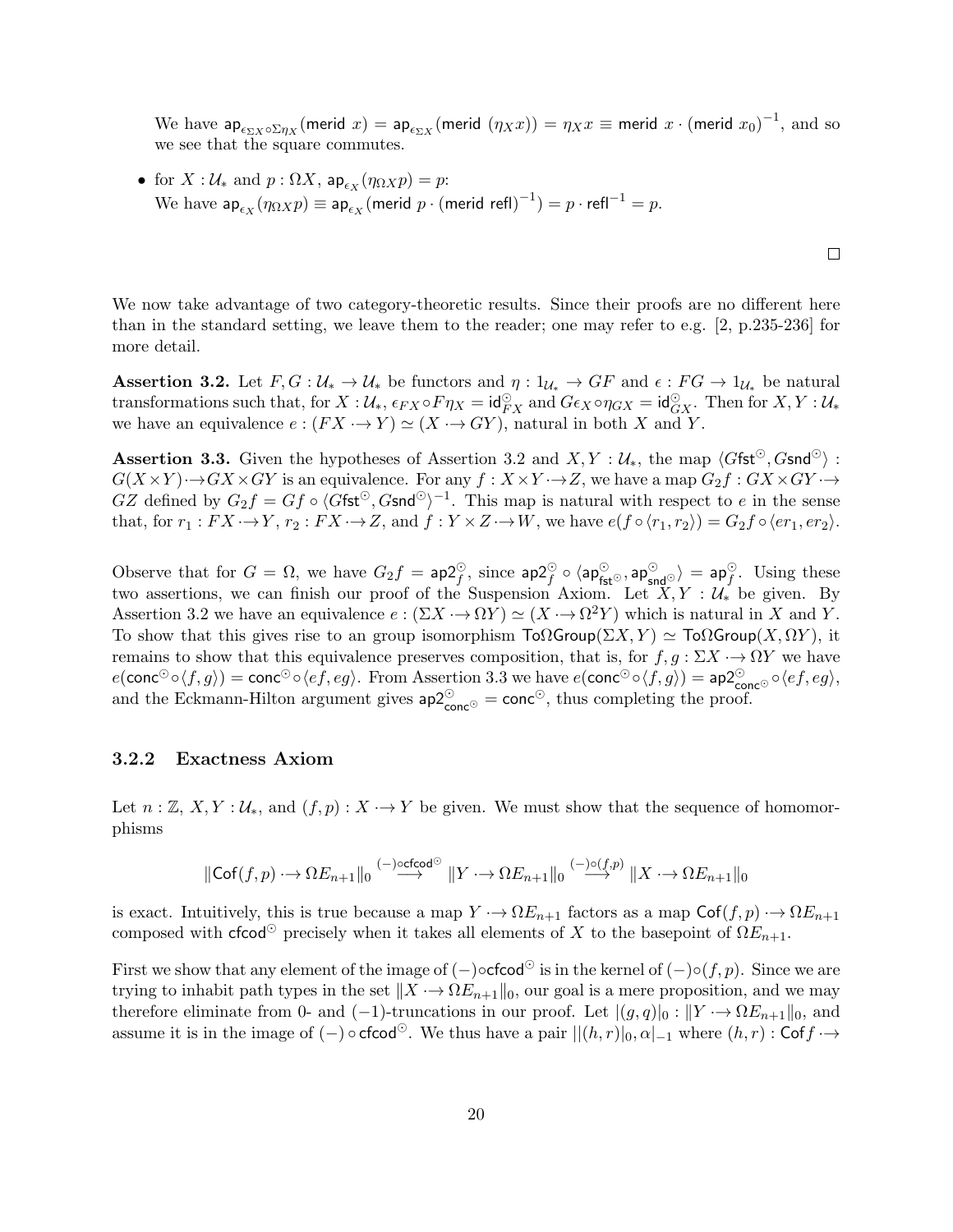$\Omega E_{n+1}$ , and  $\alpha$  is a path  $(h, r) \circ \text{cfcod}^{\odot} = (g, q)$ . We want to show that  $(g, q) \circ (f, p) = (\lambda x \cdot \text{refl}, \text{refl})$ . We have

$$
(g, q) \circ (f, p) = (h, r) \circ \text{cfcod}^{\odot} \circ (f, p)
$$
  
\n
$$
= (g, q) \circ (\lambda x. \text{cfbase}, \text{refl})
$$
  
\n
$$
= (\lambda x. \text{refl}, \text{refl})
$$
  
\n(by cfglue)

Second, we must show that any element of the kernel of  $(-) \circ (f, p)$  is in the image of  $(-)$ cfcod<sup> $\circ$ </sup>. Our goal is a  $(-1)$ -truncated type, so we may eliminate from 0- and  $(-1)$ -truncations in our proof. Let  $|(g,q)|_0 : ||Y \rightarrow \Omega E_{n+1}||_0, |(h,r)|_0 : ||\mathsf{Cof} f \rightarrow \Omega E_{n+1}||_0$  be given, and assume that we have  $|(g, q) \circ (f, p)|_0 = |(\lambda x.\text{refl},\text{refl})|_0$ . By Assertion 1.15, this path gives rise to a truncated path of type  $\|(g, q) \circ (f, p) = (\lambda x.\text{refl},\text{refl})\|_{-1}$ , from which we can extract a path  $\beta : (g, q) \circ (f, p) = (\lambda x.\text{refl},\text{refl}).$ We can define a map  $k : \mathsf{Cof} f \to \Omega E_{n+1}$  by recursion on the cofiber type:

$$
k: \text{Cof } f \to \Omega E_{n+1}
$$
  

$$
k \text{ cfbase} := \text{refl}
$$
  

$$
k \text{ (cfcod } y) := gy
$$
  

$$
\text{ap}_k(\text{cfglue } x) := \text{ap}_{\lambda r.(\text{fst } r)x}(\beta^{-1})
$$

We have  $k \circ \text{cfcod} = g$  definitionally. By Assertion 1.10, to complete the proof we must choose for k's basepoint-preservation proof a path s such that  $ap_k(ap_{\text{cfood}}(p^{-1}) \cdot \text{cfglue } x_0) \cdot s = q$ . Thus we  $\text{define } s := \mathsf{ap}_k(\mathsf{ap}_{\mathsf{cfcod}}(p^{-1}) \cdot \mathsf{cfglue} \; x_0)^{-1} \cdot q.$ 

### 3.2.3 Additivity Axiom

As noted in §3.1, we will not have the additivity axiom in general. For I: Set and  $X: I \to \mathcal{U}_*$ , we have  $H^n(\bigvee_{i:I}(X_i)) \equiv ||(\bigvee_{i:I} X_i) \rightarrow \Omega E_{n+1}||_0 = ||\prod_{i:I}(X_i \rightarrow \Omega E_{n+1})||_0$ , while  $\prod_{i:I} H^n(\bigvee_{i:I} X_i) \equiv$  $\prod_{i:I} ||X_i \rightarrow \Omega E_{n+1}||_0.$  In general, the existence of an equivalence

$$
\left\| \prod_{i:I} (X_i \to \Omega E_{n+1}) \right\|_0 \simeq \prod_{i:I} \|X_i \to \Omega E_{n+1}\|_0
$$

requires some sort of choice axiom. While it is always true for finite I, it may fail even for  $I = \mathbb{N}$ (see [22]). In [8, Exercise 7.8] is defined a family of choice axioms

$$
\mathsf{AC}_{k,m} := \prod_{I:\mathsf{Set}} \prod_{A:I \to k\text{-Type}} \left( \prod_{i:I} \|A(i)\|_m \to \left\|\prod_{i:I} A(i)\right\|_m \right)
$$

The useful axioms in this case are strengthened versions of the axioms  $AC_{k,0}$ , requiring the existence not only of a function but an equivalence (a natural formulation would require that the existing function from  $\|\prod_{i:I} A(i)\|_m$  to  $\prod_{i:I} \|A(i)\|_m$  is an equivalence). Depending on the spectrum E, we may also need to break the requirement that  $A(i)$  is truncated;  $X_i \rightarrow \Omega E_{n+1}$  is a k-type if and only if  $E_n$  is, and there are spectra for which  $E_n$  is not a k-type for any k (see §3.3).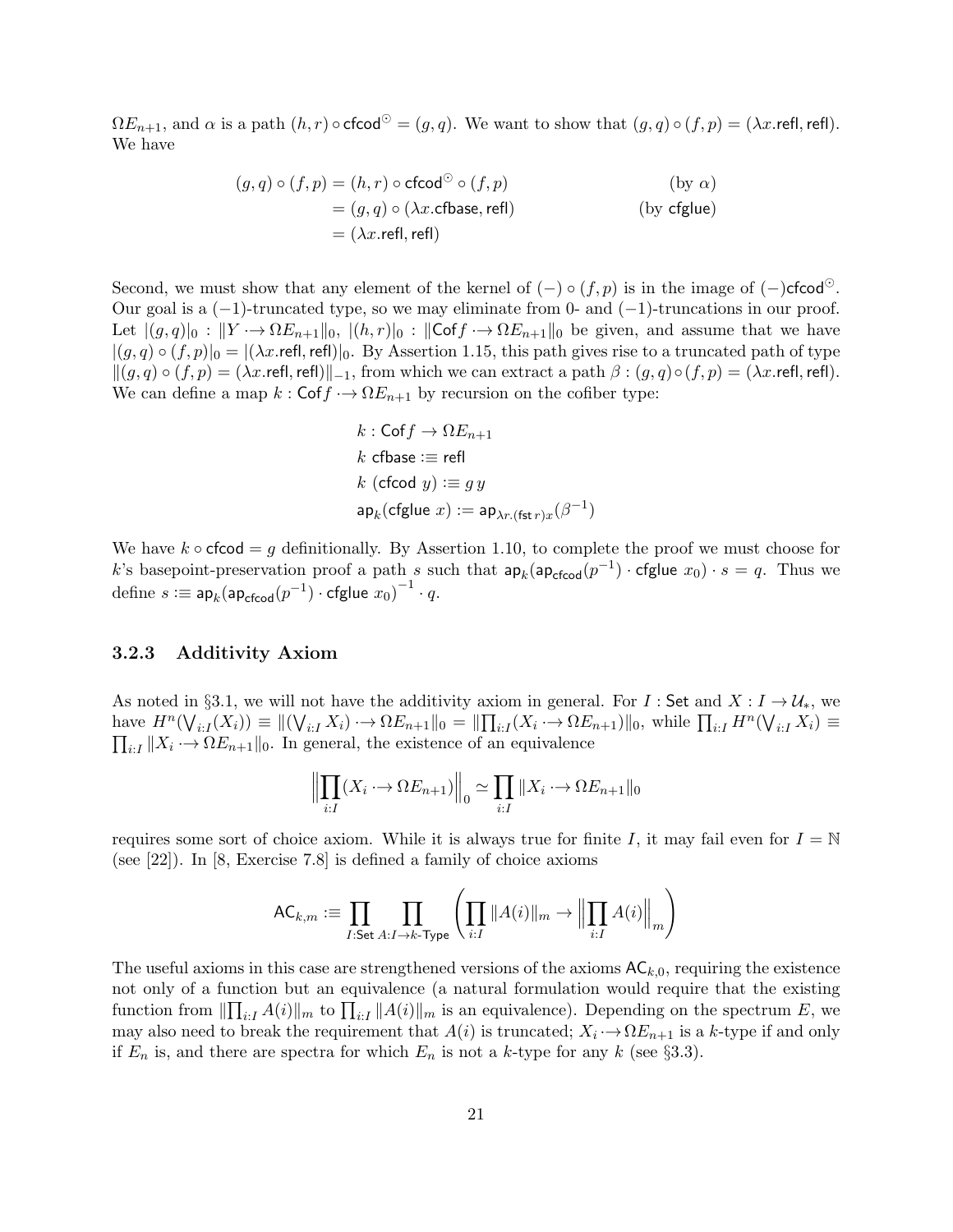### 3.2.4 Dimension Axiom

To see when the dimension axiom will hold, observe that

$$
H^{n}(S^{m}) = ||S^{m} \rightarrow \Omega E_{n+1}||_{0} = ||S^{m} \rightarrow E_{n}||_{0} = \pi_{m}(E_{n}) = \pi_{m-n}(E)
$$

Thus, the cohomology groups of the spheres are determined by the homotopy groups of the spectrum. The cohomology theory satisfies the dimension axiom if and only if  $\pi_n(E) = 1$  for all  $n \neq 0$ .

### 3.3 Constructing Spectra

Now that have a means of building cohomology theories from spectra, we turn to constructing spectra themselves. The simplest class of spectra, which gives rise to ordinary cohomology theories, are the Eilenberg-MacLane spectra. For any abelian group  $G$  and  $n : \mathbb{N}$ , the Eilenberg-MacLane space  $K(G, n)$  is an *n*-type which satisfies

$$
\pi_k(K(G, n)) = \begin{cases} G, & \text{if } k = n \\ 1, & \text{otherwise} \end{cases}
$$

(This is an equality of groups for  $k > 0$ , but of pointed sets for  $k = 0$ .) In addition, we have that  $\Omega K(G, n+1) = K(G, n)$ , thus giving rise to a spectrum E defined by

$$
E_n := \left\{ \begin{array}{ll} K(G, n), & \text{if } n \ge 0 \\ 1, & \text{if } n < 0 \end{array} \right.
$$

A construction of these types in homotopy type theory and verification of their properties, developed by Licata and Finster, is presented in detail in [15]; we only sketch it. The zeroth EM-space,  $K(G, 0)$ , is defined to be G's underlying pointed set. The first,  $K(G, 1)$ , is defined as the 1truncation of a higher inductive type: it is generated by a single basepoint base, a loop loop  $q$  for every  $g : G$ , and paths enforcing that loop  $e = \text{refl}$  and loop  $(gh) = \text{loop } g \cdot \text{loop } h$ . The higher EM-spaces are defined by  $K(G, n) := ||\Sigma^{n-1}K(G, 1)||_n$  for  $n \geq 2$ .

The cohomology theory generated by the Eilenberg-MacLane spectrum  $K(G, -)$  is an ordinary theory satisfying

$$
H^n(S^0) \simeq \left\{ \begin{array}{ll} G, & \text{if } n = 0\\ 1, & \text{otherwise} \end{array} \right.
$$

Beyond the Eilenberg-MacLane spectra, we would like to construct for any family of abelian groups  $G : \mathbb{Z} \to \mathsf{Ab}$  a spectrum E such that  $\pi_n(E) = G_n$ . Naïvely, we might think to set

$$
E_n := \prod_{k:\mathbb{N}} K(G_{k-n}, k)
$$

Indeed, function extensionality guarantees that  $\Omega E_{n+1} \simeq E_n$ , so we have a spectrum. However, we are unable to compute its homotopy groups in general:  $\pi_n(E)$  is the 0-truncation of a dependent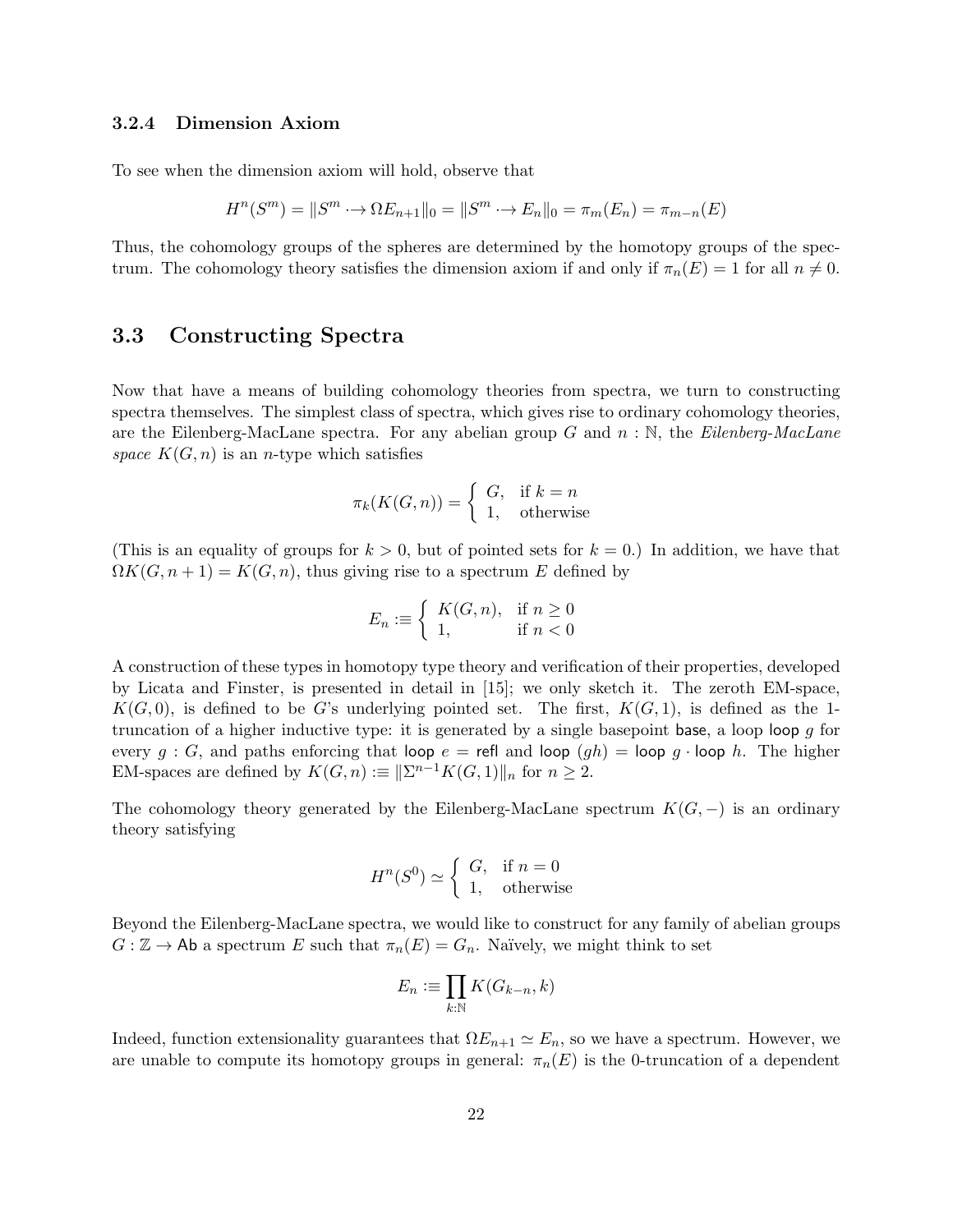product over N, which we cannot simplify further without a choice axiom (as discussed in §3.2.3). We hope to sidestep the issue by using a different definition.

For any family of types  $D : \mathbb{N} \to \mathcal{U}$  and maps  $d : \prod_{n\in\mathbb{N}} D_n \to D_{n+1}$ , we define the sequential colimit colim<sub>n:N</sub>  $D_n$  as an inductive type generated by

- for  $n : \mathbb{N}$  and  $x : D_n$ , a point  $\min_n x : \operatorname{colim}_{n : \mathbb{N}} D_n$ ,
- for  $n : \mathbb{N}$  and  $x : D_n$ , a path  $\operatorname{ncglue}_n x : \operatorname{ncin}_n x = \operatorname{ncin}_{n+1}(d_n x)$ .

We now instead define

$$
E_n := \operatornamewithlimits{colim}_{m:\mathbb N} \prod_{k\leq m} K(G_{-n+k}, k)
$$

where the maps of the colimit are the obvious inclusions. We can think of this as the "subtype" of our earlier definition consisting of tuples with finitely many "non-base" entries. To see that this construction has the desired homotopy groups, consider the following:

**Lemma 3.4.** For any  $A: \mathbb{N} \to \mathcal{U}$ , we have  $\text{colim}_{n:\mathbb{N}} \prod_{k \leq n} A_k \simeq A_0 \times \text{colim}_{n:\mathbb{N}} \prod_{k \leq n} A_{k+1}$ .

Proof. Straightforward equivalence proof.

**Lemma 3.5.** We say that a type A is m-connected if  $||A||_m$  is contractible. Let  $D : \mathbb{N} \to \mathcal{U}$ ,  $d: \prod_{n\in\mathbb{N}} D_n \to D_{n+1}$ , and  $m: \mathbb{N}_{-2}$  be given. If  $D_n$  is m-connected for all  $n: \mathbb{N}$ , then  $\text{colim}_{n:\mathbb{N}} D_n$ is m-connected.

*Proof.* Let  $x_n : ||D_n||_m$  and  $f_n : \prod_{v:||D_n||_m} x_n = y$  witness the connectedness of the individual  $D_n$ . We have an element  $u : ||colim_{n: N} D_n||_m$  defined by applying ncin<sub>0</sub> to  $x_0$  under the the truncation. We must show for any  $v : ||colim_{n: N} D_n||_m$  we have  $u = v$ . Since our goal is an equality in an m-type, it is itself an m-type, and we may therefore assume  $x_0 \equiv |x'_0|_m$  and  $v \equiv |v'|_m$  (in which case  $u \equiv |\textsf{ncin}_0 x'_0|_m$ ).

We go by induction on  $v'$ : colim<sub>n:N</sub>  $D_n$ , with the goal  $\vert \textsf{ncin}_0 x'_0 \vert_m = \vert v' \vert_m$ . First, given  $n : \mathbb{N}$  and z :  $D_n$ , we must show  $|\textsf{ncin}_0 x'_0|_m = |\textsf{ncin}_n z|_m$ . We write  $d_0^n : D_0 \to D_n$  for  $d_n \circ \cdots \circ d_0$  and ncglue<sup>n</sup>: ncin<sub>0</sub> ~ ncin<sub>n</sub> ∘  $d_0^n$  for the n-fold concatenation of the path constructors. We take

$$
\mathsf{ap}_{|-\mid_m}(\mathsf{ncglue}_0^n x_0')\cdot\mathsf{ap}_{\mathsf{trunc\text{-}map}_m(\mathsf{ncin}_n)}(f_n|d_0^n x_0'|_m{}^{-1}\cdot f_n|z|_m)
$$

as our proof. Now, for  $n : \mathbb{N}$  and  $z : D_n$ , we must construct per Lemma 2.4 a square



 $\Box$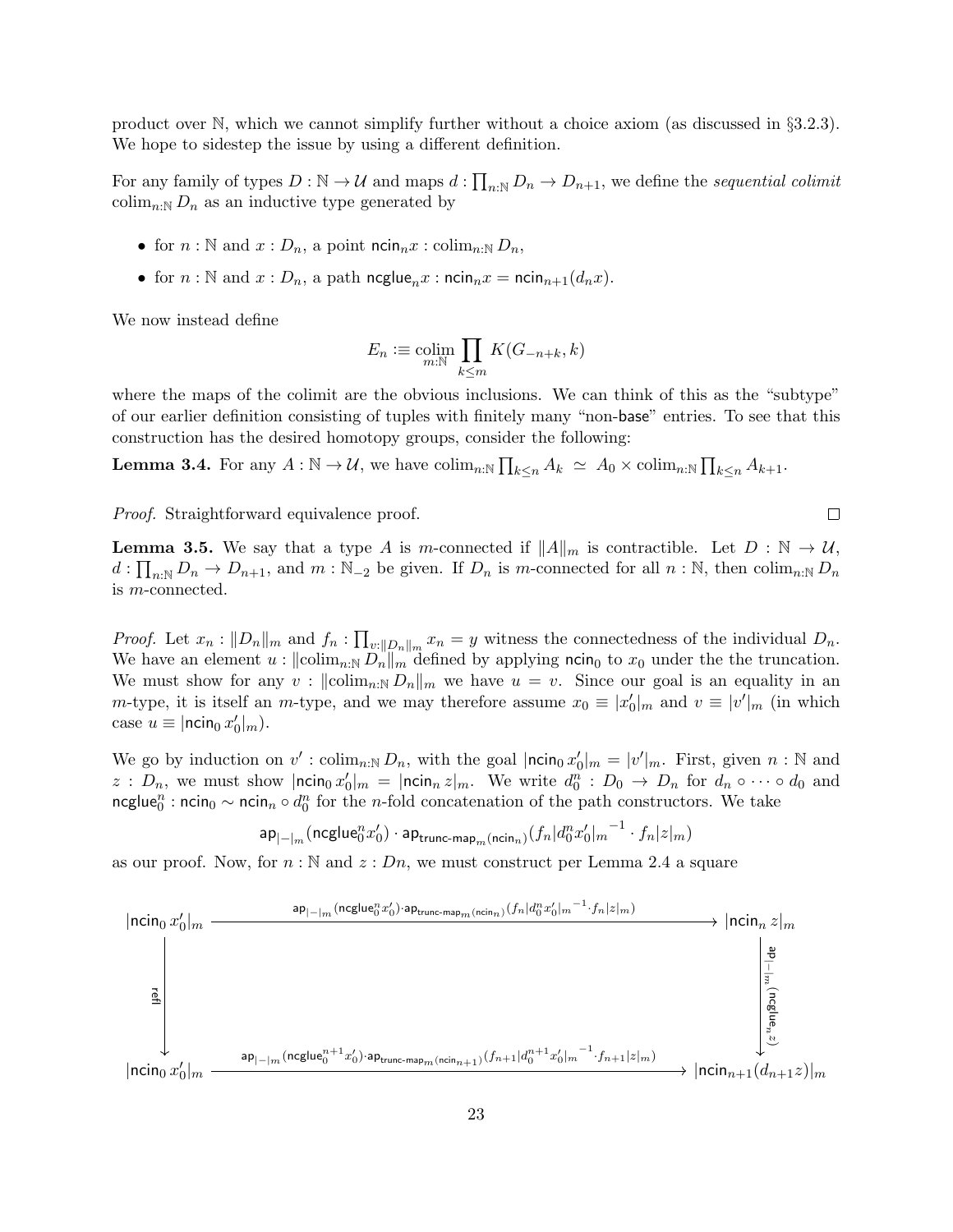(In the interest of saving space, we have flipped the axes from our usual layout.) Observe that  $\mathsf{ap}_{|-\mid_m}(\mathsf{ncglue}^{n+1}_0 x_0') = \mathsf{ap}_{|-\mid_m}(\mathsf{ncglue}^n_0 x_0')\cdot \mathsf{ap}_{|-\mid_m}(\mathsf{ncglue}_n(d_0^nx_0')),$  so we may  $\mathsf{ap}_{|-\mid_m}(\mathsf{ncglue}^n_0 x_0')$  from the left of the top and bottom faces. If we additionally shift  $ap_{|-|_m}(neglue_n(d_0^n x_0'))$  from the bottom to the left face, we are left to prove



Consider the homotopy  $h: \prod_{t:|D_n|_m}$  trunc-map $_m$  ncin $_n$   $t=$  trunc-map $_m$  ncin $_{n+1}$  (trunc-map $_m$   $d_n$   $t)$ defined by taking  $h|w|_m := \mathsf{ap}_{|-\vert_m}(\mathsf{ncglue}_n w)$ . We see that the left and right faces above match  $h|d_0^nx_0'|_m$  and  $h|z|_m$  respectively, leading us to consider the square natural-sq  $h\left(f_n|d_0^nx_0'|_m^{-1}\!\cdot\! f_n|z|_m\right)$ . This square almost fulfills our requirements, but its bottom face is

$$
\mathsf{ap}_{\mathsf{trunc-map}_m(\mathsf{ncin}_{n+1}) \circ \mathsf{trunc-map}_m d_n}((f_n|d_0^nx_0'|_m)^{-1} \cdot f_n|z|_m)
$$

However, since  $||D_n||_m$  is contractible, its path spaces are contractible, and so we have

$$
\mathsf{ap}_{\mathsf{trunc-map}_m d_n}((f_n|d_0^nx_0'|_m)^{-1} \cdot f_n|z|_m) \;=\; \left(f_{n+1}|d_0^{n+1}x_0'|_m\right)^{-1} \cdot f_{n+1}|z|_m
$$

as needed.

**Theorem 3.6.** For any family  $G : \mathbb{N} \to \mathbb{A}$  and  $m : \mathbb{N}$ , there is an equivalence  $\|\operatorname{colim}_{n:\mathbb{N}}\prod_{k\leq n}K(G_k,k)\|_m\simeq \prod_{k\leq m}K(G_k,k).$ 

*Proof.* By applying Lemma 3.4 and using the fact that  $\lVert \cdot \rVert_m$  commutes with  $\times$ , we have

$$
\left\| \underset{n:\mathbb{N}}{\text{colim}} \prod_{k \le n} K(G_k, k) \right\|_m = \left\| \prod_{i \le m} K(G_i, i) \right\|_m \times \left\| \underset{n:\mathbb{N}}{\text{colim}} \prod_{k \le n} K(G_{k+m+1}, k+m+1) \right\|_m
$$

$$
= \prod_{i \le m} K(G_i, i) \times \left\| \underset{n:\mathbb{N}}{\text{colim}} \prod_{k \le n} K(G_{k+m}, k+m) \right\|_m
$$

Since  $K(G_{k+m+1}, k+m+1)$  is m-connected for any  $k : \mathbb{N}$ , we have by the previous lemma that colim<sub>n:N</sub>  $\prod_{k \leq n} K(G_{k+m+1}, k+m+1)$  is m-connected and therefore that

$$
\left\| \underset{n:\mathbb{N}}{\text{colim}} \prod_{k \le n} K(G_{k+m+1}, k+m+1) \right\|_{m} = 1
$$

as needed.

 $\Box$ 

 $\Box$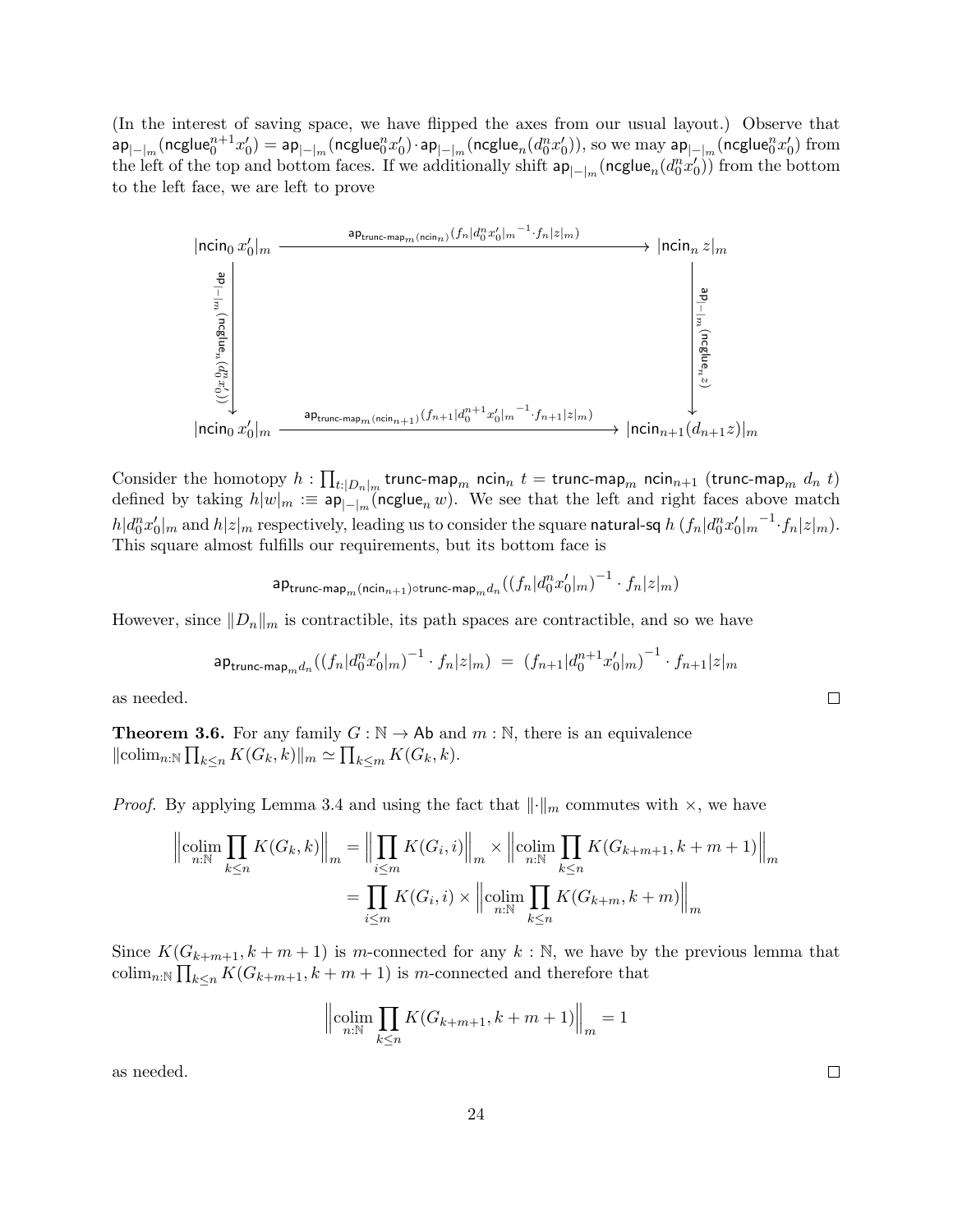If we trace the group structure through this argument and use the properties of EM-spaces, we obtain:

**Corollary 3.7.** For any family  $G : \mathbb{N} \to \mathsf{Ab}$  and  $m : \mathbb{N}, \pi_m(\mathrm{colim}_{n:\mathbb{N}}\prod_{k\leq n}K(G_k, k)) \simeq G_m$ .

Thus our construction has the desired homotopy groups. It remains to show that it forms a spectrum, for which we must essentially show that

$$
\Omega\left(\underset{n:\mathbb{N}}{\text{colim}}\prod_{k\leq n}K(G_k,k)\right)\simeq\underset{n:\mathbb{N}}{\text{colim}}\prod_{k\leq n}\Omega K(G_k,k)
$$

Unfortunately, we have no proof of this fact. We leave as conjecture the following:

**Conjecture 3.8.** For any family of types  $X : \mathbb{N} \to \mathcal{U}_{*}$ , there is an equivalence

$$
\Omega\bigg(\operatorname*{colim}_{m:\mathbb{N}}\prod_{k\leq m}X_k\bigg)\,\simeq\,\operatorname*{colim}_{m:\mathbb{N}}\prod_{k\leq m}\Omega X_k
$$

where the maps of the second colimit are those induced by  $\Omega$ 's functorial action ap<sup>⊙</sup>.

Attempts to formally prove this conjecture, or to prove more generally that colimit commutes with loop space, have suffered from an overabundance of complexity. This is partly due to iterated induction on colimits, which is presumably unavoidable. Also significant, however, is the accumulated cruft of transporting along arithmetic lemmas. Specifically, given a diagram

$$
D_0 \xrightarrow{d_0} D_1 \xrightarrow{d_1} D_2 \xrightarrow{d_2} \cdots
$$

computing its loop space by the standard encode-decode method (as elaborated in [8, §8.9]) requires computing more generally the path space  $\min_0 x_0 = c$  for  $c : \operatorname{colim}_{n:\mathbb{N}} D_n$ , where  $x_0$  is the specified basepoint. For this we define a family Codes :  $\text{colim}_{n:\mathbb{N}} D_n \to \mathcal{U}$  by induction on the colimit, with the aim of proving ( $ncin_0x_0 = c$ )  $\approx$  Codes c. We want to set

$$
\mathsf{Codes}\ (\mathsf{ncin}_n x) :\equiv \mathop{\mathrm{colim}}\limits_{m:\mathbb{N}} (d^{n+m}_0 x_0 = d^m_n x)
$$

where  $d_n^m: D_n \to D_{n+m}$  is defined by induction with  $d_n^0 := \text{id}$  and  $d_n^{m+1} := d_{n+m} \circ d_n^m$ . Completing this definition requires showing that Codes (ncin<sub>n</sub>x)  $\simeq$  Codes (ncin<sub>n+1</sub>(d<sub>n</sub>x)). Expanding, this is

$$
\underset{m:\mathbb{N}}{\text{colim}}\ (d_0^{n+m}x_0 = d_n^m x) \simeq \underset{m:\mathbb{N}}{\text{colim}}\ (d_0^{(n+1)+m}x_0 = d_{n+1}^m(d_n x))
$$

It is easy to show that for any diagram  $A_0 \longrightarrow A_1 \longrightarrow A_2 \longrightarrow \cdots$  there is an equivalence colim<sub>m:N</sub>  $A_m \simeq \text{colim}_{m:\mathbb{N}} A_{m+1}$ . This leaves demonstrating that

$$
\underset{m:\mathbb{N}}{\text{colim}}\,(d_0^{n+(m+1)}x_0 = d_n^{m+1}x) \simeq \underset{m:\mathbb{N}}{\text{colim}}\,(d_0^{(n+1)+m}x_0 = d_{n+1}^m(d_nx))
$$

Herein lies the source of the arithmetical difficulties. While it is straightforward to give a proof  $p: \prod_{n,m:\mathbb{N}} n + (m+1) = (n+m) + 1$  and show that  $d_n^{m+1} = \binom{k}{p(n,n)}$  $_{p(n,m)}^{k.D_k} d_{n+1}^m \circ d_n$ , the proof that the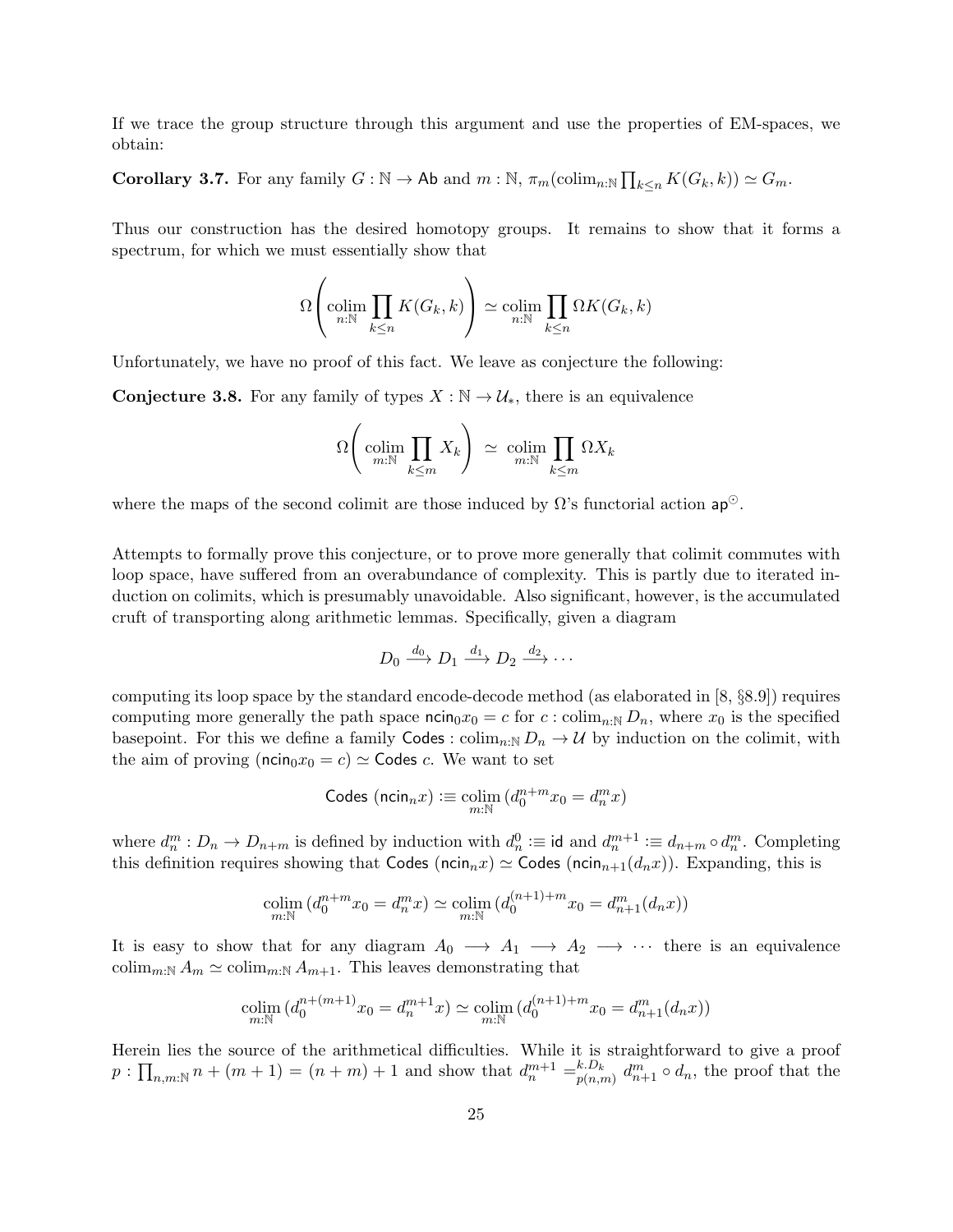equivalence above holds amounts to several lines of code, and reasoning about these paths in the proof of the equivalence ( $\min_0 x_0 = c$ )  $\simeq$  Codes c quickly becomes involved. A potential solution, which we have yet to explore, would be to work in a system such as Voevodsky's Homotopy Type System [25] which has an internal notion of strict equality. Since the strict equality is substitutional (as is definitional equality) rather than transportational (as is propositional equality), one could prove strict arithmetical identities and apply them without having to reason about that application later on. Ideally, one could prove results in a system augmented with these identities and then expand the arguments into traditional homotopy type theory, but no such algorithm is known at present.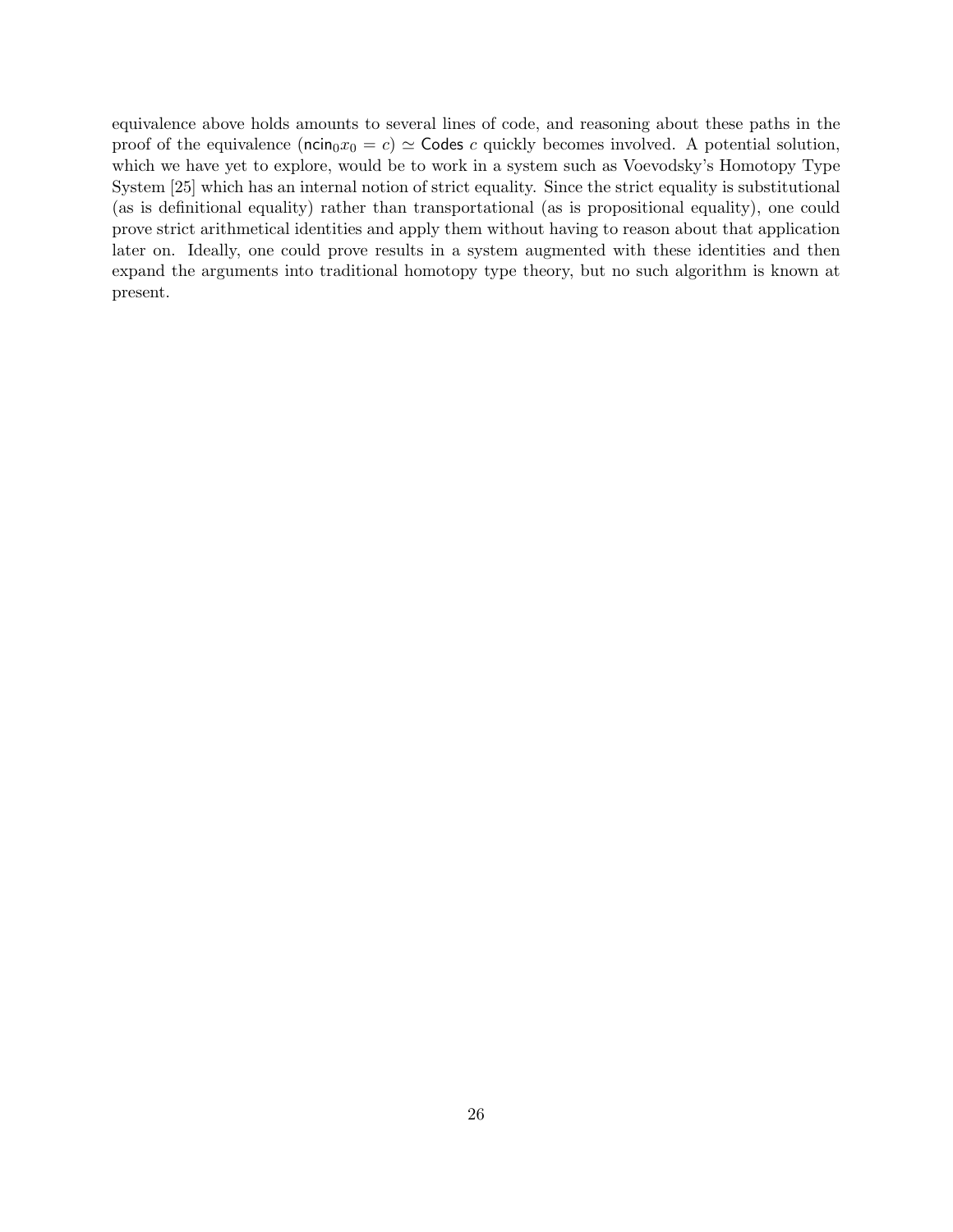# Chapter 4

# Results in Eilenberg-Steenrod **Cohomology**

Having exhibited a class of models, we move on to prove results in the axiomatic framework. In §4.1 and §4.5 we develop two standard cohomological tools, the long exact cofiber sequence and Mayer-Vietoris sequence. The second of these takes advantage of a simplifying lemma developed in §4.3, which we can use to automatically handle three-dimensional coherence proofs in certain cases. Other applications of this lemma as well as a more complex variant are explored in §4.4. Finally, we compute in §4.6 the cohomology of finite products of spheres. The dominating computation is the construction of an equivalence witnessing associativity of the join (defined in  $\S1.3$ ). This is the first and only proof involving three-dimensional paths we give in which §4.3 does not apply, and serves as a somewhat disheartening demonstration of the state of cubical reasoning in vanilla homotopy type theory.

Before beginning the chapter proper, we observe a handy lemma:

**Lemma 4.1** (Basepoint Independence). Let  $n : \mathbb{Z}$  be given. For any  $A : \mathcal{U}$  and basepoints  $a_1, a_2 : A$ , we have  $H^n(A, a_1) = H^n(A, a_2)$ . In addition, for any  $X, Y : U_*, f : X \to Y$ , and paths  $p, q: fx_0 = y_0$ , we have  $(f, p)^* = (f, q)^*$ .

Proof. For the first claim, we observe that by the Suspension Axiom we have

$$
H^n(A, a_1) = H^n(\Sigma(A, a_1)) \equiv H^n(\Sigma A, \text{north}) \equiv H^n(\Sigma(A, a_2)) = H^n(A, a_2)
$$

For the second, we use naturality of the same. We have

$$
(f, p)^* = \text{susp-iso}_X^n \circ (\Sigma(f, p))^* \circ (\text{susp-iso}_Y^n)^{-1}
$$
  
\n
$$
\equiv \text{susp-iso}_X^n \circ (\Sigma f, \text{refl})^* \circ (\text{susp-iso}_Y^n)^{-1}
$$
  
\n
$$
\equiv \text{susp-iso}_X^n \circ \Sigma(f, q)^* \circ (\text{susp-iso}_Y^n)^{-1}
$$
  
\n
$$
= (f, q)^*
$$

 $\Box$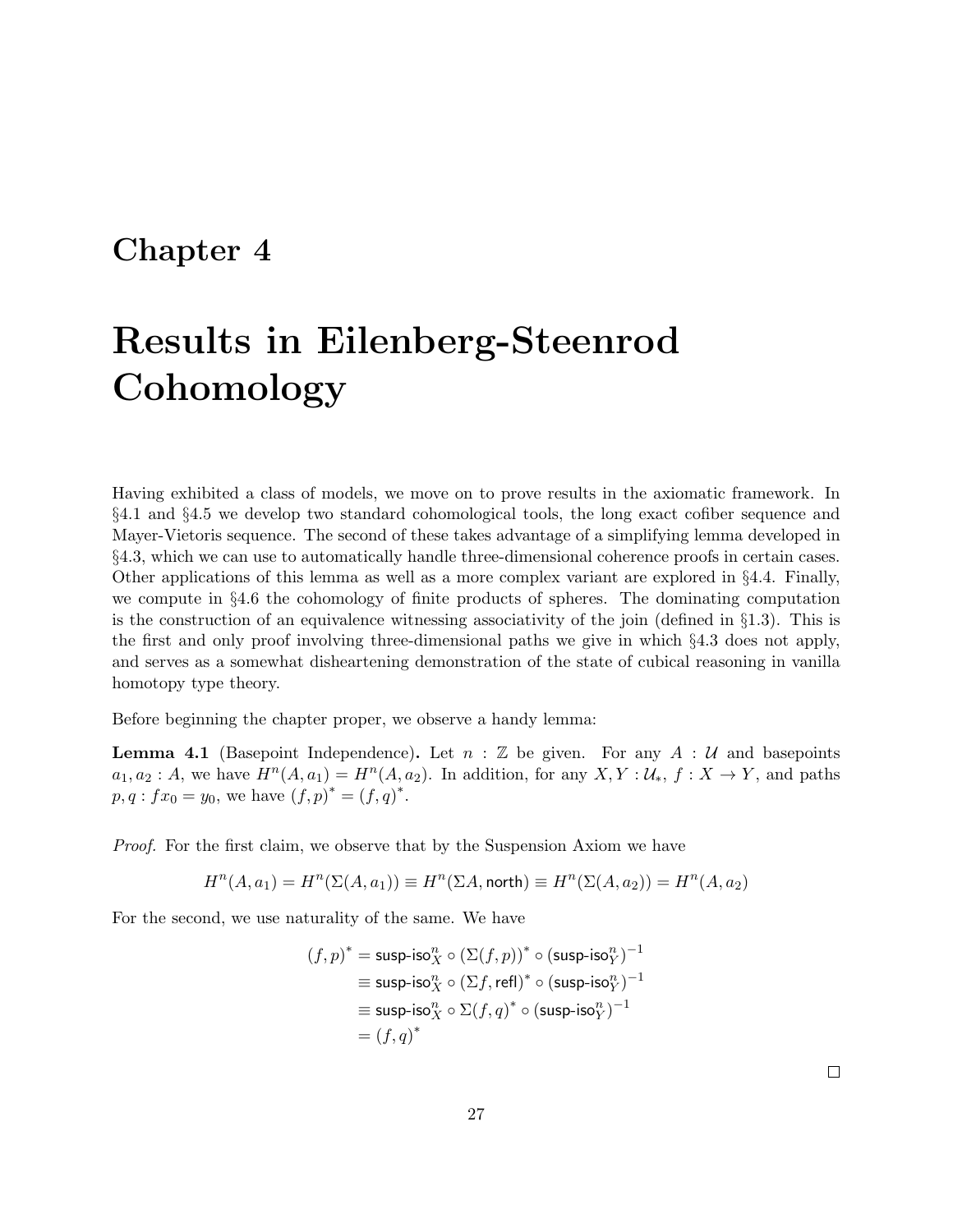In light of this, we will henceforth omit basepoint path information when considering the action of the cohomology functor on maps.

### 4.1 Extending the Exactness Axiom

The Exactness Axiom tells us that each function  $(f, p) : X \to Y$  gives rise to an exact sequence  $H^n(\mathsf{Cof}(f,p)) \stackrel{\mathsf{cfcod}^*}{\longrightarrow} H^n(Y) \stackrel{f^*}{\longrightarrow} H^n(X)$ . In fact, we have a long exact sequence

$$
\cdots \xrightarrow{f^*} H^{n-1}(X) \xrightarrow{\partial} H^n(\text{Cof } f) \xrightarrow{\text{cfcod}^*} H^n(Y) \xrightarrow{f^*} H^n(X) \xrightarrow{\partial} \cdots
$$

which extends infinitely in both directions. The homomorphisms  $\partial$  are constructed using a map ext-glue which we define for any span  $U \xleftarrow{g} W \cdot \xrightarrow{h} V$  as

> ext-glue :  $U\sqcup^W V \to \Sigma W$ ext-glue (left  $u$ ) : $\equiv$  north ext-glue (right  $v$ ) : $\equiv$  south  $ap_{\text{ext-glue}}(\text{glue } w) := \text{merid } w$

This map definitionally preserves basepoint. Here, we use ext-glue : Cof  $f \to \Sigma X$  to define  $\partial :=$ susp-iso $_N^n \circ \textnormal{ext-glue}^*.$ 

We can obtain the long exact cofiber sequence by iterating the cofiber type construction. Starting with the function  $(f, p) : X \to Y$ , we can construct first the cofiber type Cof f, then the type Cof cfcod<sub>f</sub>, and so on. We thus assemble a diagram of pushouts:



Let us write  $\mathsf{Cof}^n f$  for the  $n\text{th}$  iterated cofiber type and  $\mathsf{cfcod}_f^n$  for the accompanying map  $\mathsf{Cof}^{n-1} f \to$ Cof<sup>n</sup>f. Courtesy of the two pushouts lemma, we observe that  $Cof<sup>2</sup>f$  is the pushout of the span  $\cdot \leftarrow X \rightarrow \cdot$ ; in other words, it is the suspension of X. Similarly, we will have  $\mathsf{Cof}^3 f \simeq \Sigma Y$ , and  $Cof<sup>4</sup>f \simeq \Sigma(Cof f)$ . To show this in detail, we first prove the following:

**Lemma 4.2** (Symmetry of Pushouts). Let a span  $X \stackrel{(f,p)}{\leftarrow} Z \stackrel{(g,q)}{\rightarrow} Y$  be given. There is a equivalence flip :  $X \sqcup Z Y \simeq Y \sqcup Z X$  which preserves basepoint (we write flip<sup> $\odot$ </sup> for the pointed equivalence). Moreover, we have left  $=^{W.X \rightarrow W}_{\text{flip}^{\odot}}$  right and right  $=^{W.Y \rightarrow W}_{\text{flip}^{\odot}}$  left.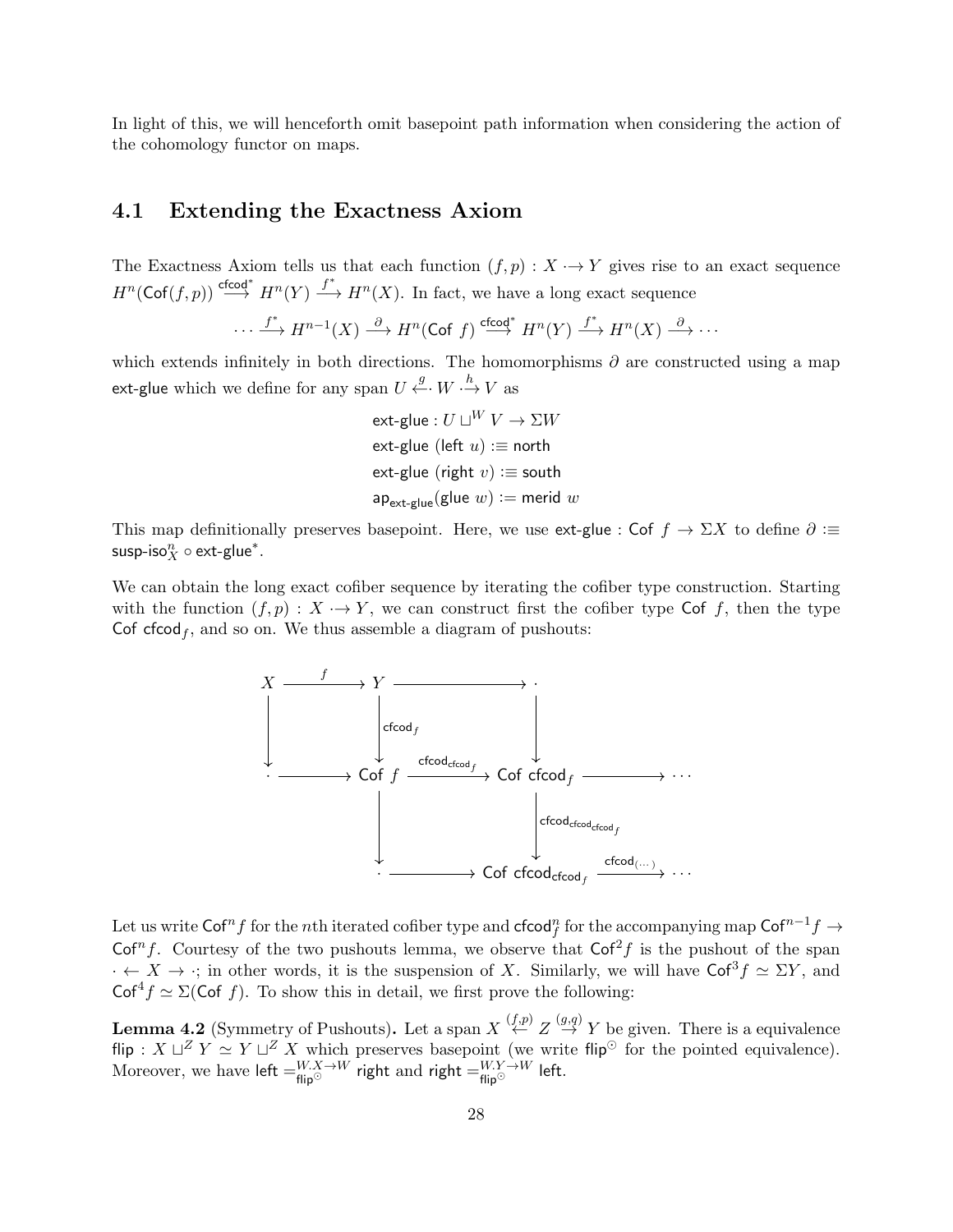*Proof.* One can easily confirm that the map flip :  $X \sqcup Z Y \to Y \sqcup Z X$  sending left x to right x, right y to left y, and glue z to (glue  $z$ )<sup>-1</sup> is an equivalence. The path

$$
\mathsf{ap}_{\mathsf{right}}(p^{-1}) \cdot \mathsf{glue}\ z_0{}^{-1} \cdot \mathsf{ap}_{\mathsf{left}}(q)\ :\ \mathsf{right}\ x_0 = \mathsf{left}\ y_0
$$

proves that flip preserves basepoint. The action of the equivalence on left and right follows straightforwardly from Assertion 1.8.  $\Box$ 

**Theorem 4.3** (Twice-Iterated Cofiber Type). Let  $X, Y : \mathcal{U}_*$  and  $(f, p) : X \rightarrow Y$  be given. There is an equivalence  $\cot^2$ -equiv :  $\cot^2 f \simeq \Sigma X$  which preserves basepoint (with  $\cot^2$ -equiv<sup>o</sup> denoting the pointed equivalence). Additionally, we have paths (1)  $\mathsf{cfcod}_f^2 = \frac{V \cdot \mathsf{Cof}(f,p) \to V}{\mathsf{cof}^2 - \mathsf{equiv} \vee \mathsf{cof}^2}$  ext-glue and (2)  $\mathsf{ext}\text{-}\mathsf{glue} =^{U,U\to\Sigma Y}_{\mathsf{cof}^2\text{-}\mathsf{equiv}\mathsf{vo}}$  flip  $\circ \Sigma f.$ 

Proof.

#### Defining the Equivalence

For the equivalence maps we set

| into : Cof $^2f\to \Sigma X$                                        | out : $\Sigma X \rightarrow \textsf{Cof}^2 f$                                                              |
|---------------------------------------------------------------------|------------------------------------------------------------------------------------------------------------|
| $\mathsf{into}\ \mathsf{cfbase} \mathrel{\mathop:}= \mathsf{south}$ | out north $:=$ cfcod cfbase                                                                                |
| into (cfcod $c$ ) : $\equiv$ ext-glue $c$                           | out south $:=$ cfbase                                                                                      |
| $ap_{\text{into}}(cfglue y) := refl$                                | $ap_{\text{out}}(\text{merid } x) := ap_{\text{cfood}}(\text{cfglue } x) \cdot (\text{cfglue } (fx))^{-1}$ |

We take (merid  $x_0$ )<sup>-1</sup> as the proof that into preserves basepoint, and write into<sup>⊙</sup> for the pointed function. Let us first show that for every  $\sigma : \Sigma X$  we have into (out  $\sigma$ ) =  $\sigma$ . In the north case, we have refl : into (out north) = north, and in the south case refl : into (out south) = south. For the merid case, we must show for all  $x : X$  that refl  $=\frac{\sigma.\text{into}(\text{out}\sigma)}{T}=\sigma$  $\frac{\sigma \cdot \text{m}(\text{out }\sigma)}{\sigma}$  refl. By Lemma 2.4, it suffices to give a square



We have

$$
ap_{\text{into-out}}(\text{merid } x) = ap_{\text{into}}(ap_{\text{efcod}}(\text{cfglue } x) \cdot (\text{cfglue } f(x))^{-1})
$$
  
=  $ap_{\text{intoocfcod}}(\text{cfglue } x) \cdot (ap_{\text{into}}(\text{cfglue } f(x)))^{-1}$   
=  $ap_{\text{intoocfcod}}(\text{cfglue } x)$   
=  $ap_{\text{ext-glue}}(\text{cfglue } x)$   
= merid x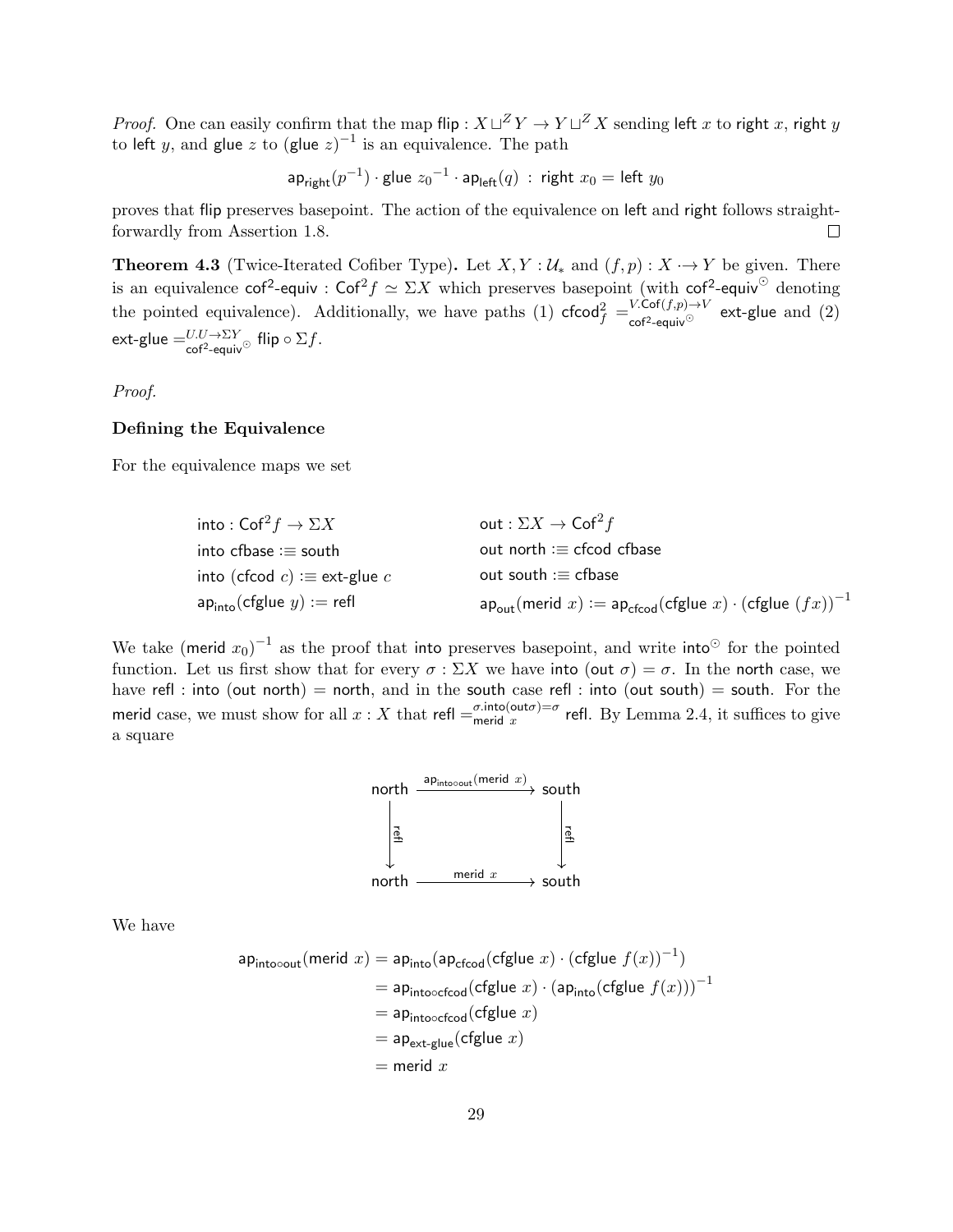and so the square commutes.

Now we show that for  $\kappa$ : Cof<sup>2</sup>f we have out (into  $\kappa$ ) =  $\kappa$ . For the cfbase case, we have refl: out (into cfbase)  $=$  cfbase. For the cfcod  $\text{case},$  we  $\text{define out-into-cod}:$   $\prod_{c:\text{Cof}f}:$  out (into (cfcod  $c$ ))  $=$  $c$  cfcod  $c$  by induction on the cofiber type. For the point cases, we set

> out-into-cod cfbase :≡ refl out-into-cod (cfcod  $y$ ) : $\equiv$  cfglue  $y$

For the cfglue case we need for  $x : X$  a path refl  $=$   $c$ -out (into (cfcod c))=cfcod c cout (mo (cicoa c))=cicoa c cfglue  $(fx)$ ; by Lemma 2.4 it suffices to give a square



We compute

$$
\begin{aligned} \mathsf{ap}_\mathsf{outointooefcod}(\mathsf{cfglue}\ x) &= \mathsf{ap}_\mathsf{outoext-glue}(\mathsf{cfglue}\ x) \\ &= \mathsf{ap}_\mathsf{out}(\mathsf{merid}\ x) \\ &= \mathsf{ap}_\mathsf{cfcod}(\mathsf{cfglue}\ x)\cdot(\mathsf{cfglue}\ (fx))^{-1} \end{aligned}
$$

and see that the square commutes. This completes the definition of out-into-cod. To finish we must prove the cfglue case of the outer induction, which requires we construct for every  $y: Y$  a path refl  $=$   $\frac{\kappa \text{.} \text{into}}{\epsilon \text{.} \text{of}}$  (out  $\kappa$ )  $=$   $\kappa$  $\epsilon_{\text{figure}}^{k.\text{into (out }k)=k}$  out-into-cod (cfcod y). By Lemma 2.4, and since out-into-cod (cfcod  $y) \equiv$ cfglue  $y$ , it suffices to give a square



We have  $ap_{\text{outo}}(cfglue y) = ap_{\text{out}}(refl) \equiv refl$ , so the square commutes.

### Constructing the Paths (1) and (2)

By Assertion 1.8, we have  $\mathsf{cfcod}_f^2 = \frac{V.\mathsf{Cof}(f,p) \to V}{\mathsf{cof}^2\text{-equiv}^\vee}$  into  $\circ$   $\mathsf{cfcod}_f,$  and into $\circ$ cfcod  $\equiv$  ext-glue by definition, so we have (1). For (2), Assertion 1.9 gives flip  $\circ \Sigma f \circ \text{into} = U U \to \Sigma Y$  flip  $\circ \Sigma f$ , so with function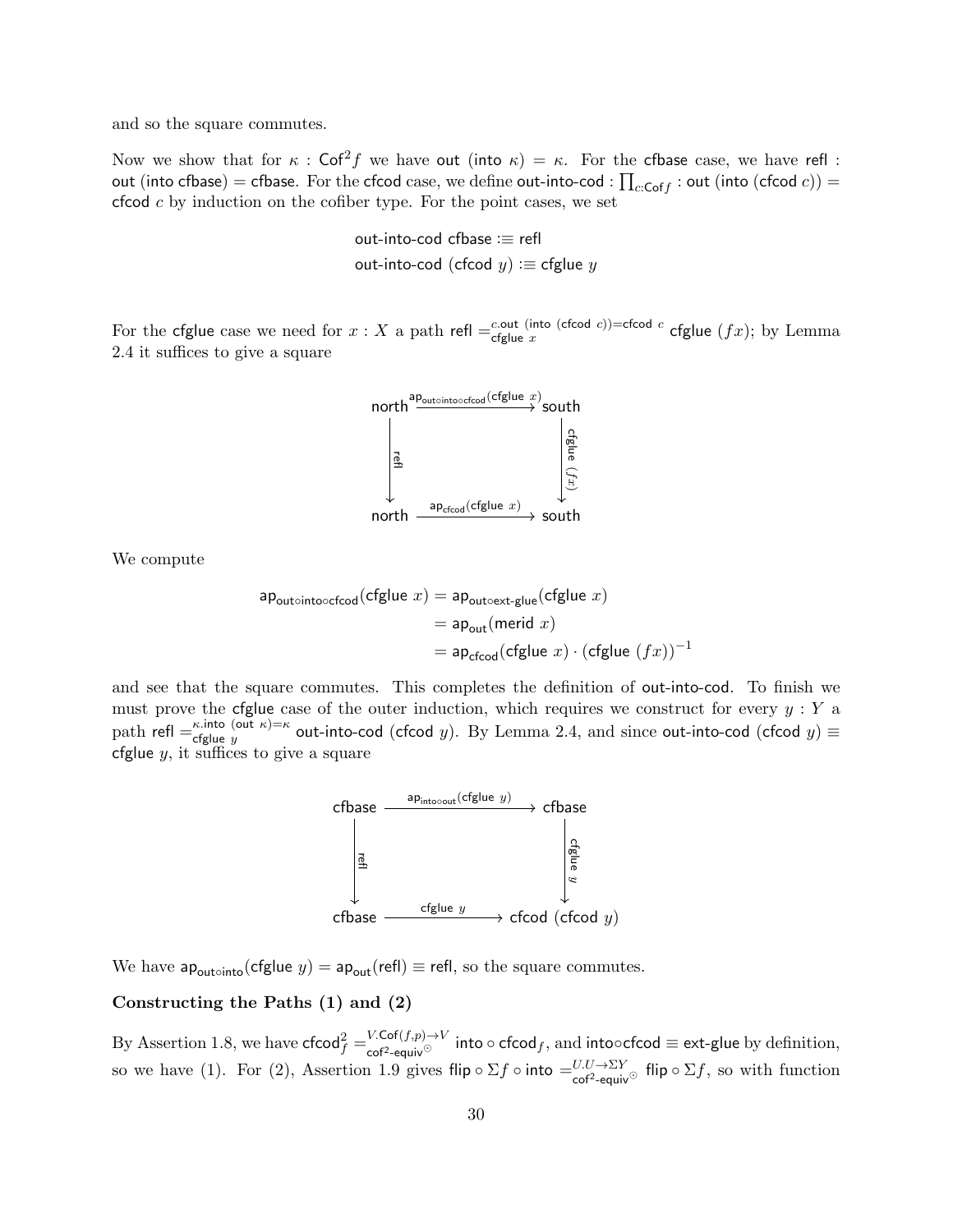extensionality it suffices to show  $\prod_{\kappa:\mathsf{Cof}^2(f,p)}$  ext-glue  $\kappa =$  flip (Σ $f$  (into  $\kappa$ )). This is a straightforward proof by induction, which we leave to the reader.

Now we can establish the existence of the long exact sequence. We have the following equalities at the type  $\sum_{(U,V): \mathcal{U}_* \times \mathcal{U}_*} (\mathsf{Cof} \; f \to U) \times (U \to V)$ :

$$
(\text{Cof}^2 f, \text{Cof}^3 f, \text{cfcod}_f^2, \text{cfcod}_f^3) = (\text{Cof}^2 f, \Sigma Y, \text{cfcod}_f^2, \text{ext-glue})
$$
 (by 4.3 with  $\text{cfcod}_f$ )  
=  $(\Sigma X, \Sigma Y, \text{ext-glue}, \text{flip} \circ \Sigma f)$  (by 4.3 with  $f$ )  
=  $(\Sigma X, \Sigma Y, \text{ext-glue}, \Sigma f)$  (by 4.2 with  $\Sigma Y$ )

Diagrammatically, this amounts to the following:



Using this equality, we can transport the proof that

$$
H^n(\mathsf{Cof}^3 f) \overset{\mathsf{cfcod}^{3^*}_f}\longrightarrow H^n(\mathsf{Cof}^2 f) \overset{\mathsf{cfcod}^{2^*}_f}\longrightarrow H^n(\mathsf{Cof}\,\, f) \overset{\mathsf{cfcod}_f^*}\longrightarrow H^n(Y) \overset{f^*}\longrightarrow H^n(X)
$$

is exact, given by the Exactness Axiom, to a proof that

$$
H^n(\Sigma Y) \xrightarrow{\Sigma f^*} H^n(\Sigma X) \xrightarrow{\operatorname{ext-glue}^*} H^n(\operatorname{Cof}(f,p)) \xrightarrow{\operatorname{cfcod} f^*} H^n(Y) \xrightarrow{f^*} H^n(X)
$$

is exact. Finally, applying the Suspension Axiom gives the desired result.

## 4.2 Cohomology of a Binary Wedge

In classical cohomology, we have that  $H^n(X \vee Y) \simeq H^n(X) \times H^n(Y)$  by the Additivity Axiom. Although we do not assume general Additivity, we can prove the finite case using only the Exactness Axiom. This proof is adapted from [6, p.32-33]. We first have an algebraic lemma:

**Lemma 4.4.** Let groups  $G, H_1, H_2$  be given. Given maps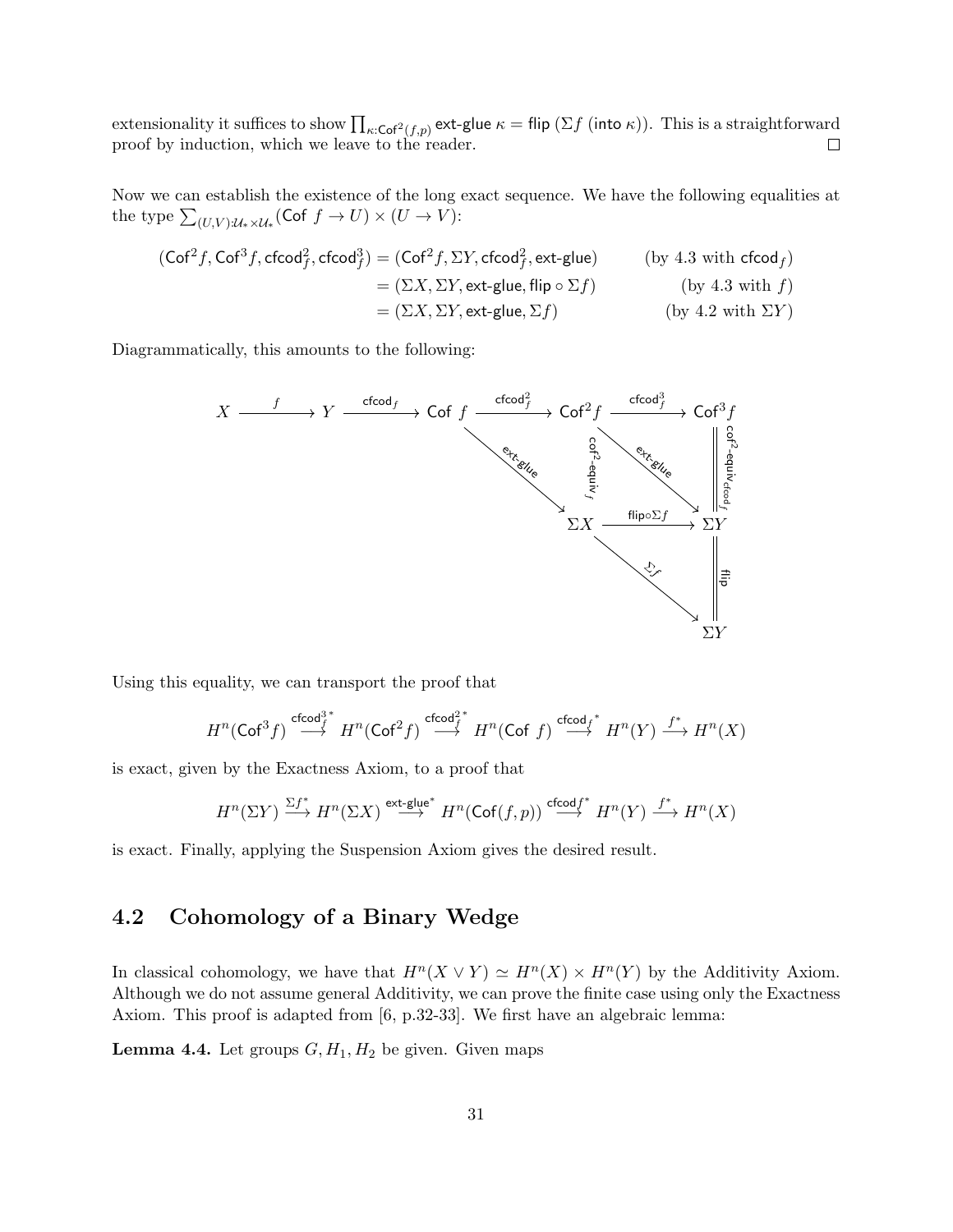$$
H_1 \xrightarrow[j_1]{i_1} G \xrightarrow[j_2]{i_2} H_2
$$

such that  $j_1 \circ i_1 \sim \text{id}_{H_1}$ ,  $j_2 \circ i_2 \sim \text{id}_{H_2}$ , and the sequences  $H_1 \overset{i_1}{\to} G \overset{j_2}{\to} H_2$  and  $H_2 \overset{i_2}{\to} G \overset{j_1}{\to} H_1$  are exact, then  $\langle j_1, j_2 \rangle : G \to H_1 \times H_2$  is an isomorphism. Moreover,  $i_k$  corresponds to the injection  $H_k \to H_1 \times H_2$  and  $j_k$  to the projection  $H_1 \times H_2 \to H_k$ .

*Proof.* Let  $\varphi = \langle j_1, j_2 \rangle$ . By Lemma 1.17, we can show  $\varphi$  is an isomorphism by showing it is injective and surjective.

To show  $\varphi$  is injective we must that for any  $g : G$ , if  $\varphi(g) = e$ , then  $g = e$ . Let  $g : G$  be given such that  $\varphi(g) = e$ , that is, such that  $j_1 g = e$  and  $j_2 g = e$ . Since  $H_1 \stackrel{i_1}{\rightarrow} G \stackrel{j_2}{\rightarrow} H_2$  is exact, we have an element of  $\|\sum_{h_1:H_1} i_1h_1 = g\|_{-1}$ . As our goal,  $g = e$ , is a  $(-1)$ -type, we can extract  $h_1$  and the proof  $i_1h_1 = g$ . Then  $g = i_1h_1 = i_1(j_1i_1h_1) = i_1j_1g = i_1e = e$ .

To show it is surjective, it suffices to give for  $h_1 : H_1$  and  $h_2 : H_2$  some  $g : G$  such that  $j_1g = h_1$  and  $j_2g = h_2$ . Take  $g = i_1h_1 \cdot i_2h_2$ . Then  $j_1g = j_1(i_1h_1 \cdot i_2h_2) = j_1i_1h_1 \cdot j_1i_2h_2 = h_1 \cdot e = h_1$ . Likewise  $j_2g = h_2.$ 

We have  $(i_1 \circ \varphi)(h_1) = \langle i_1 j_1 h_1, i_1 j_2 h_1 \rangle = \langle h_1, e \rangle$  and analogously  $(i_2 \circ \varphi)(h_2) = \langle h_2, e \rangle$ ; thus  $i_1$  and  $i_2$  correspond to the injections over  $\varphi$ . We have  $\pi_1 \circ \varphi = j_1$  and  $\pi_2 \circ \varphi = j_2$  by definition, so  $j_1$  and  $j_2$  correspond to the projections.  $\Box$ 

We combine this with a topological lemma:

**Lemma 4.5.** Let  $X, Y : \mathcal{U}_*$ . Then where wind denotes the map  $X \to X \vee Y$ , we have a pointed equivalence  $(e, p)$ : Cof(winl)  $\approx Y$ . Moreover, if we define

projl : 
$$
X \vee Y \rightarrow X
$$
  
projl (winl x) := x  
projl (winr y) := x<sub>0</sub>  
ap<sub>projl</sub>wglue := refl

we have cfcod<sub>winl</sub>  $=U.X\vee Y \to U$  projl. The corresponding result holds for winr and the analogouslydefined projr.

*Proof.* Define  $f : \mathsf{Cof}(\textsf{winl}) \to Y$  by

$$
f \text{ cfbase} := y_0
$$
  

$$
f (\text{cfcod } w) := \text{projr } w
$$
  

$$
\text{ap}_f(\text{cfglue } x) := \text{refl}
$$

and  $g: Y \to \mathsf{Cof}(\text{winl})$  by  $g(y) = \text{cfood}$  (winr y). We have  $f \circ g \equiv \text{id}_Y$  definitionally. For the other inverse, we go by induction on the cofiber space. For cfbase, we have  $g(f \text{ of} \text{base}) :=$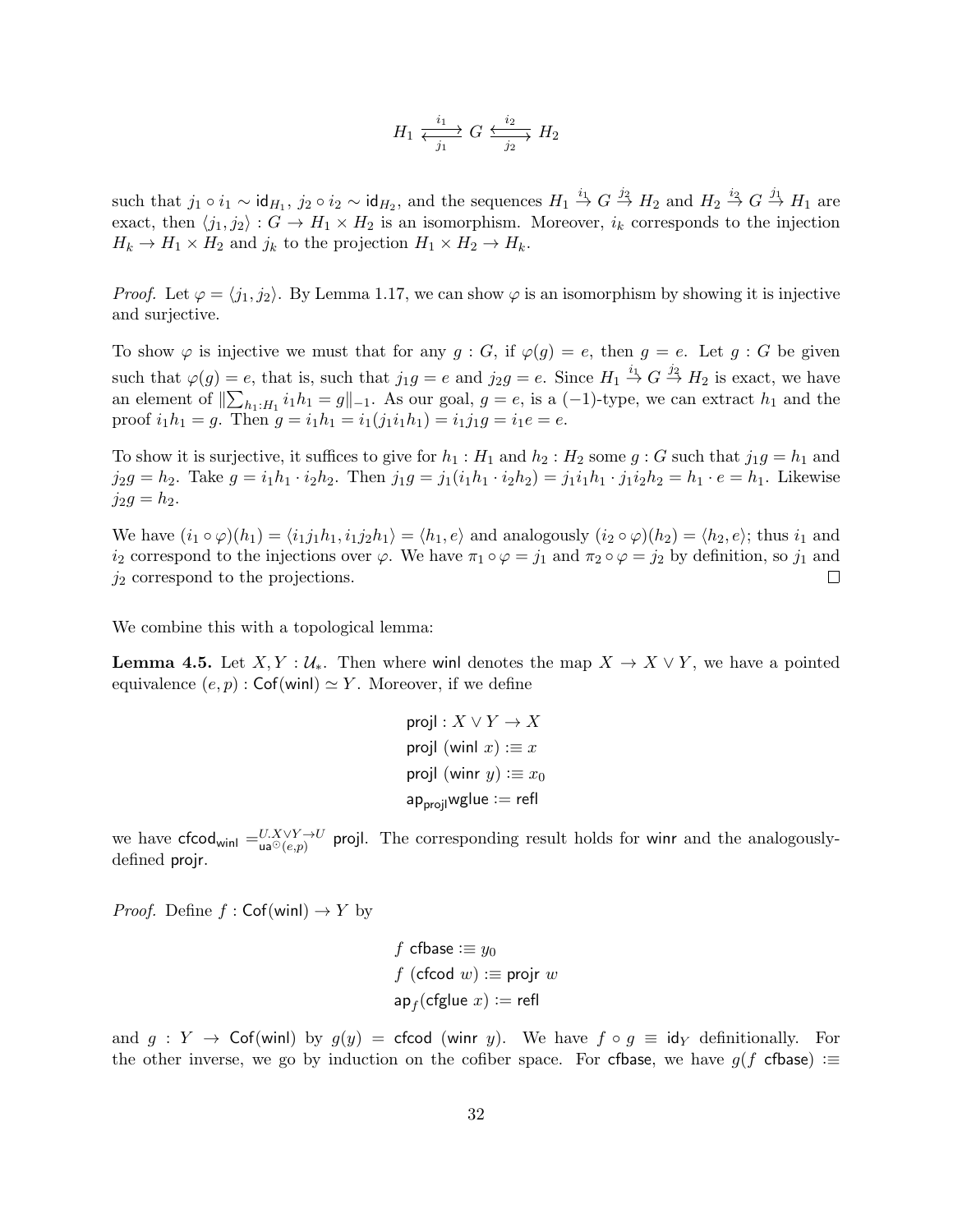cfcod (winr  $y_0)$ , so (cfglue  $x_0$  · ap<sub>cfcod</sub>wglue) $^{-1}$  is a proof  $g(f$  cfbase)  $=$  cfbase. For cfcod, we define  $q: \prod_{w:X\vee Y} g(f(\textsf{cfood } w)) = \textsf{cfood } w$  by induction on the wedge, giving the point cases as follows:

$$
q \text{ (winl } x) := (\text{cfglue } x_0 \cdot \text{ap}_{\text{cfcod}} \text{wglue})^{-1} \cdot \text{cfglue } x
$$
  

$$
q \text{ (winr } y) := \text{refl}
$$

For the wglue case we must give a proof q (winl  $x_0$ ) = $\frac{w.g(f(\text{cfood } w)) = \text{cfood } w}{w \text{ sq}}$  (winr  $y_0$ ); by Lemma 2.4 it suffices to give a square



As ap<sub>g∘projl</sub>wglue = ap<sub>g</sub>(ap<sub>projl</sub>wglue) = ap<sub>g</sub>refl  $\equiv$  refl, we see this square can be satisfied. This completes the cfcod case. For the cfglue case, we must give for  $x: X$  a path

$$
(\text{cfglue }x_0\cdot{\sf ap}_{\text{cfcod}}{\sf wglue})^{-1}= \substack{c.g(fc)=c\\ \text{cfglue }x} q\ ({\sf winl}\ x)
$$

Again by Lemma 2.4, it suffices to give a square



Since  $ap_{g \circ f}$ cfglue =  $ap_g$ refl $\equiv$  refl, this square commutes.

 $\Box$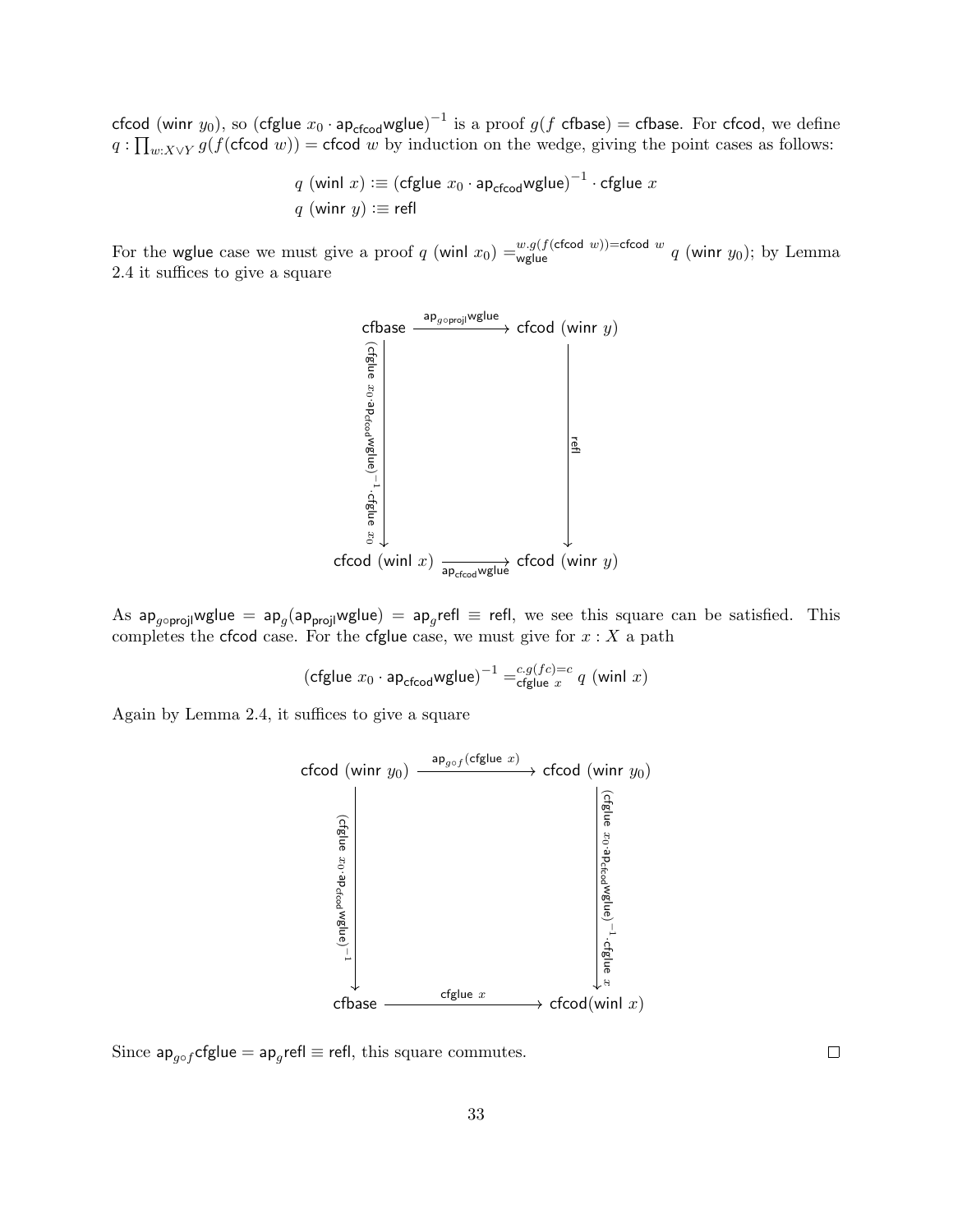By combining these two results, we obtain the following theorem:

**Theorem 4.6.** There is an isomorphism  $H^n(X \vee Y) \simeq H^n(X) \times H^n(Y)$ . Over this isomorphism, win<sup>\*</sup> and winr<sup>\*</sup> correspond to the two projections and proj<sup>†</sup> and projr<sup>\*</sup> to the two injections.

Proof. By applying the Exactness Axiom together with Lemma 4.5 (and using Lemma 4.1 to handle basepoint paths), we have exact sequences

$$
H^n(Y) \stackrel{\text{projr}^*}{\to} H^n(X \vee Y) \stackrel{\text{winl}^*}{\to} H^n(X)
$$
  

$$
H^n(X) \stackrel{\text{projl}^*}{\to} H^n(X \vee Y) \stackrel{\text{winr}^*}{\to} H^n(Y)
$$

Since winl<sup>\*</sup> ∘ projl<sup>\*</sup> = (projl ∘ winl)<sup>\*</sup> = id<sup>\*</sup> and likewise for winr and projr, we can apply Lemma 4.4 to obtain the desired result.  $\Box$ 

## 4.3 A Coherence Lemma

From this point forward, the results we prove become more complex. Since cohomology deals naturally in suspensions and cofiber types, we are often interested in iterated pushout types, as pictured:



Proving that such a type is equivalent to something else presents a significant challenge, because it requires satisfying three-dimensional coherences: when we eliminate into a path type (as is required for an equivalence proof), the path cases of the outer pushout require squares, and the path cases of the inner pushout require cubes. Luckily, we will rarely need to work with cubes explicitly, because our pushouts will come in certain forms which satisfy the coherence conditions automatically. The only result we prove which cannot be simplified in this way is Theorem 4.21, the associativity of the join, which is far and away the most technically involved result we present.

Most cases will fall under the umbrella of the following lemma:

**Theorem 4.7.** Let a span  $A \xleftarrow{f} C \xrightarrow{g} B$  and a map  $h : A \sqcup^C B \to D$  be given such that f is a section, which is to say there is a map  $r: C \to B$  such that  $\prod_{c:C} r(f_c) = c$ . For any  $P: \mathsf{Cof} \; h \to \mathcal{U}$ , in order to construct a term of type  $\prod_{\kappa:\mathsf{Cof}h} P(\kappa)$ , it suffices to give: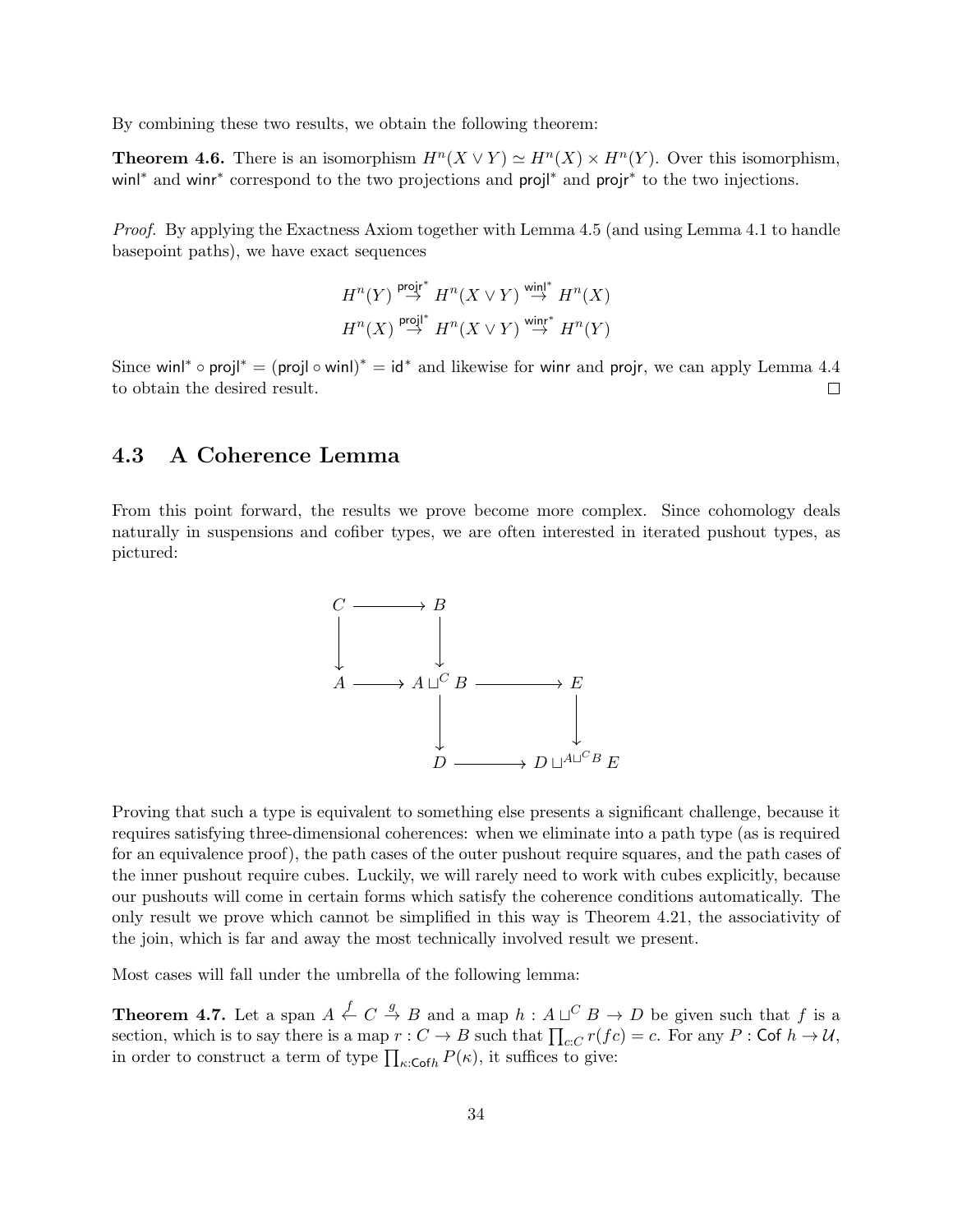- an element cfbase :  $P$  cfbase,
- for  $d : D$ , an element cfcod  $d : P$  (cfcod d),
- for  $a : A$ , a path  $\overline{\text{cfglue-left}}\ a : \overline{\text{cfbase}} = P_{\text{cfglue (left }a)}$   $\overline{\text{cfcod}}\ (h \ (\text{left } a)),$
- for  $b : B$ , a path  $\overline{cfglue-right}$   $b : \overline{cfbase} = \frac{P}{cfglue}$  (right  $b)$ ).

No relationship between cfglue-left and cfglue-right is required. The  $k$  :  $\prod_{\kappa:\mathsf{Cof}\;h}P(\kappa)$  we construct in the proof satisfies  $k$  cfbase  $\equiv$  cfbase,  $k$  (cfcod  $d) \equiv$  cfcod  $d$ , and  $\mathsf{apd}_k(\mathsf{cfglue}\,(\mathsf{left}\,a)) = \mathsf{cfglue}\,$ left  $a.$ 

*Proof.* Let the above be given. We show  $\prod_{\kappa: \mathsf{Cof} \; h} P(\kappa)$  by induction on  $\kappa$ . For the cfbase and cfcod cases we take the given corrected and critical. For the critical case, we must give for  $\gamma : A \sqcup^C B$  a path cfbase  $=$   $P_{\text{cfglue}}$   $\gamma$  cfcod  $(h\gamma)$ . We proceed by induction on  $\gamma$  :  $A\sqcup^C B$ . For the left case, we take for  $a : A$  the given  $\overline{\text{cfglue-left}}\ a$ . In the right case, however, we make an adjustment, defining an alternate  $\overline{cfglue-right'}$ . Recall that for the glue case we must give for  $c : C$  a term of type

$$
\overline{\text{cfglue-left}}(fc) = \gamma \overline{\text{cfbase}} = \text{cfglue} \,\, \gamma \overline{\text{cfcod}} \,\, (h\gamma) \,\, \overline{\text{cfglue-right}}'(gc)
$$

By Lemma 2.7 it suffices to inhabit the following dependent square over natural-sq cfglue (glue  $c$ ), with  $\overline{\text{cfglue-right}}'(gc)$  substituted for  $\alpha$ :



Our plan, drawing on the existence of cube fillers, is to choose for  $c : C$  a path  $pc : c$  cfbase = cfbase so that the above cube is satisfied when we substitute  $pc \triangleleft \frac{c f g}{\text{true-right}(gc)}$  for  $\alpha$ . If we have such a p, we can complete the theorem by defining  $\overline{cfglue-right}(b) := p(rb) \triangleleft \overline{cfglue-right}(b)$ ; since  $r(gc) = c$ , we would have  $\overline{cfglue-right}'(gc) = pc \leq \overline{cfglue-right}(gc)$  and therefore satisfy the cube. To define such a  $p$ , we go by the following lemma: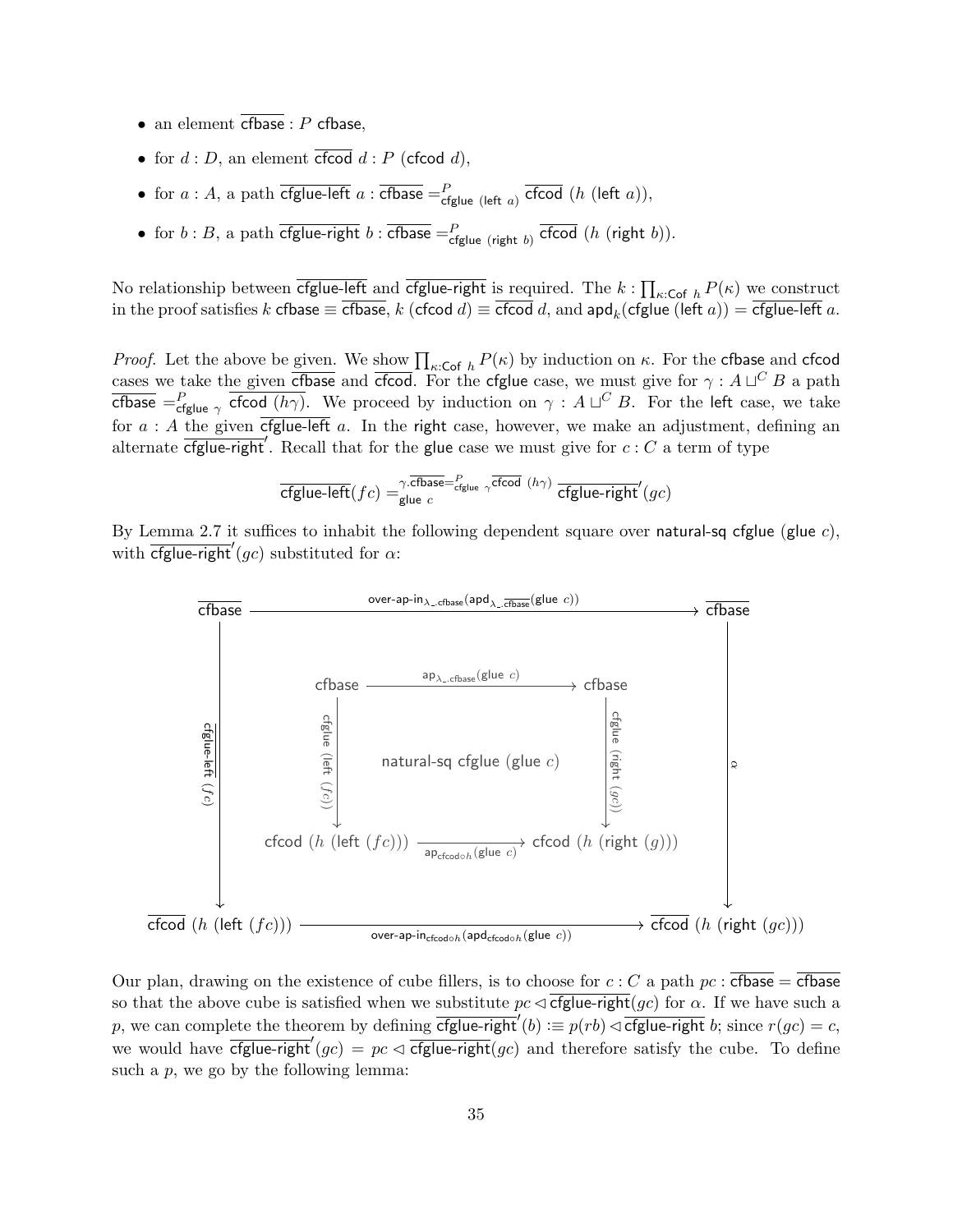Lemma 4.8. Let the following collection of paths be given, depicting a partial frame for a dependent square in some fibration P:



Here  $b_{10}$  and  $b'_{10}$  both lie in the fiber  $Pa_{10}$ . Then there exists a propositionally unique path  $r : b_{10} = b'_{10}$  such that the completed dependent square, taking  $r \lhd q_1$  as the right side, is inhabited.

*Proof.* By square induction, we may assume  $s \equiv$  srefl. In this case, the dependent square reduces to a simple square. We may then also assume the three paths  $q_0$ ,  $q_{-0}$ , and  $q_{-1}$  are definitionally refl. In this case, we need a propositionally unique path  $r$  such that the square



Clearly setting  $r :=$  refl inhabits the square, and it follows easily from uniqueness of square fillers (Theorem 2.6) that this choice is propositionally unique.  $\Box$ 

With this lemma in hand we can, as desired, pick for  $c : C$  a path  $pc : c$   $\overline{\text{cfbase}} = \overline{\text{cfbase}}$  such that the cube is satisfied when we substitute  $pc \triangleleft$  cfglue-right c for  $\alpha$ . As described earlier, this is enough to  $\Box$ complete the theorem.

This is certainly not the most general theorem of this sort we can prove, and our choice of statement is somewhat arbitrary – one could, for example, extend from cofiber types to some more general class of pushout. However, the case we have proved is simple and general enough for our purposes, so we leave such generalizations to the reader.

## 4.4 Sections

Following the investigations of the previous section, we now consider the cohomology of types Y for which we are given a section  $f : X \to Y$ . Ultimately, our result is the following: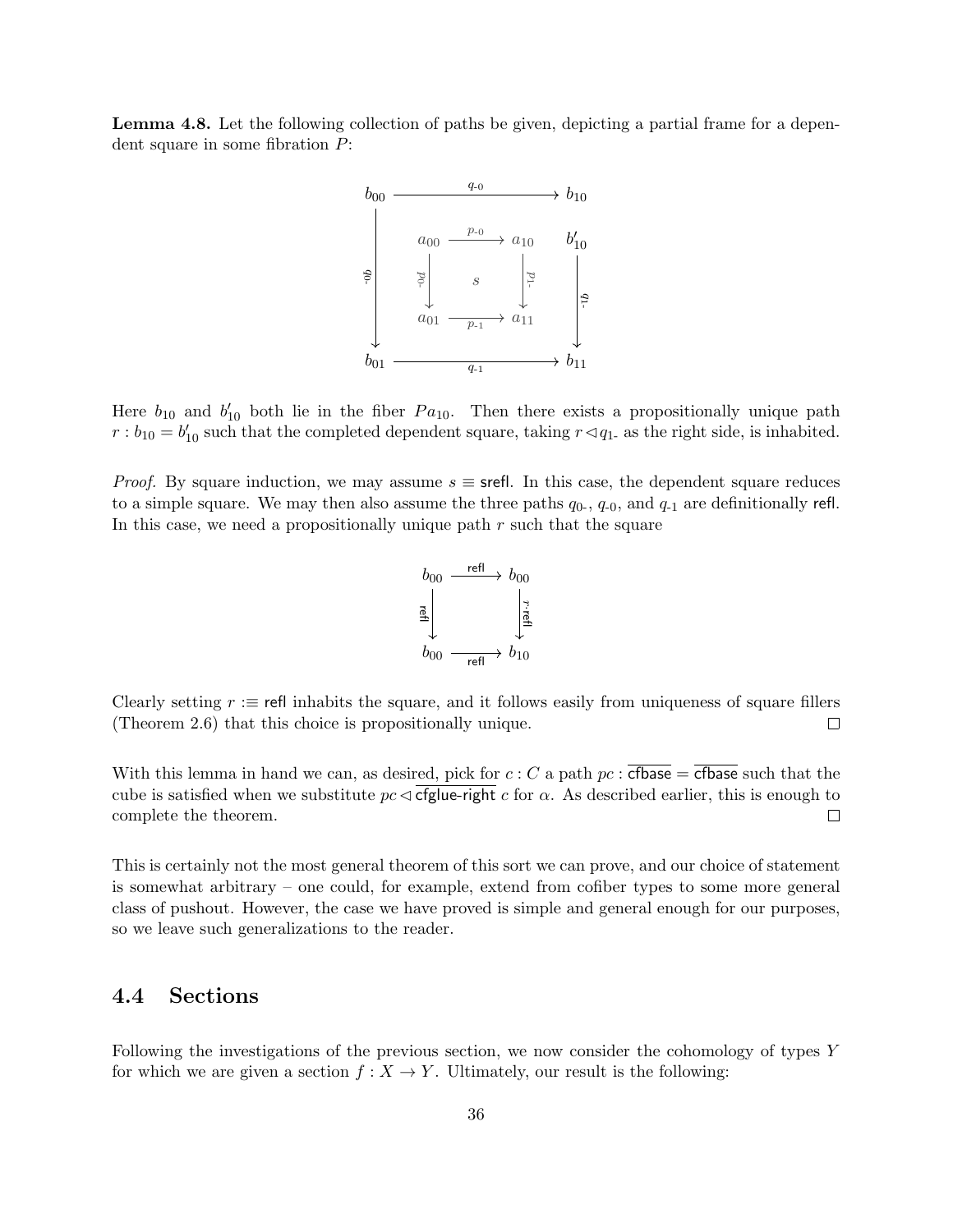**Theorem 4.9.** Let a section  $f: X \to Y$  be given. Then  $H^n(Y) = H^n(X) \times H^n(\text{Cof } f)$ .

We will prove this theorem in two ways. First, we will give a simple proof using the Exactness Axiom and a bit of homological algebra. Second, we will prove it through Suspension and Additivity, by proving that  $\Sigma Y \simeq \Sigma X \vee \Sigma(\mathsf{Cof}\, f)$ . The second of these, while more involved, has a more concrete feel: whereas passing to cohomology leaves only the information left after any number of suspensions, we only need to suspend once for something which looks like Theorem 4.9 to appear.

For the first proof, we will need a few simple lemmas.

**Lemma 4.10** (Cohomology of Unit). For any  $n : \mathbb{Z}, H^n(1) = 1$ .

*Proof.* We can easily check that the cofiber type of the identity map  $1 \rightarrow 1$  is itself 1. Across this equivalence cfcod :  $1 \rightarrow$  Cof id must of course correspond to id<sub>1</sub>. By the Exactness Axiom we have an exact sequence  $H^n(1) \stackrel{\mathsf{id}^*}{\to} H^n(1) \stackrel{\mathsf{id}^*}{\to} H^n(1)$ . Since  $\mathsf{id}_1^* = \mathsf{id}_{H^n(1)}$ , we see that the image of  $\mathsf{id}_{H^n(1)}$ is equal to its kernel, which can only be true if  $H^n(1) = 1$ .  $\Box$ 

**Lemma 4.11** (Action on Constant Maps). The action  $\text{cst}_{X,Y}^*$  of a cohomology functor on the constant map  $\text{cst}_{X,Y}: X \rightarrow Y$  is the constant homomorphism.

*Proof.* The constant map  $\textsf{cst}_{X,Y}$  factors as the composition  $\textsf{cst}_{1,Y} \circ \textsf{cst}_{X,1}$ . By functoriality,  $\textsf{cst}_{X,Y}^*$  =  $\text{cst}_{X,1}^* \circ \text{cst}_{1,Y}^*$ . Since  $H^n(1) = 1$ ,  $\text{cst}_{X,Y}^*$  factors through the trivial group and must be constant.  $\Box$ 

We also need a case of the splitting lemma, which is a standard result in homological algebra. The statement and proof is no different from the classical version, so we refer the reader to e.g. [9, p.147].

Assertion 4.12 (Right Splitting Lemma). Let a short exact sequence of abelian groups

$$
1 \to G \stackrel{\varphi}{\to} H \stackrel{\psi}{\to} K \to 1
$$

be given. If  $\psi$  has a right inverse  $\chi$ , then  $H \simeq G \times K$ . Over this isomorphism,  $\varphi$  corresponds to the natural injection and  $\psi$  to the natural projection.

This is enough to prove the following:

**Theorem 4.9** (First Proof). Let a section  $f : X \to Y$  be given. Then  $H^n(Y) \simeq H^n(X) \times H^n(\text{Cof } f)$ .

*Proof.* Let  $r: Y \to X$  be f's left inverse. Per §4.1, we have an exact sequence

$$
H^n(\Sigma X) \stackrel{\mathsf{ext}\text{-}\mathsf{glue}^*}{\longrightarrow} H^n(\mathsf{Cof}\,\, f) \stackrel{\mathsf{cfcod}^*}{\longrightarrow} H^n(Y) \stackrel{f^*}{\longrightarrow} H^n(X)
$$

First, we show that ext-glue : Cof  $f \to \Sigma X$  is constant, which by Lemma 4.11 implies that ext-glue<sup>\*</sup> is constant as well. We define  $p: \prod_{\kappa: \mathsf{Cof} f}$  north = ext-glue  $\kappa$  by induction; any basepoint considerations can be handled by Lemma 4.1. For the point cases we set p cfbase : $\equiv$  refl and p (cfcod y) = merid  $(ry)$ . For the cfglue case we must give for  $x : X$  a path refl  $=\epsilon^{k}$  north=ext-glue  $\kappa$  merid  $(ry)$ , equivalent by Lemma 2.4 to giving a square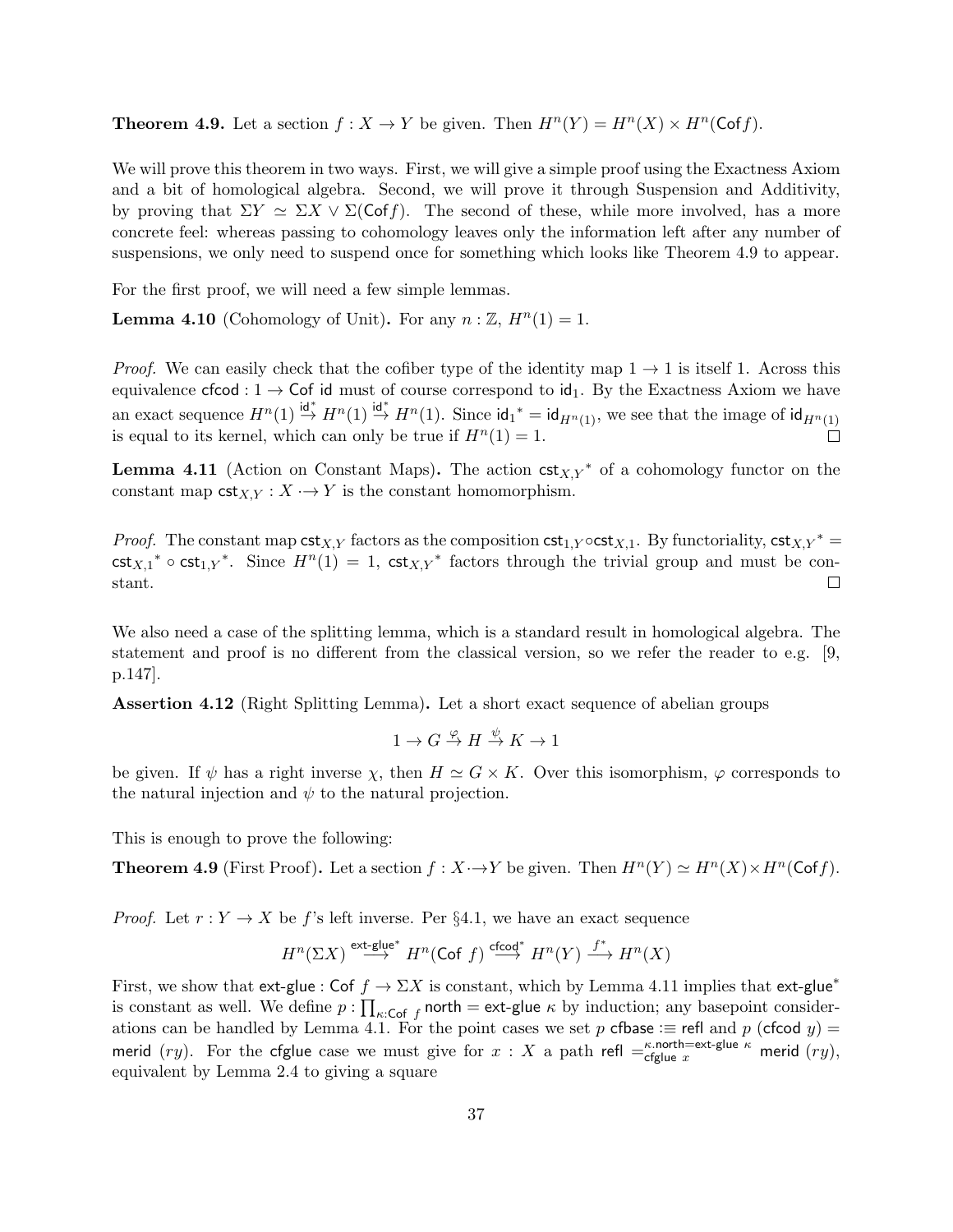

Since  $ap_{\text{ext-glue}}(cfglue x)$  = merid x and  $r(fx) = x$ , this square commutes.

Thus ext-glue<sup>\*</sup> is constant, which by exactness implies cfcod<sup>\*</sup> is injective. Since f has a left inverse, f <sup>∗</sup> has a right inverse and is therefore surjective. Hence we have an improved exact sequence:

$$
1\longrightarrow H^n(\mathsf{Cof}\;f)\stackrel{\mathsf{cfcod}^*}{\longrightarrow}H^n(Y)\stackrel{f^*}{\longrightarrow}H^n(X)\longrightarrow 1
$$

and can apply the splitting lemma to conclude that  $H^{n}(Y) \simeq H^{n}(X) \times H^{n}(\text{Cof } f)$ .

 $\Box$ 

We proceed to the second proof. The main content is the following, from which we derive our result by the Suspension Axiom and Additivity.

**Theorem 4.13.** Let a section  $f : X \to Y$  be given. Then there is a pointed equivalence  $\Sigma Y \simeq$  $\Sigma X \vee \Sigma$ (Cof f).

*Proof.* Let r be f's left inverse. First we define into :  $\Sigma Y \to \Sigma X \vee \Sigma(\text{Cof } f)$ . Given the proliferation of suspensions, we will leave the reader to infer values on points, and give the merid case:

$$
\mathsf{ap}_{\mathsf{into}}(\mathsf{merid}\,\, y) = (\mathsf{ap}_{\mathsf{winl}}(\mathsf{merid}\,\, (ry)))^{-1} \cdot \mathsf{wglue} \cdot \mathsf{ap}_{\mathsf{winr}}(\mathsf{merid}\,\, (\mathsf{cfcod}\,\, y))
$$

This map is evidently basepoint-preserving.

For the inverse, we define out :  $\Sigma X \vee \Sigma(\mathsf{Cof}\ f) \to \Sigma Y$ , by defining out-winl :  $\Sigma X \to \Sigma Y$  and out-winr :  $\Sigma$ Cof  $f \to \Sigma Y$  and showing they agree on basepoint. For out-winl we set

$$
ap_{\text{out}-\text{winl}}(\text{merid } x) = (\text{merid } (fx))^{-1} \cdot \text{merid } y_0
$$

For out-winr we define its action on merid  $\kappa$  by induction. For the point cases we set

$$
\mathsf{ap}_{\mathsf{out} \text{-}\mathsf{winr}}(\mathsf{merid} \ \mathsf{cfbase}) = \mathsf{refl}
$$
\n
$$
\mathsf{ap}_{\mathsf{out} \text{-}\mathsf{winr}}(\mathsf{merid} \ (\mathsf{cfcod} \ y)) = (\mathsf{merid} \ (f(ry)))^{-1} \cdot \mathsf{merid} \ y
$$

Since  $r(fx) = x$ , we see that out-winr's action on merid cfbase agrees with its action on on merid (cfcod  $(fx)$ ) as needed. Finally, we take refl as the path out-winl north = out-winr north required for the wglue case. The intuition behind the definition of out as an inverse is that out-winr recovers y modulo an adjustment  $f(ry)$  necessary to satisfy the cfglue coherence, and out-winl serves to correct for that adjustment.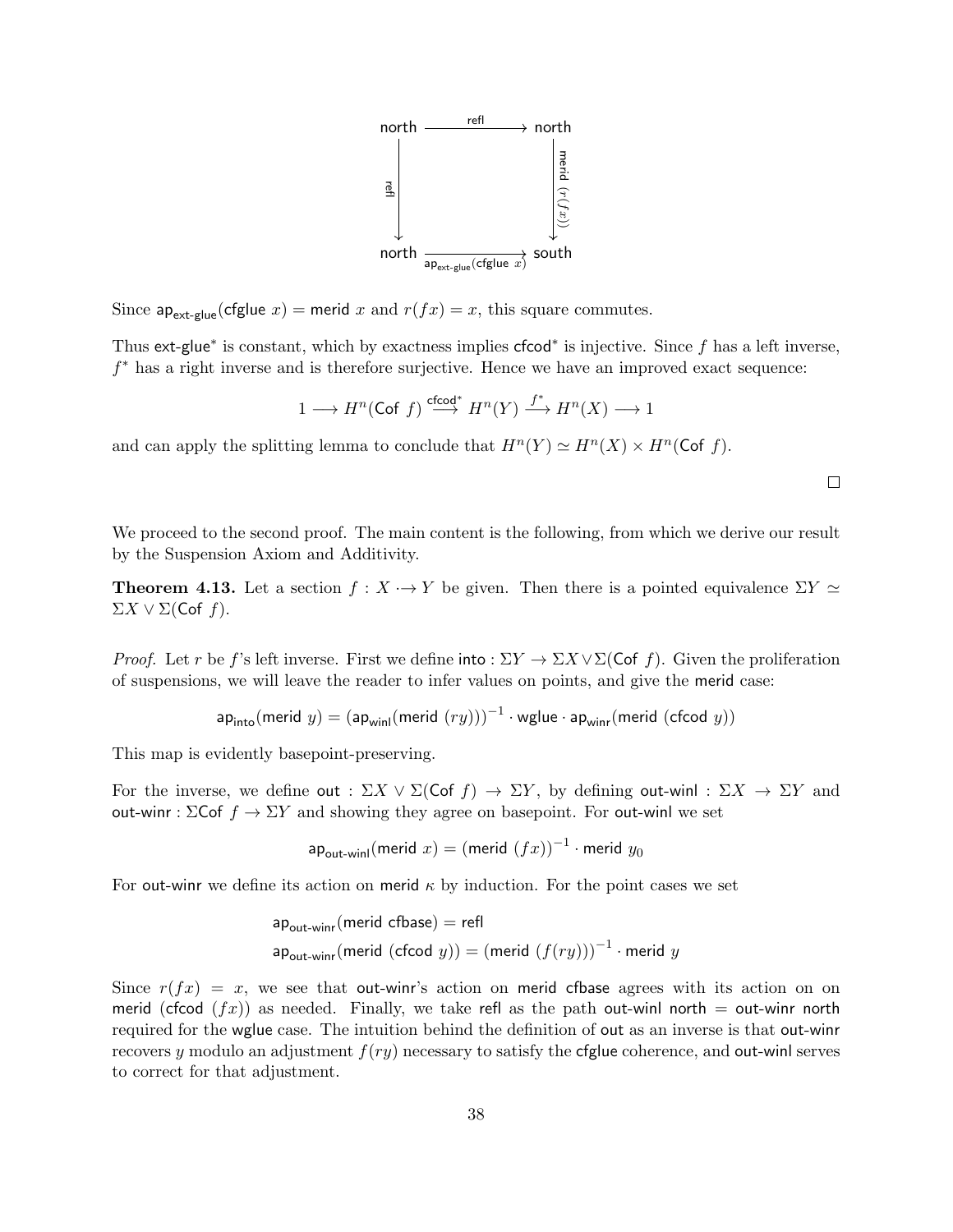Following this logic we show that out ∘ into  $\sim$  id, by induction on  $\Sigma Y$ . For the point cases we give

out-into north  $:=$   $\left(\text{merid } y_0\right)^{-1}$ out-into south :≡ refl

By Lemma 2.4 it suffices for the merid case to give for  $y:Y$  a square



Since

$$
\mathsf{a}\mathsf{p}_{\mathsf{out} \circ \mathsf{into}}(\mathsf{merid} \ y) = \mathsf{a}\mathsf{p}_{\mathsf{out}}((\mathsf{a}\mathsf{p}_{\mathsf{win}}(\mathsf{merid} \ (ry)))^{-1} \cdot \mathsf{wglue} \cdot \mathsf{a}\mathsf{p}_{\mathsf{winr}}(\mathsf{merid} \ (\mathsf{c}\mathsf{f} \mathsf{c}\mathsf{d} \ y)))
$$
\n
$$
= \mathsf{a}\mathsf{p}_{\mathsf{out} \circ \mathsf{winl}}(\mathsf{merid} \ (ry))^{-1} \cdot \mathsf{a}\mathsf{p}_{\mathsf{out}}\mathsf{wglue} \cdot \mathsf{a}\mathsf{p}_{\mathsf{out} \circ \mathsf{winr}}(\mathsf{merid} \ (\mathsf{c}\mathsf{f} \mathsf{c}\mathsf{d} \ y))
$$
\n
$$
= (\mathsf{merid} \ (f(ry))^{-1} \cdot \mathsf{merid} \ y_0)^{-1} \cdot \mathsf{refl} \cdot ((\mathsf{merid} \ (f(ry)))^{-1} \cdot \mathsf{merid} \ y)
$$
\n
$$
= (\mathsf{merid} \ y_0)^{-1} \cdot \mathsf{merid} \ y
$$

the square commutes.

We now show that into ∘ out  $\sim$  id, by induction on  $\Sigma X \vee \Sigma(\mathsf{Cof}\ f)$ . We define auxiliary functions into-out-winl and into-out-winr. For the first we give as point cases

into-out-win! : into 
$$
\circ
$$
 out  $\circ$  winl  $\sim$  winl  
into-out-win! north :=  $(ap_{winr}(merid cfbase))^{-1} \cdot wglue^{-1}$   
into-out-winl south :=  $(ap_{winr}(merid cfbase))^{-1} \cdot wglue^{-1} \cdot ap_{winl}(merid (ry_0))$ 

For the merid case we must give for  $x: X$  a square

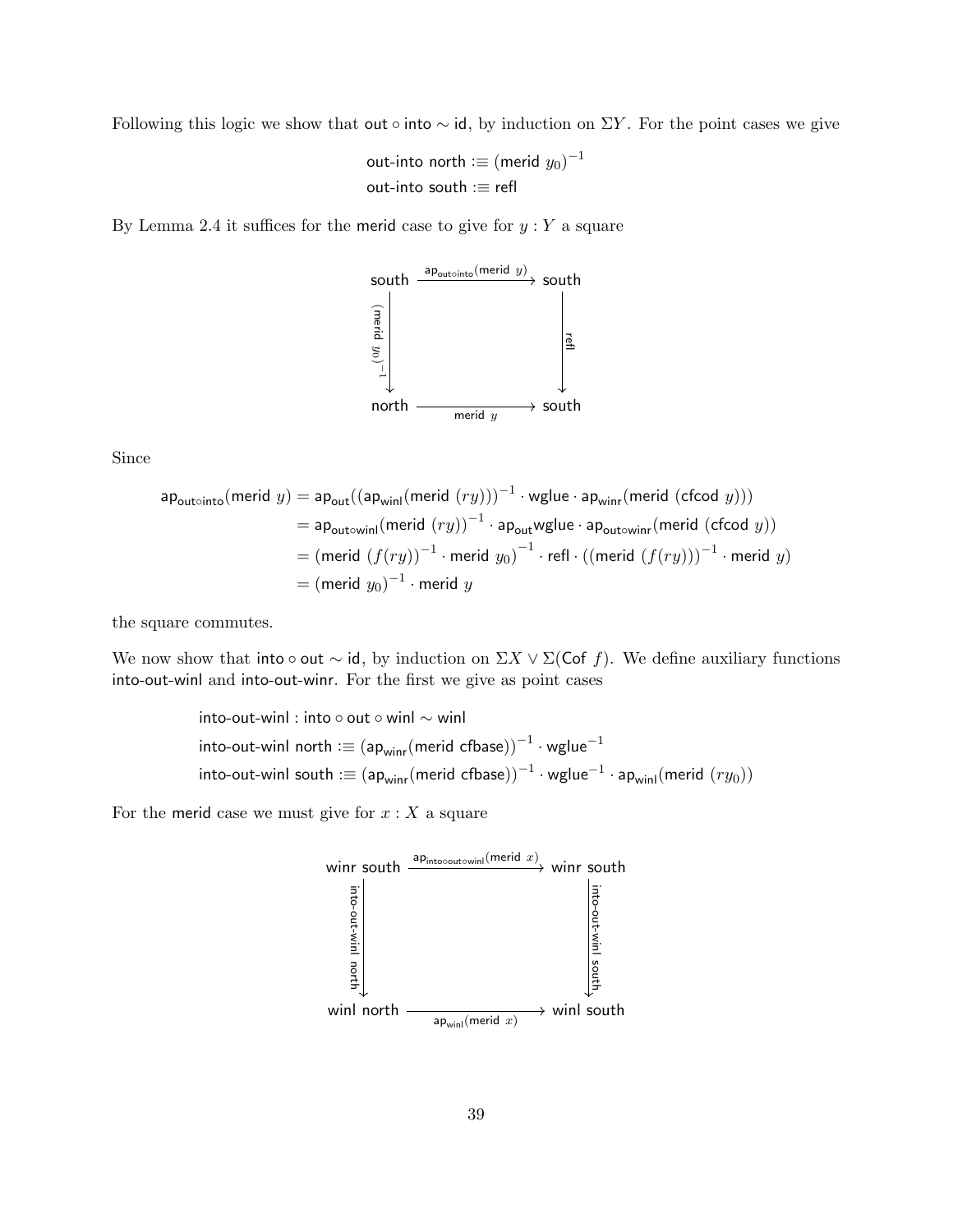We have

$$
\begin{aligned}\n\mathsf{ap}_{\mathsf{into} \circ \mathsf{out} \circ \mathsf{winl}}(\mathsf{merid} \ x) &= \mathsf{ap}_{\mathsf{into}}((\mathsf{merid} \ (fx))^{-1} \cdot \mathsf{merid} \ y_0) \\
&= \mathsf{ap}_{\mathsf{into}}(\mathsf{merid} \ (fx))^{-1} \cdot \mathsf{ap}_{\mathsf{into}}(\mathsf{merid} \ y_0) \\
&= (\mathsf{ap}_{\mathsf{winl}}(\mathsf{merid} \ (r(fx)))^{-1} \cdot \mathsf{wglue} \cdot \mathsf{ap}_{\mathsf{winr}}(\mathsf{merid} \ (\mathsf{cfcod} \ (fx))))^{-1} \\
&= (\mathsf{ap}_{\mathsf{winl}}(\mathsf{merid} \ (r(fx)))^{-1} \cdot \mathsf{wglue} \cdot \mathsf{ap}_{\mathsf{winr}}(\mathsf{merid} \ (\mathsf{cfcod} \ y_0))) \\
&\quad \cdot \left( (\mathsf{ap}_{\mathsf{winl}}(\mathsf{merid} \ (ry_0)))^{-1} \cdot \mathsf{wglue} \cdot \mathsf{ap}_{\mathsf{winr}}(\mathsf{merid} \ (\mathsf{cfcod} \ y_0))) \right)\n\end{aligned}
$$

We leave the reader to check that this makes the square commute. We proceed to into-out-winr. For this we take advantage of Theorem 4.7, which allows us to skip the cfglue case. For the point cases, we set

> into-out-winr : into ◦ out ◦ winr ∼ winr into-out-winr north : $\equiv (ap_{\text{winv}}(merid cfbase))^{-1}$ into-out-winr south :≡ refl

For the merid  $\circ$  cfcod case, we must give for  $y:Y$  a square



We have

$$
\begin{aligned} \mathsf{ap}_{\mathsf{into}\circ \mathsf{out}\circ \mathsf{winr}}(\mathsf{merid}\;(\mathsf{cfcod}\; y)) &= \mathsf{ap}_{\mathsf{into}}((\mathsf{merid}\; (f(ry)))^{-1} \cdot \mathsf{merid}\; y) \\ &= \mathsf{ap}_{\mathsf{into}}(\mathsf{merid}\; (f(ry)))^{-1} \cdot \mathsf{ap}_{\mathsf{into}}(\mathsf{merid}\; y) \\ &= (\mathsf{ap}_{\mathsf{winl}}(\mathsf{merid}\; (r(f(ry))))^{-1} \cdot \mathsf{wglue} \cdot \mathsf{ap}_{\mathsf{winr}}(\mathsf{merid}\;(\mathsf{cfcod}\; (f(ry))))^{-1} \\ &\cdot (\mathsf{ap}_{\mathsf{winl}}(\mathsf{merid}\; (ry)))^{-1} \cdot \mathsf{wglue} \cdot \mathsf{ap}_{\mathsf{winr}}(\mathsf{merid}\;(\mathsf{cfcod}\; y)) \end{aligned}
$$

Again, we leave the reader to check this is as needed. We can then give the merid cfbase case by transporting our merid (cfcod  $(fx_0)$ ) proof along cfglue  $x_0$ .  $\Box$ 

As an easy corollary, we have

**Corollary 4.14.** For any  $X: \mathcal{U}_*$  and  $Y: X \to \mathcal{U}_*, \Sigma(\sum_{x:X} Y(x)) \simeq \Sigma X \vee \Sigma(\bigvee_{x:X} Y(x))$ , and therefore  $H^n(\sum_{x:X} Y(x)) \simeq H^n(X) \times H^n(\bigvee_{x:X} Y(x)).$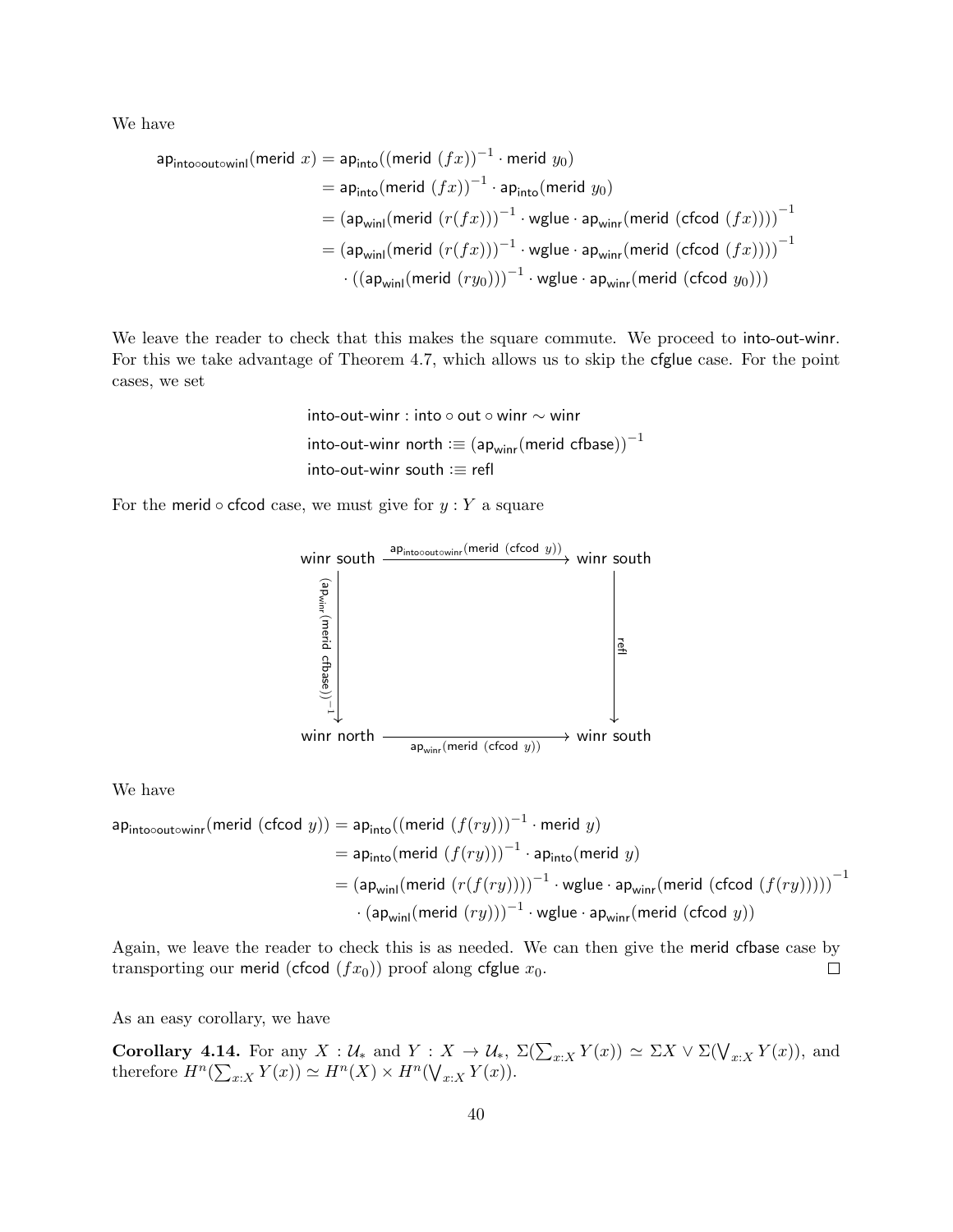In particular, for  $X, Y: \mathcal{U}_*, H^n(X + Y) \simeq H^n(X) \times H^n(Y) \times H^n(S^0).$ 

With a bit more work, we can also show that  $\Sigma(X \times Y) \simeq \Sigma X \vee \Sigma Y \vee \Sigma(X \wedge Y)$ , where  $\wedge$  is the smash product definited in §1.3. It follows that  $H^n(X \times Y) \simeq H^n(X) \times H^n(Y) \times H^n(X \wedge Y)$ , which we will use in  $\S 4.6$ . We achieve this by applying Theorem 4.9 twice, once to extract X and once to extract  $Y$ . We only need the following lemma:

**Lemma 4.15.** Let  $(f, p) : X \to Z$  and  $(g, q) : Y \to Z$  be given. There is a pointed equivalence Cof (cfcod<sub>f</sub>  $\circ$  g)  $\simeq$  Cof [f, g], where [f, g] :  $X \vee Y \rightarrow Z$  is defined by

```
[f, g](\text{winl } x) := fx[f, q](winr y) := qyap_{[f,g]}wglue \mathrel{\mathop:}= p \cdot q^{-1}
```
*Proof.* We first define a map into : Cof (cfcod  $f \circ g$ )  $\to$  Cof  $[f, g]$  by

into cfbase :≡ cfbase into (cfcod cfbase)  $:=$  cfbase into (cfcod (cfcod  $z$ )) = cfcod  $z$ ap<sub>into</sub>
<sub>cfcod</sub>(cfglue  $x$ ) = cfglue (winl  $x$ )  $ap_{\text{into}}(cfglue y) = cfglue (winry)$ 

The point and one-dimensional cases for the inverse out are given by

out cfbase :≡ cfbase out (cfcod  $z$ ) : $\equiv$  cfcod (cfcod  $z$ )  $\mathsf{ap}_\mathsf{out}(\mathsf{cfglue}~(\mathsf{winl}~x)) := \mathsf{cfglue}~y_0 \cdot \big(\mathsf{ap}_\mathsf{cfood} \circ \mathsf{cfood}(p \cdot q^{-1})\big)^{-1} \cdot \big(\mathsf{ap}_\mathsf{cfood}(\mathsf{cfglue}~x_0)\big)^{-1} \cdot \mathsf{ap}_\mathsf{cfood}(\mathsf{cfglue}~x)$  $ap_{\text{out}}(cfglue (winr y)) := cfglue y$ 

For the wglue case, it suffices by Lemma 2.4 to show



This follows by inspection once we observe that  $ap_{cfcod \circ cfcod \circ [f,g]}$ wglue =  $ap_{cfcod \circ cfcod}(p \cdot q^{-1})$ .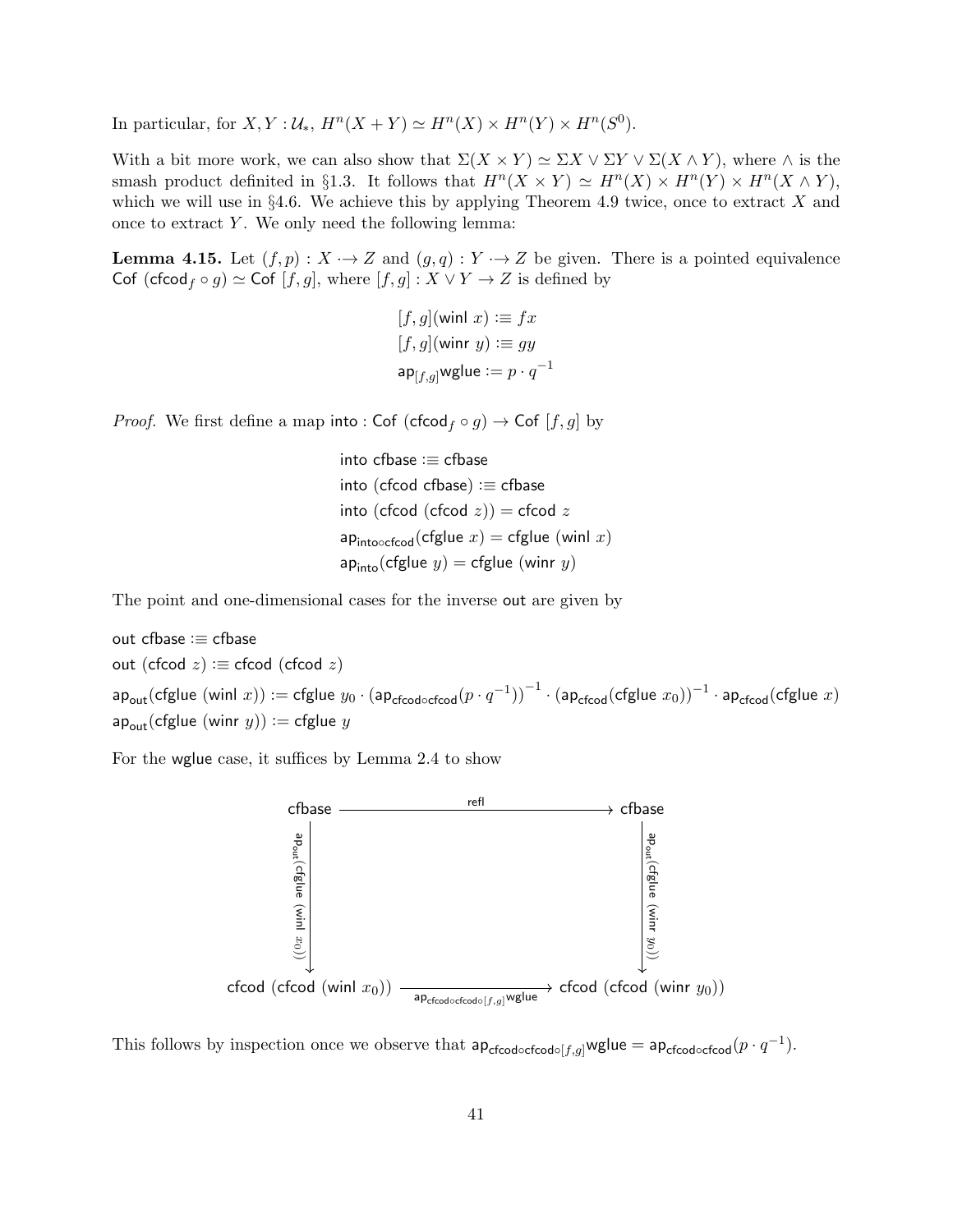We show that out ∘ into  $\sim$  id by induction on Cof(cfcod<sub>f</sub> ∘ g). First we define out-into-cod : out ∘ into ∘ cfcod  $\sim$  cfcod by induction on Cof f, setting for point cases

out-into-cod cfbase : $\equiv$  cfglue  $y_0\cdot({\sf ap}_{\sf cfood\circ cfood}(p\cdot q^{-1}))^{-1}\cdot ({\sf ap}_{\sf cfood}({\sf cfglue}~x_0))^{-1}$ out-into-cod (cfcod  $z$ ) : $\equiv$  refl

For the cfglue case, we must give for  $x: X$  a square



Given that

$$
\mathsf{a} \mathsf{p}_{\mathsf{out} \circ \mathsf{into} \circ \mathsf{c} \mathsf{f} \circ \mathsf{c} \mathsf{f} \circ \mathsf{d}}(\mathsf{cf} \mathsf{glue} \ x) = \mathsf{a} \mathsf{p}_{\mathsf{out}}(\mathsf{cf} \mathsf{glue} \ (\mathsf{winl} \ x))
$$
\n
$$
= \mathsf{cf} \mathsf{glue} \ y_0 \cdot (\mathsf{a} \mathsf{p}_{\mathsf{c} \mathsf{f} \circ \mathsf{c} \mathsf{f} \circ \mathsf{d}}(p \cdot q^{-1}))^{-1} \cdot (\mathsf{a} \mathsf{p}_{\mathsf{c} \mathsf{f} \circ \mathsf{c} \mathsf{d}}(\mathsf{cf} \mathsf{glue} \ x_0))^{-1} \cdot \mathsf{a} \mathsf{p}_{\mathsf{c} \mathsf{f} \circ \mathsf{c} \mathsf{d}}(\mathsf{cf} \mathsf{glue} \ x)
$$

we see the square commutes.

To show into ∘ out  $\sim$  id, we go by induction on Cof [f, g]. First, observe that [f, g] :  $X \vee Y \to Z$ is a map out of a pushout, and the left map of that pushout has a left inverse. We may therefore apply Theorem 4.7 and skip the highest coherence. The point cases are simple:

$$
into-out: into \circ out \sim id
$$
  
into-out cfbase := refl  
into-out (cfcod z) := refl

Within the cfglue case, we must show the winl and winr cases, that is, inhabit two squares. Per the above definition, each of these squares has refl on both vertical sides, so in truth we simply need to give paths ap<sub>into</sub><sub>out</sub>(cfglue (winl x)) = cfglue (winl x) and ap<sub>into</sub><sub>out</sub>(cfglue (winr y)) = cfglue (winr y). We leave the reader to check these, which are straightforward if tedious computations.  $\Box$ 

We may now conclude:

Corollary 4.16. For any  $X, Y : \mathcal{U}_*,$  there is a pointed equivalence  $\Sigma(X \times Y) \simeq \Sigma X \vee \Sigma Y \vee Y$  $\Sigma(X \wedge Y)$ , and thus an isomorphism  $H^n(X \times Y) \simeq H^n(X) \times H^n(Y) \times H^n(X \wedge Y)$ .

*Proof.* By the previous lemma,  $X \wedge Y \equiv \mathsf{Cof} [\lambda x.(x, y_0), \lambda y.(x_0, y)] \simeq \mathsf{Cof}(\lambda y.\mathsf{cfcod}_{\lambda x.(x, y_0)}(x_0, y)).$ Since  $x \mapsto (x, y_0)$  and  $y \mapsto (x_0, y)$  each have obvious left inverses, we can apply Theorem 4.13 twice to achieve the desired result.  $\Box$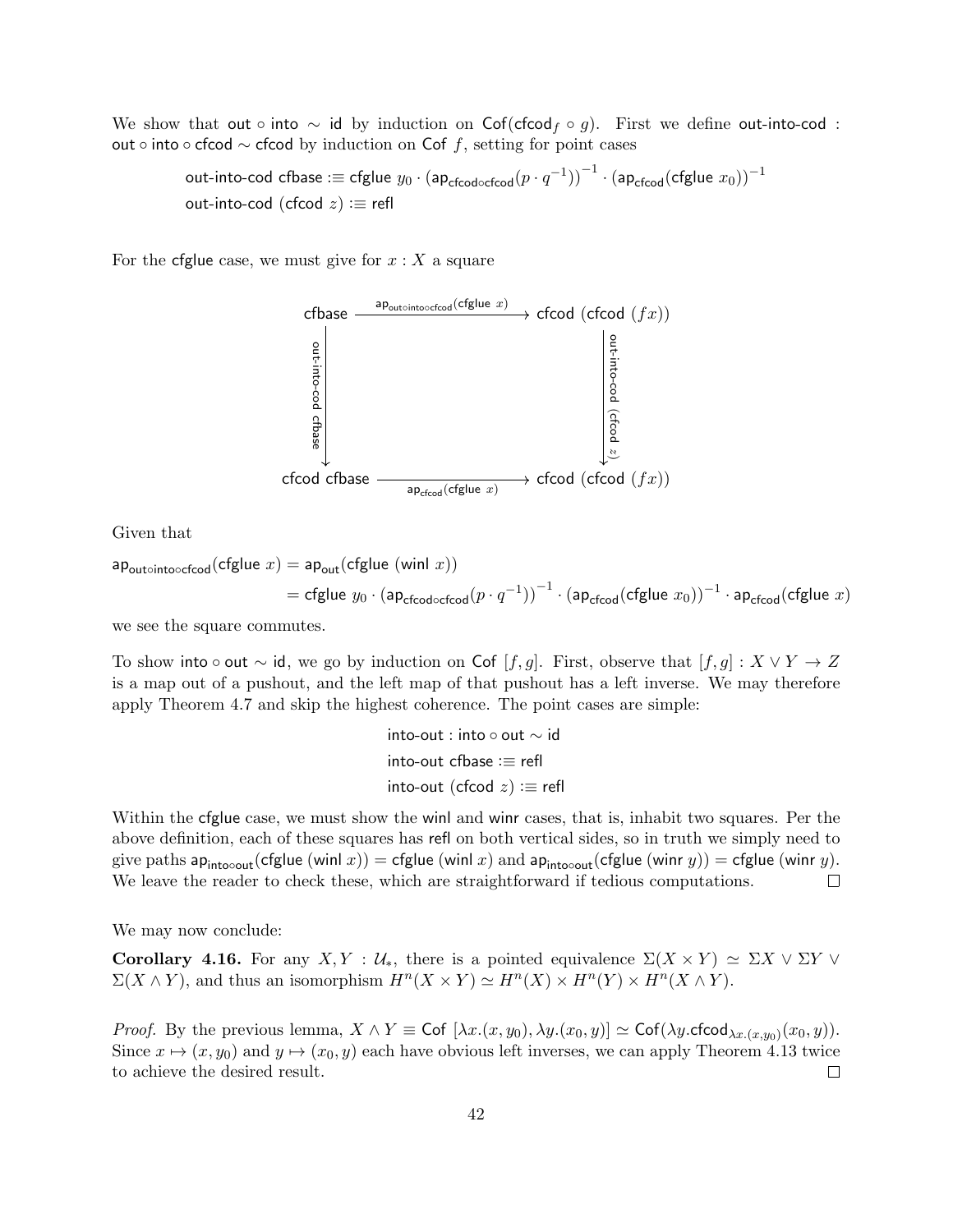### 4.5 The Mayer-Vietoris Sequence

Given a span  $X \stackrel{(f,p)}{\longleftrightarrow} Z \stackrel{(g,q)}{\longrightarrow} Y$ , the *Mayer-Vietoris sequence* is a long exact sequence of the form

$$
\cdots \longrightarrow H^{n-1}(Z) \stackrel{\text{ext-glue*}}{\longrightarrow} H^n(X \sqcup^Z Y) \stackrel{\langle \text{left*}, \text{right*}}{\longrightarrow} H^n(X) \times H^n(Y) \stackrel{f^*-g^*}{\longrightarrow} H^n(Z) \longrightarrow \cdots
$$

The formulation as an exact sequence originates in [6, p.37]. Using this sequence we can, at least in some cases, determine the cohomology groups of  $X \sqcup Z Y$  in terms of those of X,Y, and Z. We can also think of this as a generalization of the long exact cofiber sequence, which we obtain (modulo some equivalences) as the special case where  $Y = 1$ . It is, however, derivable from the cofiber sequence. The result is typically proven algebraically, as in [6] or more recently in [19, p.110]. Though in principle we could repeat that proof in this setting, we instead show that a particular sequence of maps is equivalent to a cofiber sequence, as is suggested in [5], and apply the cohomology functor to derive the result.

**Theorem 4.17** (Mayer-Vietoris). For any span  $X \stackrel{(f,p)}{\leftarrow} Z \stackrel{(g,q)}{\rightarrow} Y$ , define the map

$$
\begin{aligned}\n\text{reglue}: X \lor Y &\to X \sqcup^Z Y \\
\text{reglue (winl } x) &\coloneqq \text{left } x \\
\text{reglue (winr } y) &\coloneqq \text{right } y \\
\text{ap}_{\text{reglue}} \text{wglue} &\coloneqq \text{ap}_{\text{left}}(p^{-1}) \cdot \text{glue } z_0 \cdot \text{ap}_{\text{right}}(q^{-1})\n\end{aligned}
$$

There is a pointed equivalence mv-equiv<sup>⊙</sup> : Cof reglue  $\simeq \Sigma Z$ . We have (1) cfcod  $=$   $\frac{V.X\sqcup^{Z}Y\rightarrow V}{u^2}$ ext-glue and (2) ext-glue  $=$   $_{\sf ua^{\odot}mv\text{-}equiv}^{U.U\to\Sigma(X\vee Y)}$  diff, where diff :  $\Sigma Z\to\Sigma(X\vee Y)$  is defined by

$$
\begin{aligned}\n\text{diff north} &:= \text{north} \\
\text{diff south} &:= \text{north} \\
\text{ap}_{\text{diff}}(\text{merid } z) &:= \text{merid } (fz) \cdot (\text{merid } (gz))^{-1}\n\end{aligned}
$$

*Proof.* For the proof, we assume by path induction that  $p \equiv$  refl and  $q \equiv$  refl (and thus that  $fz_0 \equiv x_0$  and  $fz_0 \equiv y_0$ ).

#### Defining the Equivalence Maps

As an intuitive argument we consider a visualization of the pushout  $X \sqcup Z Y$ , with the image of  $X \vee Y$  shaded: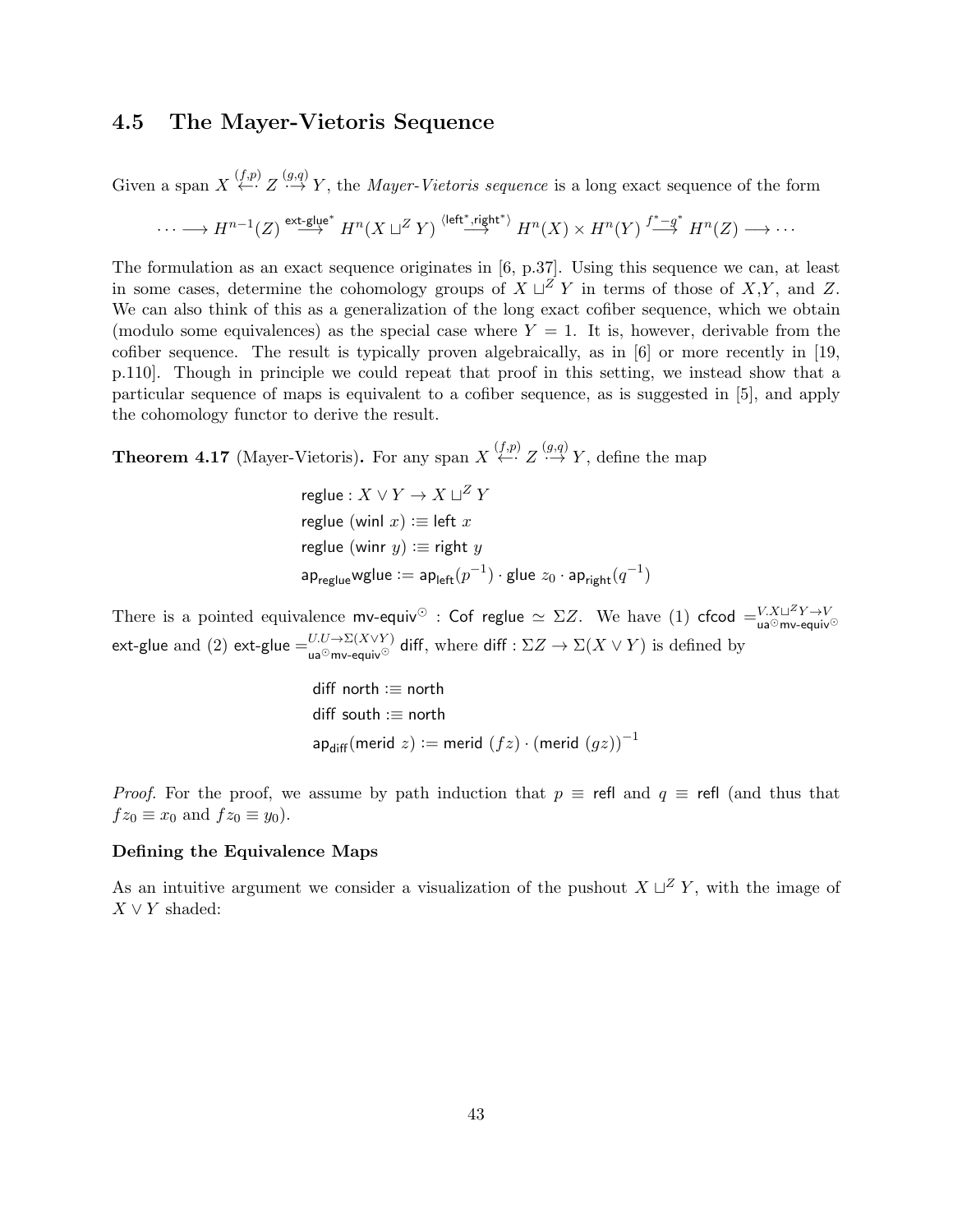

To construct the cofiber type Cof reglue is essentially to contract this shaded part to a point. With X and Y contracted to poles (and leaving the already contractible path connecting them intact), the resulting space is seen to be  $\Sigma Z$ .

We define a map into : Cof reglue  $\rightarrow \Sigma Z$  as suggested by the picture. For the point cases, we set

into cfbase :≡ north into (cfcod  $\gamma$ ) : $\equiv$  ext-glue  $\gamma$ 

For the coherence we will define  ${\sf into}\text{-}\mathsf{glue}:\prod_{w:X\vee Y}$   ${\sf cfbase}={\sf ext}\text{-}\mathsf{glue}$   $(w),$   ${\sf setting}\ {\sf ap}_{\sf into}({\sf cfglue}\ w):=$ into-glue  $w$ . For the point cases,

> into-glue (winl  $x$ ) : $\equiv$  refl into-glue (winr  $y$ ) : $\equiv$  merid  $z_0$

To complete this definition, we need to give a path refl  $=$ w.north=ext-glue (reglue w) merid  $z_0$ . By Lemma 2.4 this is equivalent to giving a square



We have  $ap_{ext-glueoreglue}$ wglue =  $ap_{ext-glue}(glue z_0)$  = merid  $z_0$  and so the square commutes.

We define out :  $\Sigma Z \rightarrow$  Cof reglue by suspension recursion. We want  $ap_{out}$ (merid z) to correspond to glue z in the pushout, but we need a path with constant endpoints, so we take  $ap_{out}($ merid z) = out-glue as given by the following square filler (per Theorem 2.6):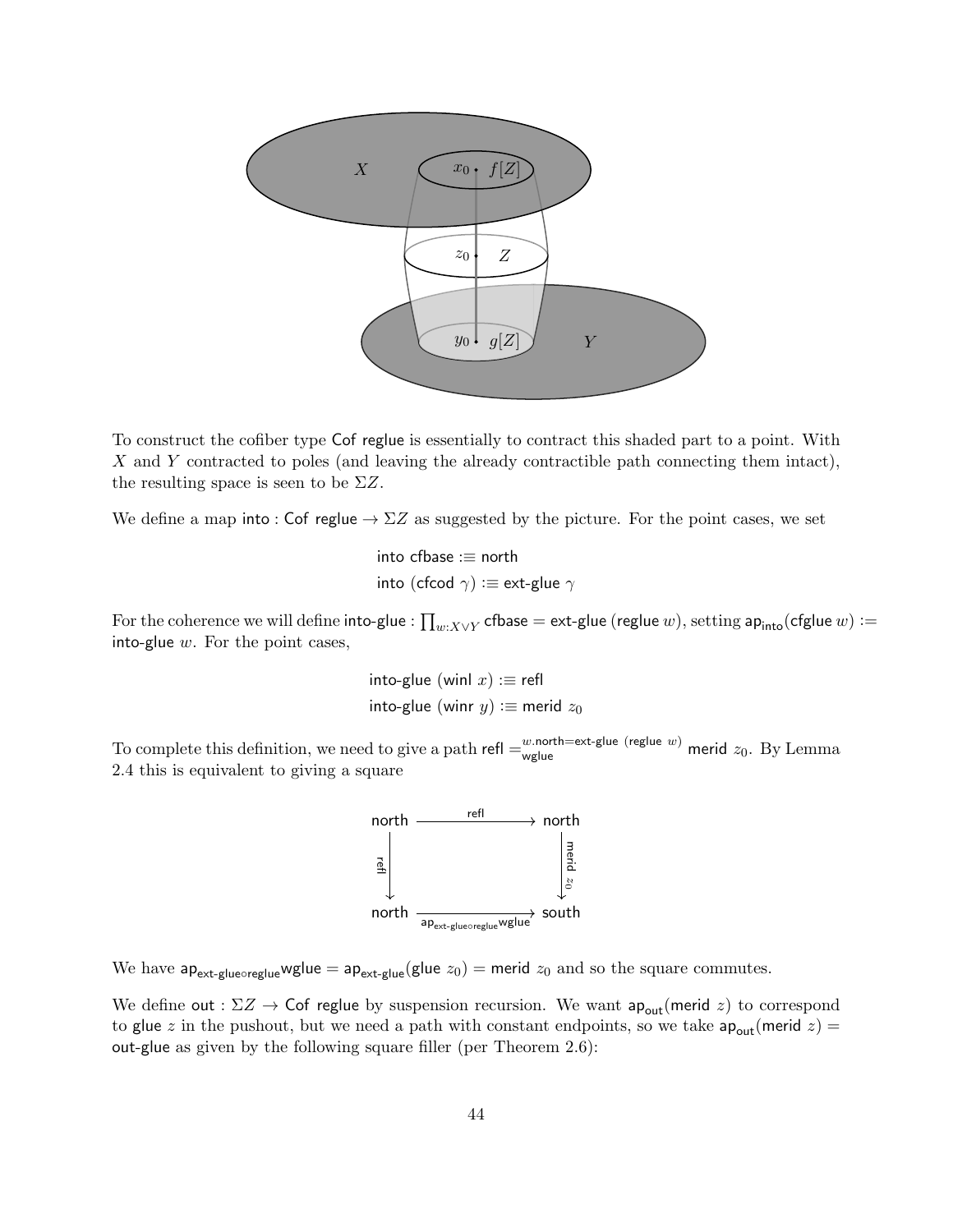

This forces out north  $:=$  out south  $:=$  cfbase.

#### Right Inverse

We show into ∘ out  $\sim$  id<sub> $\Sigma Z$ </sub> by induction on the suspension. For the point cases we have refl : into (out north) = north and merid  $z_0$ : into (out south) = south. For the merid case we need to give for  $z: Z$  a path refl  $=\frac{\sigma \cdot \text{into}}{\text{merid } z}$  merid  $z_0$ . By Lemma 2.4 it suffices to give a square



Note that ap<sub>into</sub><sub>out</sub>(merid z) = ap<sub>into</sub>(out-glue z). We observe that ap-square into (out-square z) has type



Since ap<sub>into</sub>(cfglue (winl  $(fz))$ ) = refl, ap<sub>into</sub>(cfglue (winr  $(gz))$ ) = merid  $z_0$ , and ap<sub>into</sub><sub>cfcod</sub>(glue  $z$ ) = merid  $z$ , this square serves to satisfy our requirement.

### Left Inverse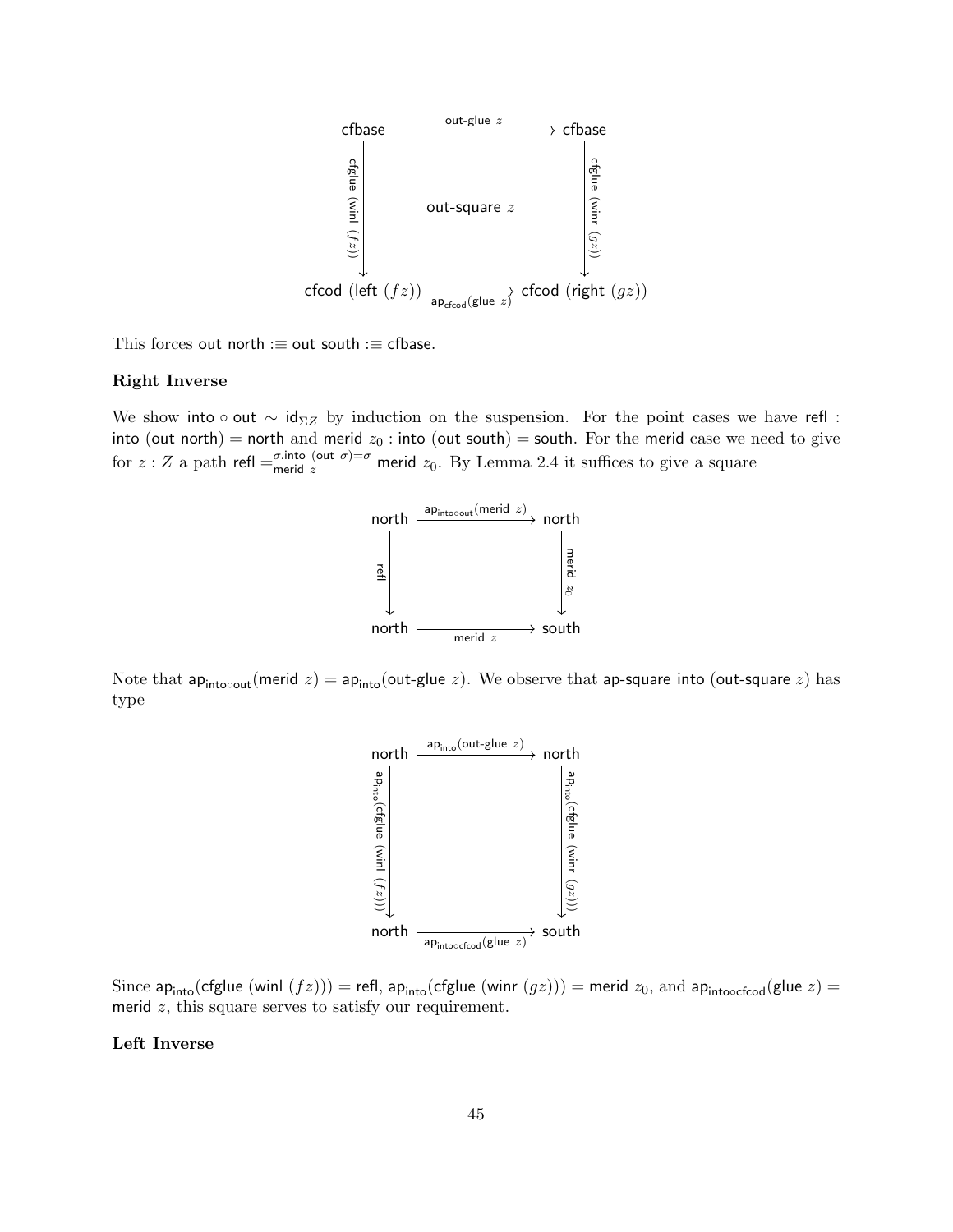We show out∘into  $\sim$  id<sub>Cof reglue</sub> by induction on the cofiber type. Observe that  $X \vee Y$  is the pushout of the span  $X \leftarrow 1 \rightarrow Y$ , and that the right map of this span has a left inverse. Thus Cof reglue satisfies the conditions of Theorem 4.7, and we may omit the highest coherence.

For the cfbase case we have refl : out (into cfbase) = cfbase. For the cfcod case we will define out-into-cod :  $\prod_{\gamma:X\sqcup^Z Y}$  out (into (cfcod  $\gamma$ )) = cfcod  $\gamma$  by induction on  $X\sqcup^Z Y,$  with the point cases defined as follows:

$$
out\text{-}into\text{-}cod (left x) := \text{cfglue (winl } x)
$$
\n
$$
out\text{-}into\text{-}cod (right y) := \text{cfglue (winr } y)
$$

For the path case we must show for every  $z:Z$  that

$$
\text{cfglue (winl } (fz)) =^{\gamma.\text{out (into (cfcod }\gamma)) = \text{cfcod }\gamma} \text{cfglue (winr } (gz))
$$

By Lemma 2.4 we need a square



Since out-square  $z$  has the same left, bottom, and right sides as this square, it suffices to show that ap<sub>out</sub> $\circ$ into $\circ$ cfcod(glue z) = out-glue z. For this we have ap<sub>out</sub> $\circ$ into $\circ$ cfcod(glue z) : = ap<sub>out</sub> $\circ$ ext-glue(glue z) =  $ap_{\text{out}}(\text{merid } z) = \text{out-glue } z.$ 

We have completed the cfbase and cfcod cases; we must now show that for any  $w : X \vee Y$ , we have refl  $=$   $\kappa$ -out (into  $\kappa$ ) $=$  $\kappa$  $\epsilon$  change time  $\epsilon$  is equivalent to show that we have a define w out-into-cod (reglue w). By Lemma 2.4, it is equivalent to show that we have a square

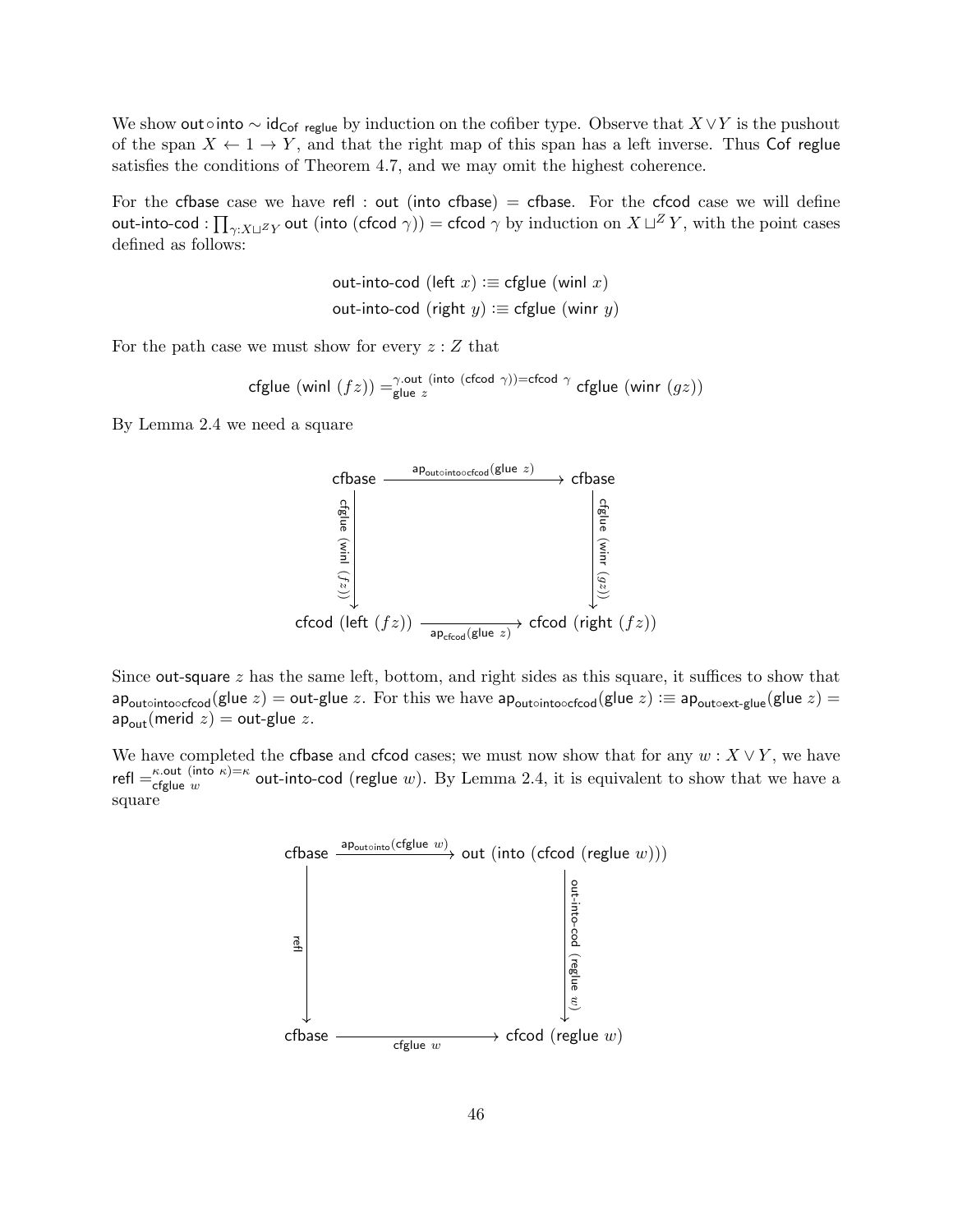Note that ap<sub>outointo</sub>(cfglue w) =  $ap_{out}(into-glue w)$ . After making this simplification we proceed by induction on  $w : W \vee Y$ . Per our application of Theorem 4.7, we may ignore the wglue case. Thus we need only prove the winl and winr cases, which after reductions amount to inhabiting the following two squares:



The first of these clearly commutes. To show the second commutes, we must show that  $ap_{out}($ merid  $z_0$ ) = refl. We have  $ap_{out}($ merid  $z_0) =$  out-glue  $z_0$ , so by uniqueness of square fillers (Theorem 2.6) it suffices to demonstrate that the square



is inhabited. Since natural-sq cfglue wglue gives us a square



and  $ap_{\lambda_c,cfbase}(glue z_0) = refl$ , we are done.

This completes the definition of the equivalence, which is definitionally basepoint-preserving.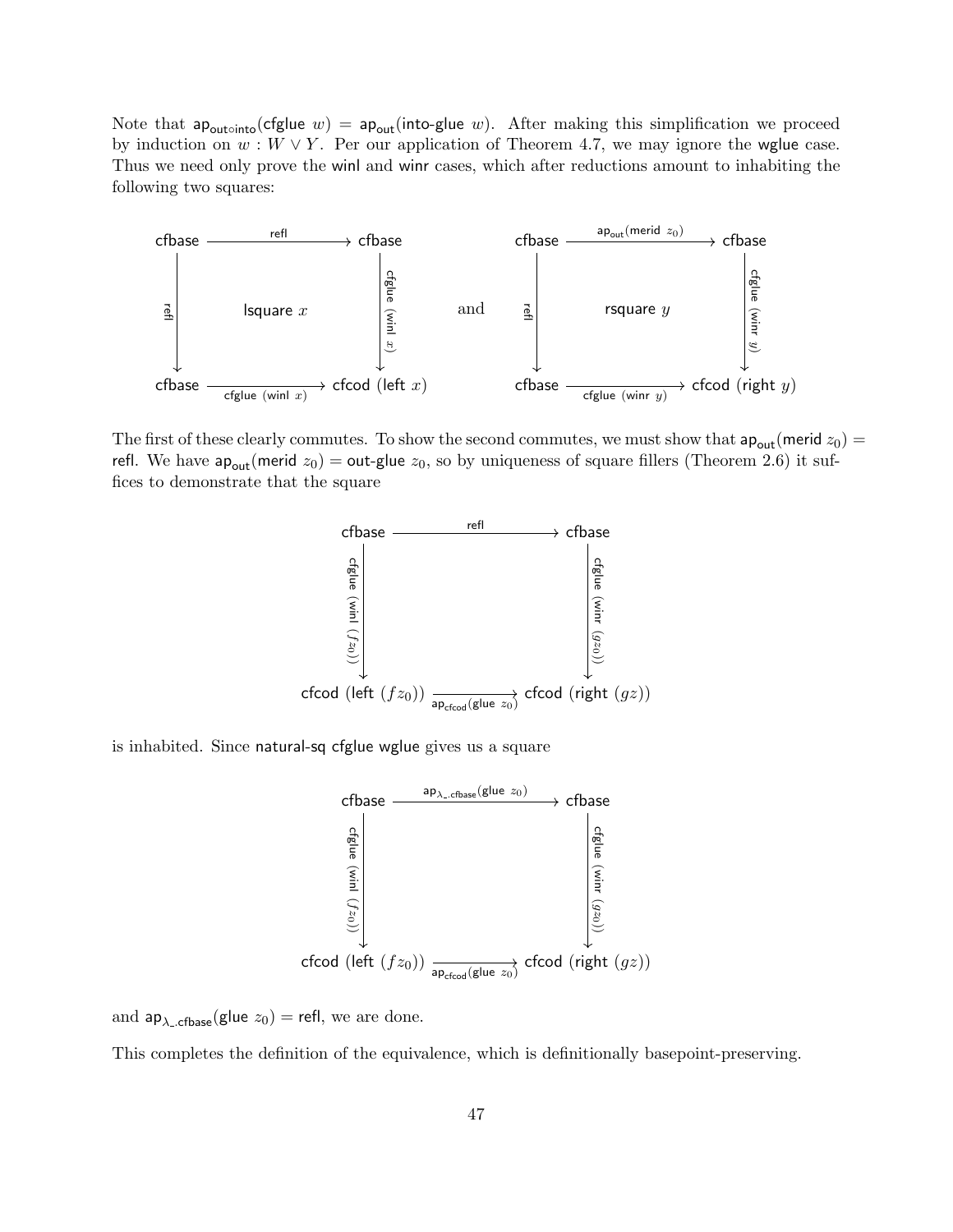#### Constructing the Paths (1) and (2)

By Assertion 1.8, cfcod  $=$   $\frac{V \cdot X \cup^Z Y \rightarrow V}{\text{mod} \, \text{mod} \, \text{mod}}$  and into  $\circ$  cfcod  $\equiv$  ext-glue, so we have the path (1). For (2), Assertion 1.9 gives a path diff  $\circ$  into  $=$   $\frac{U(U\rightarrow \Sigma(X\vee Y))}{\text{diag}(X\vee Y)}$  diff, so it suffices to show  $\prod_{\kappa:\mathsf{Cof}\text{ regime}}$  diff (into  $\kappa$ ) = ext-glue  $\kappa$ . With the help of Theorem 4.7, this is a straightforward proof by induction, which we leave as an exercise for the reader.  $\Box$ 

Combining this result with Theorem 4.3 gives us an exact sequence

$$
\cdots \longrightarrow H^{n-1}(X \vee Y) \stackrel{\text{susp-iso}_{X \vee Y}^{n-1} \circ \text{diff*}}{\longrightarrow} H^n(\Sigma Z) \stackrel{\text{ext-glue*}}{\longrightarrow} H^n(X \sqcup^Z Y) \stackrel{\text{reglue*}}{\longrightarrow} H^n(X \vee Y) \longrightarrow \cdots
$$

We want to extract from this a sequence

$$
\cdots \longrightarrow H^{n-1}(X) \times H^{n-1}(Y) \stackrel{f^*-g^*}{\longrightarrow} H^{n-1}(Z) \stackrel{\partial}{\longrightarrow} H^{n-1}(X \sqcup^Z Y) \stackrel{\langle \text{left}^*, \text{right}^*}{\longrightarrow} H^{n-1}(X) \times H^{n-1}(Y) \longrightarrow \cdots
$$

As before we have  $\partial := \textsf{sup-iso}_Z^{n-1} \circ \textsf{ext-glue}^*$ , now mapping out of a pushout rather than cofiber As before we have  $\sigma = \text{sup-iso}_Z$   $\sigma$  ext-glue, now mapping out of a pushout rather than confidently type. The main work here is in showing that susp-iso ${}^{n-1}_{X\vee Y} \circ$  diff<sup>\*</sup> corresponds to  $f^* - g^*$ . In the codomain we have the equivalence  $\textsf{sup-iso}_Z^{n-1}$ :  $H^n(\Sigma Z) \simeq H^{n-1}(Z)$ , over which the former map corresponds to susp-iso ${}^{n-1}_{X\vee Y}$   $\circ$  diff<sup>\*</sup>  $\circ$  (susp-iso ${}^{n-1}_{Z}$ )<sup>-1</sup>. In the domain we take the equivalence  $H^{n-1}(X \vee Y) \simeq H^n(X) \times H^n(Y)$  given in Theorem 4.6. Over this equivalence, we have that proj<sup>\*</sup> and projr<sup>∗</sup> correspond over the equivalence to the injections into  $H^{n-1}(X) \times H^{n-1}(Y)$ . It therefore suffices to show that

$$
\begin{aligned} &\text{susp-iso}_{X\vee Y}^{n-1}\circ \text{diff}^*\circ (\text{susp-iso}_Z^{n-1})^{-1}\circ \text{projl}^*=f^*,\\ &\text{susp-iso}_{X\vee Y}^{n-1}\circ \text{diff}^*\circ (\text{susp-iso}_Z^{n-1})^{-1}\circ \text{projr}^*=-g^* \end{aligned}
$$

We can compute the first easily:

$$
\begin{aligned} \text{susp-is} & \alpha_{X \vee Y}^{n-1} \circ \text{diff}^* \circ (\text{susp-is} \alpha_Z^{n-1})^{-1} \circ \text{projl}^* = \text{susp-is} \alpha_{X \vee Y}^{n-1} \circ \text{diff}^* \circ (\Sigma \text{projl})^* \circ (\text{susp-is} \alpha_X^{n-1})^{-1} \\ &= \text{susp-is} \alpha_{X \vee Y}^{n-1} \circ (\Sigma \text{projl} \circ \text{diff})^* \circ (\text{susp-is} \alpha_X^{n-1})^{-1} \\ &= \text{susp-is} \alpha_{X \vee Y}^{n-1} \circ (\Sigma f)^* \circ (\text{susp-is} \alpha_X^{n-1})^{-1} \\ &= f^* \end{aligned}
$$

Here we use that  $\Sigma$ projl  $\circ$  diff =  $\Sigma f$ , which is easily evident. With the right projection, we instead have  $\Sigma$ projr ∘ diff =  $\Sigma f$  ∘ flip; thus what remains is to show that flip<sup>\*</sup> is the group inverse. Hence:

**Lemma 4.18.** Let  $X: \mathcal{U}_*$ . The map flip<sup>\*</sup> :  $H^n(\Sigma X) \to H^n(\Sigma X)$  is the group inverse for  $H^n(\Sigma X)$ .

*Proof.* Define a map  $f : \Sigma X \longrightarrow \Sigma X \vee \Sigma X$  by

$$
f \text{ north} := \text{winl south}
$$
\n
$$
f \text{ south} := \text{winr south}
$$
\n
$$
\text{ap}_f(\text{merid } x) = \text{ap}_{\text{winl}}((\text{merid } x)^{-1}) \cdot \text{wglue} \cdot \text{ap}_{\text{winr}}(\text{merid } x)
$$

Note that  $[\mathsf{id}_X, \mathsf{id}_X] \circ f$  is equal to a constant function. If we transport these two functions across the equivalence given by Theorem 4.6, we have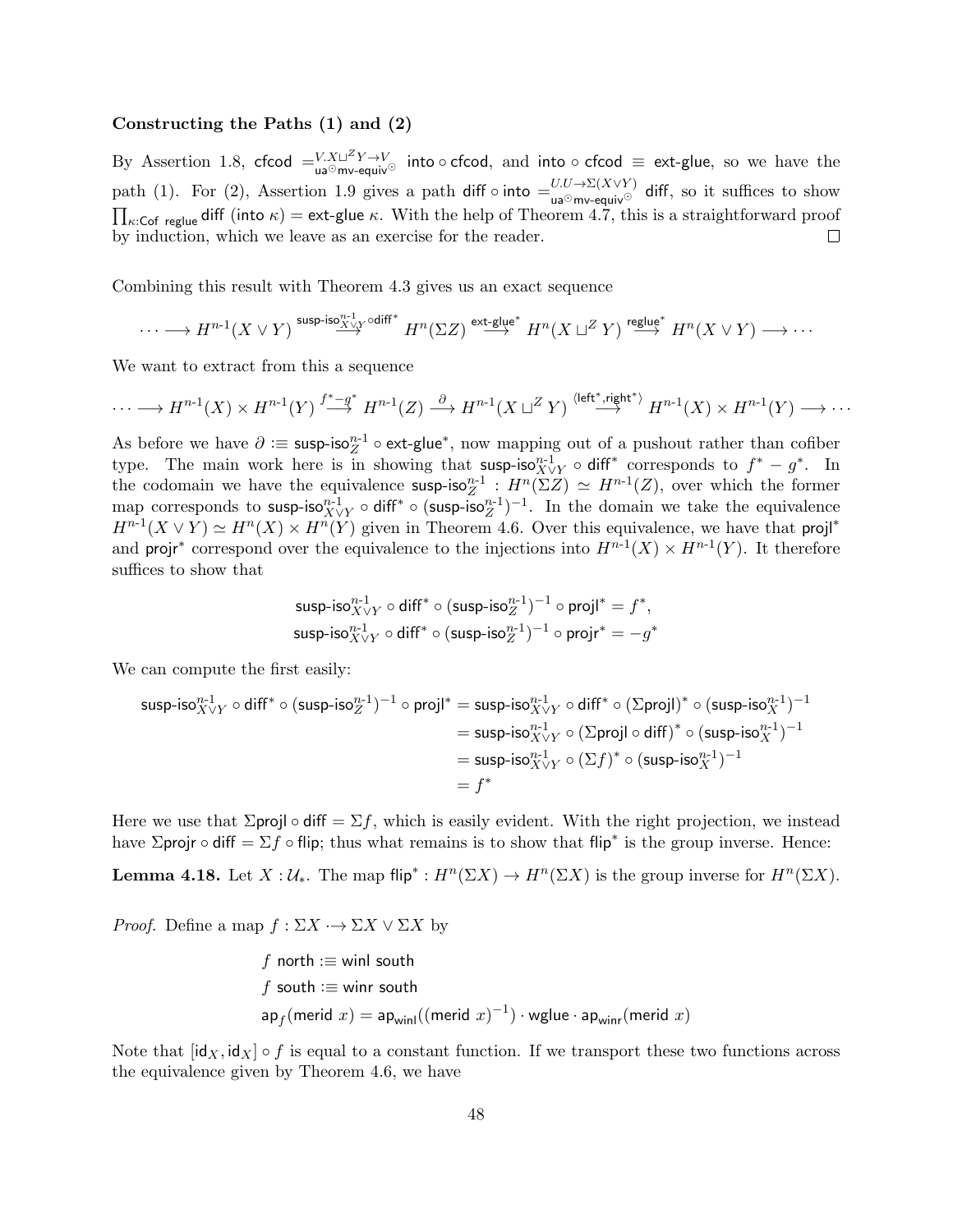$$
H^{n}(\Sigma X) \xrightarrow{\text{[id}_{X},\text{id}_{X}]^{*}} H^{n}(\Sigma X \vee \Sigma X) \xrightarrow{f^{*}} H^{n}(\Sigma X)
$$
  
\n
$$
\xrightarrow{\text{[id}_{X},\text{id}_{X}]^{*}} H^{n}(\Sigma X) \vee H^{n}(\Sigma X) \xrightarrow{f^{*} \circ \text{proj}^{*}+f^{*} \circ \text{proj}^{*}} H^{n}(\Sigma X)
$$

Thus we have that  $f^* \circ \text{proj}^* = -(f^* \circ \text{proj}^*)$ . Finally, we observe that  $f^* \circ \text{proj}^* = \text{proj} \circ f^* = \text{flip}^*$ and  $f^* \circ \text{proj}r^* = \text{proj}r \circ f^* = id^* = id$ , which gives the desired result.  $\Box$ 

## 4.6 Cohomology of Products of Spheres

We now compute the cohomology of arbitrary finite products of spheres in terms of the cohomology of spheres. While the route we take may not be the most straightforward, it gives us the opportunity to demonstrate some more involved equivalence proofs, in particular in Theorems 4.19 and 4.21. We obtain the result by more generally computing  $H^n(S^k \times X)$  in terms of  $H^n(X)$  and the cohomology of spheres. For this, we first use Corollary 4.16 to obtain

$$
\Sigma(S^k \times X) \simeq S^{k+1} \vee \Sigma X \vee \Sigma(S^k \wedge X)
$$

We then show that the suspension of a smash product is equivalent to a join, so that  $\Sigma(S^k \wedge X) \simeq$  $S^k * X$ . Finally, we show that  $S^0 * Z \simeq \Sigma Z$  and that the join commutes with suspension, in the sense that  $(\Sigma Y * Z) \simeq \Sigma (Y * Z)$ . From these it follows that  $S^k * X \simeq \Sigma^{k+1} X$ . Hence,

$$
\Sigma(S^k \times X) \simeq S^{k+1} \vee \Sigma X \vee \Sigma^{k+1} X
$$

and therefore  $H^n(S^k \times X) \simeq H^{n-k}(S^0) \times H^n(X) \times H^{n-k}(X)$ . This is enough to compute the cohomology of finite products of spheres in terms of the cohomology of spheres. Incidentally, it also shows that the suspension of any product of spheres is equivalent to a wedge of spheres.

**Theorem 4.19.** For any  $X, Y : U_*$ , there is a pointed equivalence  $\Sigma(X \wedge Y) \simeq X * Y$ .

In order to simplify this proof, we first prove a lemma in the vein of Theorem 4.7 which enables automatic coherences for induction on  $\Sigma(X \wedge Y)$ .

**Lemma 4.20.** Let  $P : \Sigma(X \wedge Y) \to \mathcal{U}$  be given. In order to construct a term of type  $\prod_{\sigma: \Sigma(X \wedge Y)} P(\sigma)$ , it suffices to give

- an element north :  $P$  north,
- an element south :  $P$  south,
- for  $x: X, y: Y$ , a path  $\overline{\textsf{cfcod}} : \overline{\textsf{north}} = P$ <sub>merid( $\textsf{cfcod}(x,y)$ )</sub> south.

*Proof.* We prove  $\prod_{\sigma: \Sigma(X \wedge Y)} P(\sigma)$  by induction on  $\sigma$ . For the north and south cases we take north and south as given. We must then give, for  $s: X \wedge Y$ , a path  $\overline{\text{north}} =_{\text{merid } s}^P \overline{\text{south}}$ . Since  $X \wedge Y$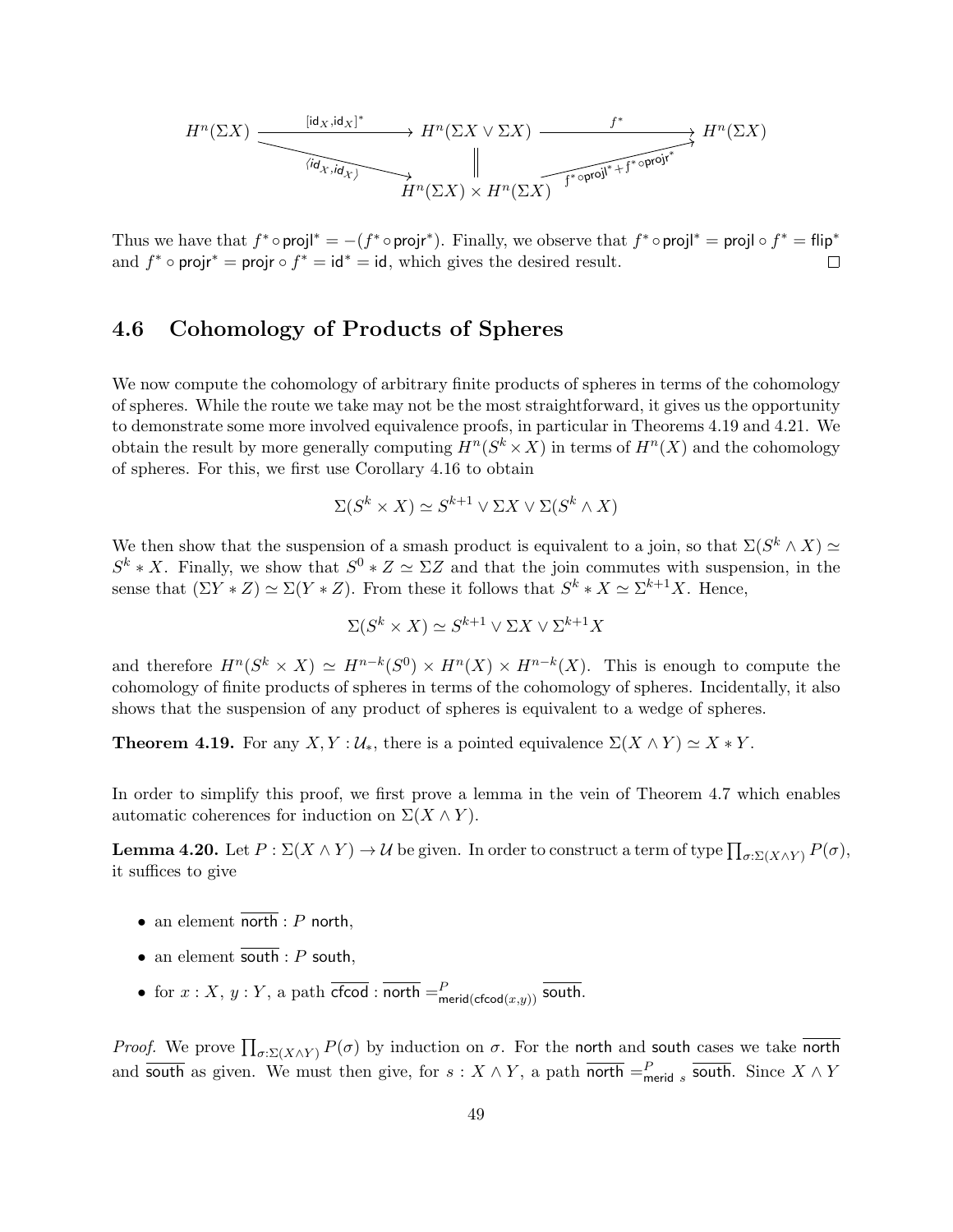is the cofiber type of a pushout satisfying the conditions of Theorem 4.7, we may ignore the highest coherence (the wglue case). We define the cfbase case,  $\overline{\text{cfbase}}$  :  $\overline{\text{north}} = \frac{P}{\text{merid}}$   $\overline{\text{cphase}}$  south, by transporting  $\overline{c}$  for  $(x_0, y_0)$  along the path cfglue(winl  $x_0$ ). Before giving the cfcod case (which we will call  $\overline{c$  food'), we consider what is necessary for the cfglue  $\circ$  winl and cfglue  $\circ$  winr cases. For  $w: X \vee Y$  in general, Lemma 2.7 asks that we provide a dependent square function, where  $\alpha$  is  $\overline{\textsf{cfood}}'(x,y)$ :



Let us refer to this square type as  $S(w, \alpha)$ . Note that we cannot go as in Theorem 4.7 directly, because ∨-in- $\times : X \vee Y \to X \times Y$  is not a section. However, within the cfcod case, we have  $(x, y)$ , so we can separately apply Lemma 4.8 and choose paths  $p(x), q(y)$ : north = north such that  $S(\text{winl } x, p(x) \triangleleft \overline{\text{cfood}}(x, y_0))$  and  $S(\text{winr } y, q(y) \triangleleft \overline{\text{cfood}}(x_0, y))$  are satisfied. If we additionally knew that  $p(x_0) = q(y_0) = \text{refl}$ , we could obtain our result by setting  $\overline{\text{cfcod}}'(x, y) := (p(x))$ .  $q(y)$ ) $\triangleleft \frac{c\cdot f(\cos(x, y))}{f(\cos(x, y))}$ . While our current definition fails to ensure this, we can correct it with a further adjustment. First, take r:  $\overline{\text{north}} = \overline{\text{south}}$  to be the path such that  $S(\text{winl } x_0, r \triangleleft \overline{\text{cfeed}}(x_0, y_0))$  holds. We then choose  $p'(x)$  and  $q'(y)$  such that  $S(\text{winl } x, p'(x) \le r \le \text{cfcod}(x, y_0))$  and  $S(\text{winr } y, q'(y) \le$  $r \triangleleft \overline{\text{cfcod}}(x_0, y)$  are satisfied. By the uniqueness condition of Lemma 4.8, we get that  $p'(x_0) =$  $q'(y_0) =$  refl, and therefore we may take

$$
\overline{\mathsf{cfcod}}'(x,y) : \equiv (p'(x) \cdot q'(y)) \lhd r \lhd \overline{\mathsf{cfcod}}(x,y)
$$

to satisfy both the winl x and winr y square conditions.

 $\Box$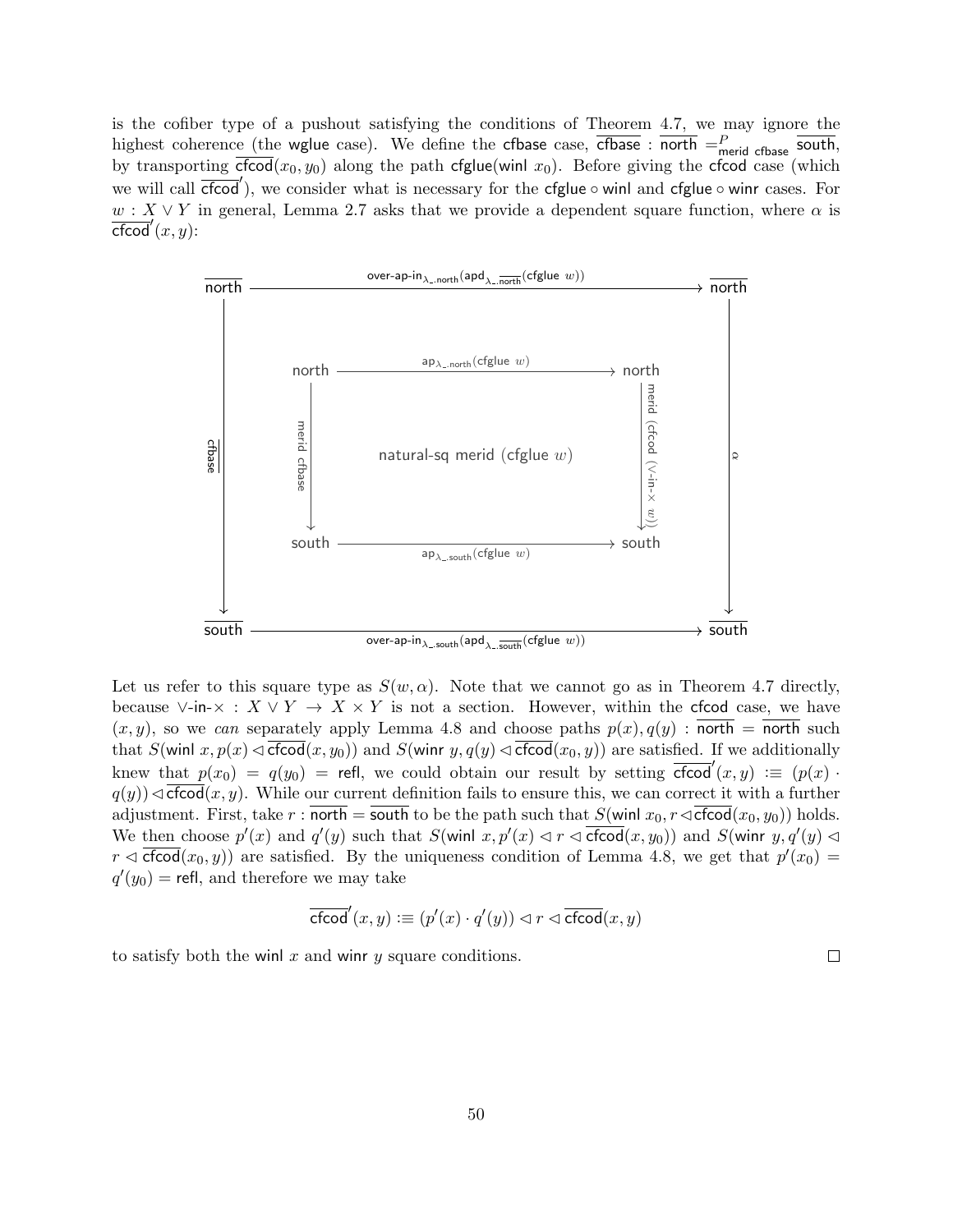*Proof (of Theorem 4.19).* We begin by defining a map out :  $X * Y \to \Sigma(X \wedge Y)$ . We set

out (left x) := north

\nout (right y) := south

\nout (glue 
$$
(x, y)
$$
) := merid (cfood  $(x, y)$ )

For the inverse into :  $\Sigma(X \wedge Y) \to X * Y$ , we set into north :  $\equiv$  left  $x_0$  and into south :  $\equiv$  right  $y_0$ , and take ap<sub>into</sub>(merid s) := into-glue s where into-glue :  $X \wedge Y \rightarrow$  left  $x_0 =$  right  $y_0$  is defined by

into-glue cfbase  $:=$  glue $(x_0, y_0)$ 

$$
\mathsf{into}\text{-}\mathsf{glue}\;(\mathsf{cfcod}\;(x,y))\mathrel{\mathop:}= \mathsf{glue}(x_0,y_0)\cdot \mathsf{glue}(x,y_0)^{-1}\cdot \mathsf{glue}(x,y)\cdot \mathsf{glue}(x_0,y)^{-1}\cdot \mathsf{glue}(x_0,y_0)
$$

We first prove into  $\circ$  out  $\sim$  id. We have glue  $(x_0,y_0)\cdot$  glue $(x,y_0)^{-1}$  as a proof into (out (left  $x))=0$ left  $x,$  and  $\mathsf{glue}(x_0, y_0)^{-1}\cdot \mathsf{glue}(x_0, y)$  as a proof into (out (right  $x)$ ) = right  $x.$  For the glue case, we must construct for  $x : X, y : Y$  a square



By computing  $ap_{intocout}(glue(x, y))$  we see that this commutes.

We now show out ∘ into  $\sim$  id. Here we use Lemma 4.20. Since the north and south cases hold definitionally, we only need to show that  $ap_{\text{outoint}}(\text{merid}(c\text{fcod}(x,y))) = \text{merid}(c\text{fcod}(x,y))$ . We have

 $\mathsf{ap}_\mathsf{outointo}(\mathsf{merid}\;(\mathsf{cfcod}(x,y))) = \mathsf{ap}_\mathsf{out}(\mathsf{glue}(x_0,y_0) \cdot \mathsf{glue}(x,y_0)^{-1} \cdot \mathsf{glue}(x,y) \cdot \mathsf{glue}(x_0,y)^{-1} \cdot \mathsf{glue}(x_0,y_0))$ Now we simply use the fact that  $ap_{out}(glue (\vee-in-x w)) = merid (cfcod (\vee-in-x w)) = merid cfbase$  $\Box$ to cancel the outer terms and reduce this to merid (cfcod  $(x, y)$ ).

Now we have reduced the problem to computing the cohomology of  $S<sup>n</sup> * X$  for  $X: U_*$ . For this it suffices to show first that  $S^0 * X \simeq \Sigma X$  for  $X : U_*$  and then that join is associative. In that case, we have for any  $X, Y : \mathcal{U}_{*}$  that

$$
\Sigma X * Y \simeq (S^0 * X) * Y \simeq S^0 * (X * Y) \simeq \Sigma (X * Y)
$$

The first of these we leave as an exercise to the reader, as it is a straightforward equivalence proof. The second is more complicated. We go by direct equivalence proof; there is a formal proof due to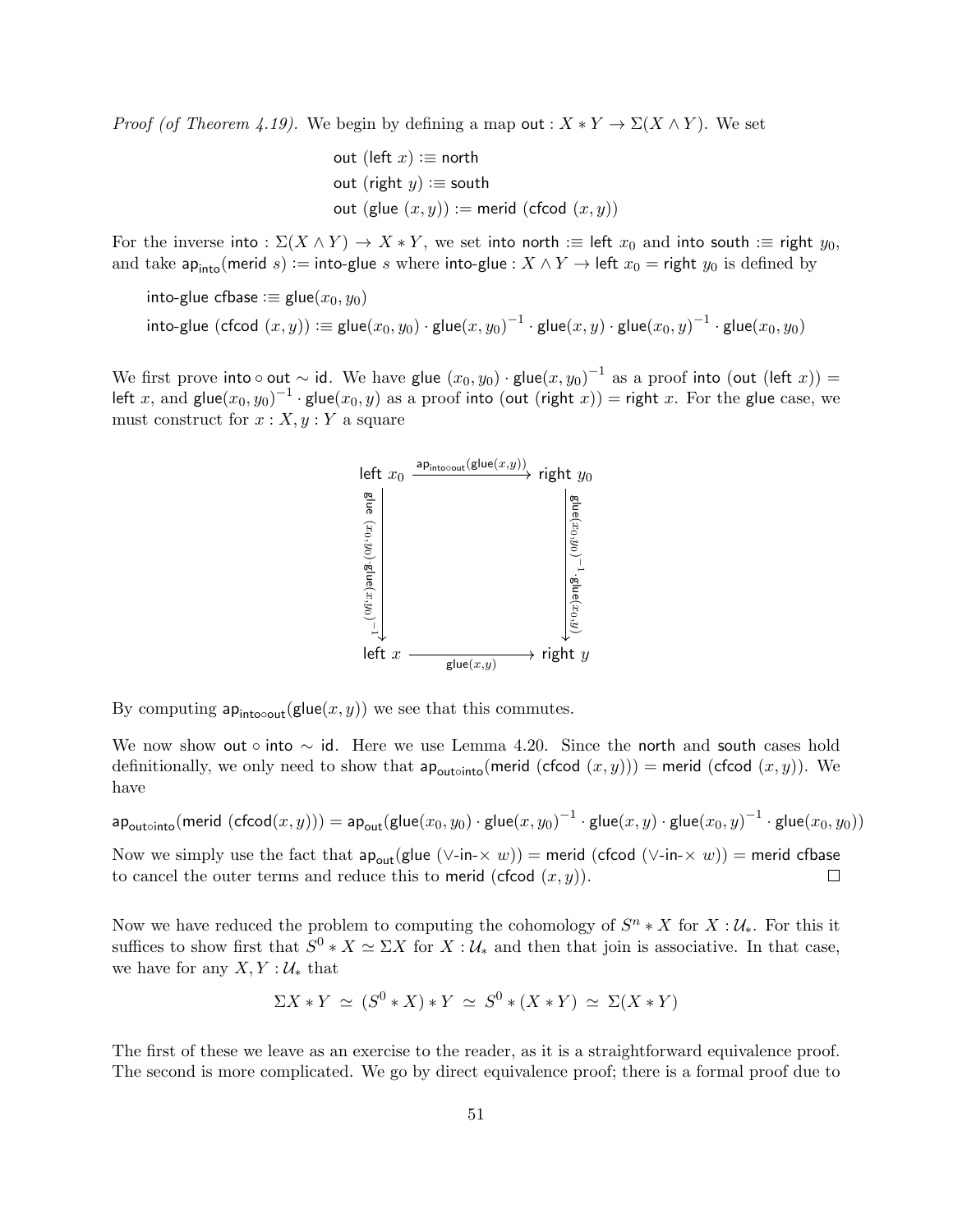Brunerie [11, homotopy. JoinAssoc3x3] which uses the  $3\times3$  lemma, but our proof is simpler for its specificity.

**Theorem 4.21.** For any  $X, Y, Z : U_*,$  there is a pointed equivalence  $(X * Y) * Z \simeq X * (Y * Z)$ .

*Proof.* Since Lemma 4.2 tells us that join is commutative, it suffices to define for  $X, Y, Z : U_*$  a map switch :  $(X * Y) * Z \to (Z * Y) * X$  and then show that this map is involutive.

First we define a map switch-left :  $X * Y \to (Z * Y) * X$  for the left case:

$$
\begin{aligned}\n\text{switch-left (left } x) &:= \text{right } x \\
\text{switch-left (right } y) &:= \text{left (right } y) \\
\text{ap}_{\text{switch-left}}(\text{glue}(x, y)) &:= \text{glue}(\text{right } y, x)^{-1}\n\end{aligned}
$$

We thus take switch (left j) : $\equiv$  switch-left j and switch  $z \equiv$  left (left z). It remains to give for  $(j, z) : (X * Y) \times Z$  a path switch-glue $(j, z)$ : switch-left  $j =$  left (left z). For this we go by induction on  $j$ , first setting

$$
\begin{aligned} \text{switch-glue}(\text{left }x,z):&\equiv \text{glue}(\text{left }z,x)^{-1} \\ \text{switch-glue}(\text{right }y,z):&\equiv \text{ap}_{\text{left}}(\text{glue}(z,y))^{-1} \end{aligned}
$$

To define  $\mathsf{ap}_{j.\mathsf{switch}\text{-}\mathsf{glue}(j,z)}(\mathsf{glue}(x,y))$  would require giving a square



We defer the definition of  $ap_{j,\text{switch-glue}(j,z)}(\text{glue}(x,y))$  for now; the necessary choice will become clear later.

We now show that for  $u : (X * Y) * Z$  we have switch (switch  $u) = u$  (where the two applications of switch are instantiated at the appropriate types). First, we need a proof inv-left :  $\prod_{j:X*Y}$  switch (switch-left j) = left j. The point cases hold definitionally, leaving us to give a family of squares

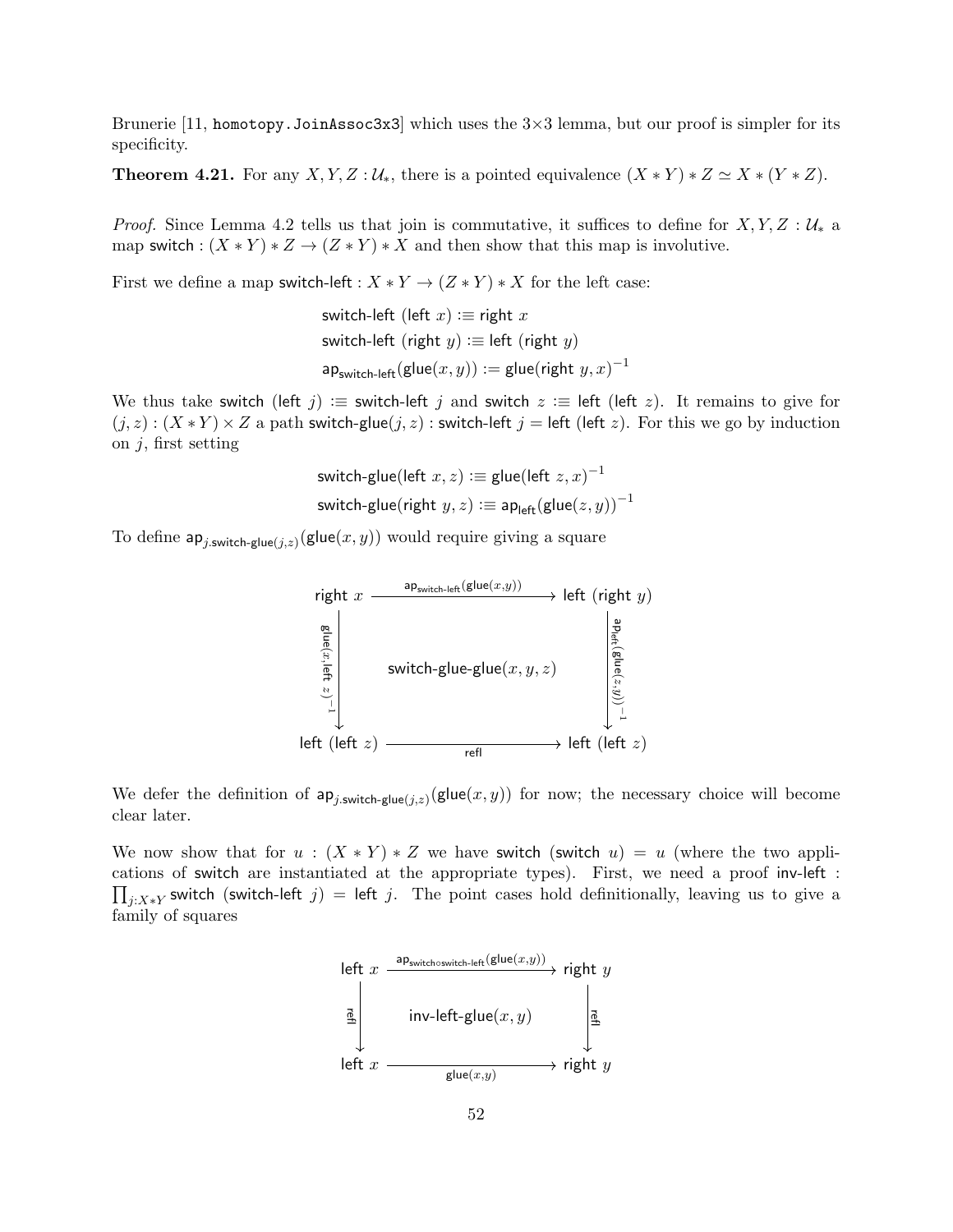Again, we defer this choice. For  $z : Z$  we have switch (switch (right  $z$ )) = right  $z$  definitionally. It remains to give for  $(j, z) : (X * Y) \times Z$  a path inv-glue $(j, z) :$  inv-left  $j = u$  switch (switch  $u$ )=u glue(*j*,z) which  $u$ )=u refl, that is, a square



Fix z : Z. We first observe that  $ap_{switch \text{switch}}(glue(j, z)) = ap_{switch}(switch\text{switch-glue}(j, z))$ , then proceed by induction on  $j: X \times Y$ . For the left and right cases, this amounts to giving two families of squares



By Theorem 2.12, we may prove the glue case by giving for  $(x, y) : X \times Y$  a cube of type

Cube (inv-glue-left
$$
(x, z)
$$
) (inv-glue-right $(y, z)$ ) (natural-sq inv-left (glue $(x, y)$ )) (natural-sq (λj.ap<sub>switch</sub>(switch-glue(glue(j, z)))) (glue $(x, y)$ )) (natural-sq (λj.glue(j, z)) (glue $(x, y)$ )) (natural-sq (λ<sub>-</sub>.refl) (glue $(x, y)$ )))

In this case, however, it is worthwhile to instead use a more restrictive, specialized construction. The above suffers from a proliferation of terms of the form  $ap_{\lambda_1,\ldots}(\ldots)$ , which are propositionally but not definitionally equal to refl; these present substantial complications later on. For this reason, we instead use the following constructions:

**Lemma 4.22.** Let  $f : A \rightarrow B$  and  $b : B$ . For any  $x, y : A, p : x = y, u : fx = b$ , and  $v : fy = b$ , the type  $u =_{p}^{z.fz=b} v$  is equivalent to Square  $u$  (ap<sub>f</sub>p) refl (hy).

*Proof.* By induction we may assume  $p \equiv$  refl, in which case the equivalence given in Lemma 2.4 serves.  $\Box$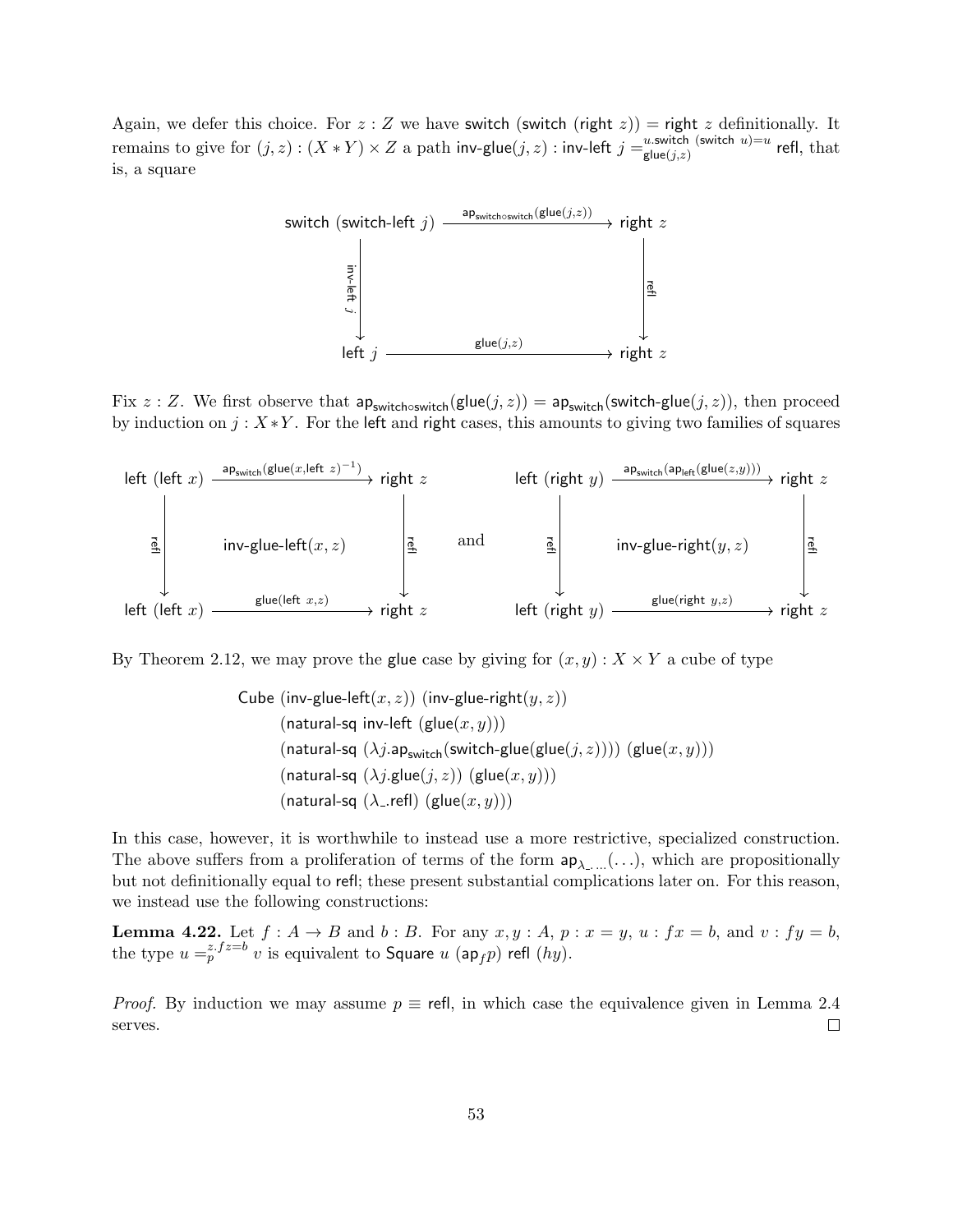**Lemma 4.23.** Let  $f : A \to B$  and  $b : B$  be given along with  $h : \prod_{a : A} f_a = b$  be given. For any  $x,y:A$  and  $p:x=y$  there is a square <code>app-cst-sq</code>  $h$   $p$  of type <code>Square</code>  $(hx)$   $(\mathsf{ap}_{f}(p))$  refl  $(hy).$  In particular, app-cst-sq  $h$  refl = srefl-h.

*Proof.* We take the square corresponding to  $\text{apd}_h p$  over the previous lemma's equivalence. The latter requirement can be confirmed by inducting and tracing through definitions.  $\Box$ 

**Lemma 4.24.** Let  $f_{00}, f_{01} : A \rightarrow B$  and  $b : B$  be given along with  $p_{0} : \prod_{a:A} f_{00}a = f_{01}a$ ,  $p_{-0}$ :  $\prod_{a:A} f_{00}a = b$  and  $p_{-1}$ :  $\prod_{a:A} f_{01}a = b$ . For any  $x, y : A, q : x = y$ , and two squares  $s_x$ : Square  $(p_0x)(p_0x)(p_1x)$  refl and  $s_y$ : Square  $(p_0x)(p_0x)(p_1x)$  refl, we can construct a term of type

$$
s_x =_q^{z.\mathsf{Square}~(p_{0\text{-}}z)~(p_{\text{-}0}z)~(p_{\text{-}1}z)~\text{refl}~s_y
$$

from a term of type

Cube 
$$
s_x
$$
  $s_y$  (natural-sq  $p_0$ . q) (app-cst-sq  $p_0$  q) (app-cst-sq  $p_1$  q) srefl

*Proof.* By induction we may assume  $q \equiv$  refl, in which case Lemma 2.11 applies.

 $\Box$ 

By applying the previous lemma, our obligation is reduced to providing a cube of type

Cube (inv-glue-left
$$
(x, z)
$$
) (inv-glue-right $(y, z)$ ) (natural-sq inv-left (glue $(x, y)$ ))

\n(app-cst-sq  $(\lambda j.\mathsf{ap}_{switch}(\text{switch-glue}(\text{glue}(j,z))))$  (glue $(x, y)$ ))

\n(app-cst-sq  $(\lambda j.\text{glue}(j, z))$  (glue $(x, y)$ ))

\nsrefl

Note that natural-sq inv-left  $(\text{glue}(x, y)) = \text{inv-left-glue}(x, y)$ . To take inventory of the situation, the cube involves three squares each dependent on a pair of variables: inv-glue-left $(x, z)$ , inv-glue-right(y, z), and inv-left-glue(x, y). These three serve to mediate the relationship between the top and bottom squares. Thus our goal is to transform the top square, which is in some way determined by the definition of switch-glue-glue $(x, y, z)$ , into the bottom square via some cube with the right variable dependencies, at which point we will have in hand the necessary definitions for the first three squares.

We begin reducing the top square with the following lemma:

**Lemma 4.25.** Let  $f: A \to B$ ,  $g: B \to C$ , and  $b: B$  be given, along with  $h: \prod_{a:A} fa = b$ . For any  $x, y : A$  and  $p : x = y$ , there is a cube of type

Cube (app-cst-sq (ap<sup>g</sup> ◦ h) p) (ap-square<sup>g</sup> (app-cst-sq h p)) srefl-h (hsquare ap-◦ g f p) srefl srefl-h

where ap-◦ g f p : ap<sub>g∘f</sub>  $p = \mathsf{ap}_g(\mathsf{ap}_f p)$  is defined for  $p : x = y$  by ap-◦ g f refl : $\equiv$  refl.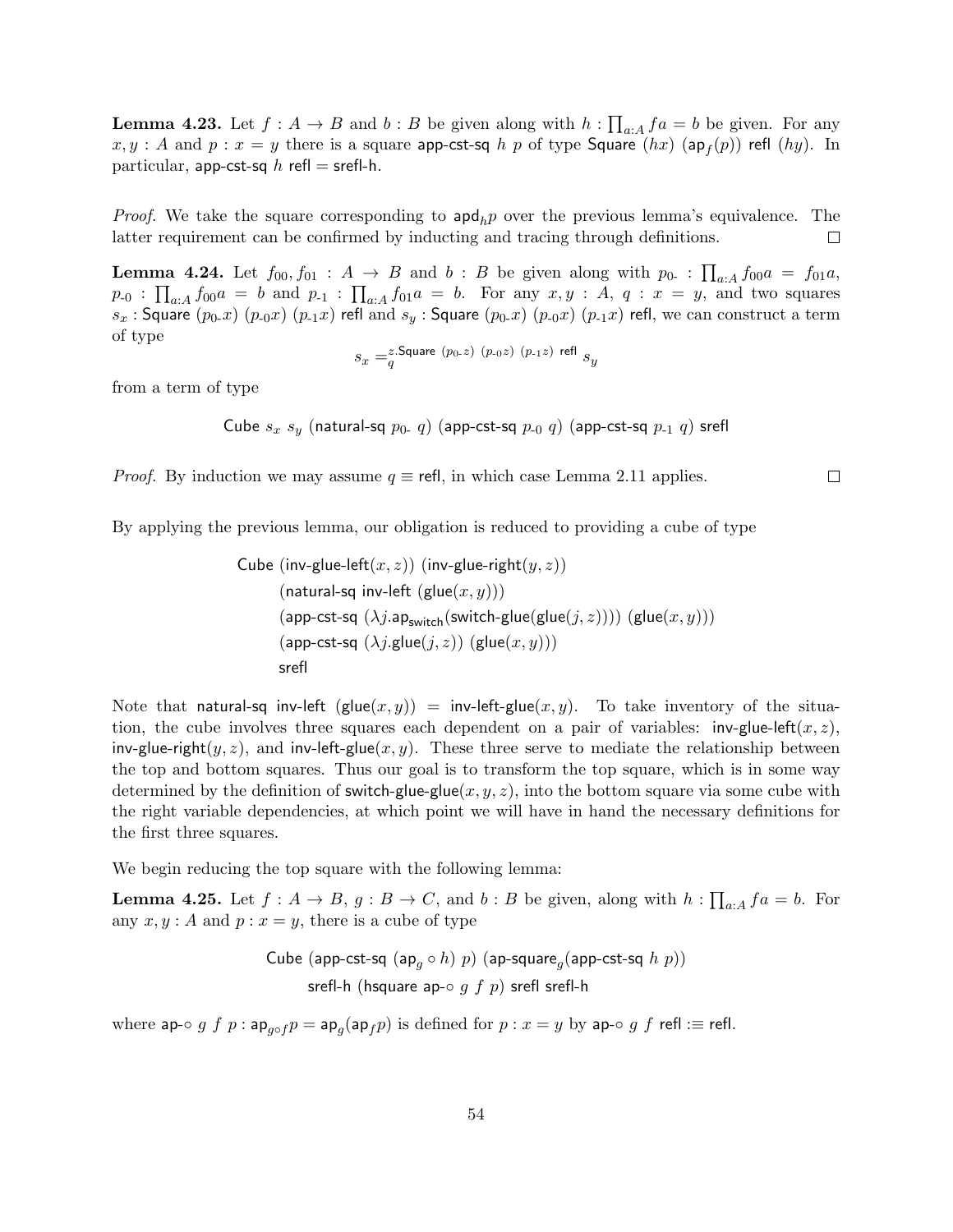*Proof.* By induction we may assume  $p \equiv$  refl, so that  $x \equiv y$ . We are then obligated to give a cube Cube srefl-h $_{\mathsf{ap}_g(hx)}$  (ap-square $_g(\text{srefl-h}_{hx}))$  srefl-h $_{\mathsf{ap}_g(hx)}$  srefl srefl-h $_{\mathsf{ap}_g(hx)}.$  If we generalize from  $hx$  to an arbitrary path and then induct on said path, we reach a case where crefl suffices.  $\Box$ 

We are actually interested in a rotated form of this lemma, where app-cst-sq (ap<sub>q</sub>  $\circ$  h) p is the top face and ap-square<sub>g</sub> (app-cst-sq h p) is the bottom face; for readability, we stick to using left and right as primary faces henceforth. By instantiating with  $g \equiv$  switch,  $h \equiv \lambda j$ . switch-glue(glue(j, z)), and  $p :=$  glue $(x, y)$ , we obtain a cube of type

> Cube (app-cst-sq  $(\lambda j.\text{ap}_{switch}(\text{switch-glue}(glue(j, z))))$  (glue $(x, y))$ ) (ap-square<sub>switch</sub>(app-cst-sq  $(\lambda j$ .switch-glue(glue( $j, z)$ )) (glue $(x, y)$ ))) srefl-h (hsquare (ap-∘ switch switch-left (glue $(x, y)$ ))) srefl srefl-h

for the first step in our reduction. Assuming we define switch-glue such that

app-cst-sq  $(\lambda j$ .switch-glue $(g\text{lie}(j, z)))$   $(g\text{lie}(x, y)) =$  switch-glue-glue $(x, y, z)$ 

we must choose a definition of switch-glue-glue to move forward. We would like it to reduce approximately to app-cst-sq  $(\lambda k.\text{glue}(k, x))$  (glue $(z, y)$ ), modulo some involutive rearrangement, so that two applications compose to give app-cst-sq  $(\lambda j.$ glue $(j, z))$  (glue $(x, y)$ ). Compare the two square types:



Note that  $\mathsf{ap}_{\mathsf{switch-left}}(\mathsf{glue}(x,y)) = \mathsf{glue}(\mathsf{right}\; y,x)^{-1}.$  We see that the frame of switch-glue-glue $(x,y,z),$ modulo the previous equality, is a rearrangement of the frame of app-cst-sq  $(\lambda k.\text{glue}(k, x))$  (glue $(z, y)$ ). We define a function extending this rearrangement from types to terms.

**Lemma 4.26.** For  $A : U$ , let points  $a, b, c : A$  and paths  $p : a = b, q : a = c, r : c = b$  be given. There is a map massage : Square  $p$   $q$  refl  $r \rightarrow$  Square  $p^{-1}$   $r^{-1}$  refl  $q^{-1}.$ 

Proof. By based square induction per Lemma 2.1, with the bottom (reflexive) face fixed. We define massage srefl  $:=$  srefl.  $\Box$ 

This transformation has the following three properties, the first of which captures its "involutive" nature.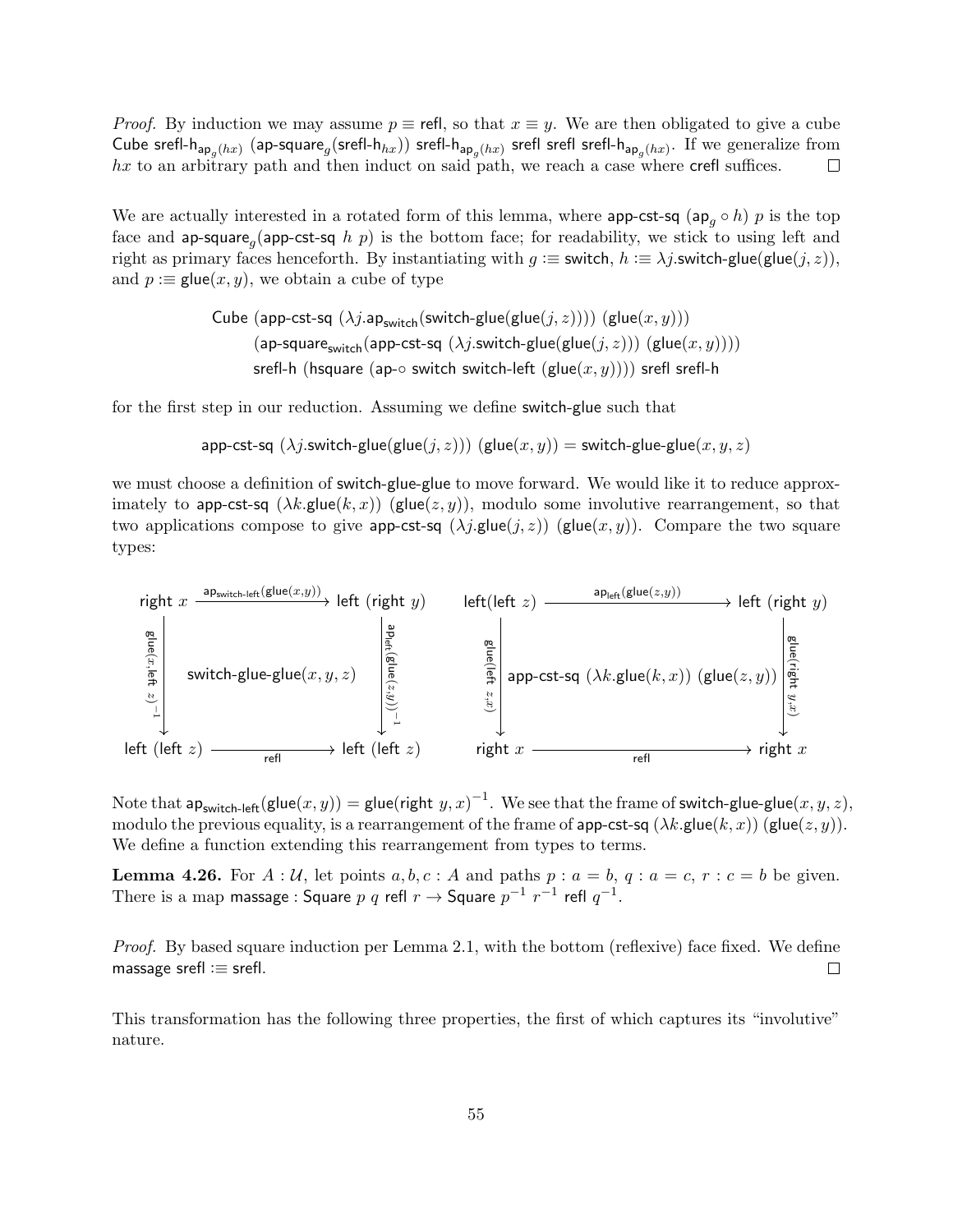**Lemma 4.27.** For  $A : \mathcal{U}$ , points  $a, b, c : A$ , paths  $p : a = b, q : a = c, r : c = b$ , and square s : Square  $p \, q$  refl  $r$ , there is a cube of type

> Cube (massage (massage  $s$ )) s  $((-1)$ -involutive  $p)$   $((-1)$ -involutive  $q)$  srefl  $((-1)$ -involutive  $r)$

where  $(^{-1})$ -involutive  $t : t^{-1^{-1}} = t$  is defined by  $(^{-1})$ -involutive refl :≡ refl.

Proof. By based square induction on s.

**Lemma 4.28.** Let  $A, B : \mathcal{U}$  and  $f : A \rightarrow B$  be given. For any points  $a, b, c : A$ , paths  $p : a = b$ ,  $q : a = c, r : c = b$ , and square s: Square p q refl r, there is a cube of type

 $\mathsf{Cube}\ (\mathsf{ap}\text{-}\mathsf{square}_f(\mathsf{massage}\ s))\ (\mathsf{massage}\ (\mathsf{ap}\text{-}\mathsf{square}_f s))$ (hsquare  $(ap-(^{-1})$   $f$   $p$ )) (hsquare  $(ap-(^{-1})$   $f$   $q$ )) srefl (hsquare  $(ap-(^{-1})$   $f$   $r$ ))

where  $\mathsf{ap}$ - $({}^{-1})$   $g$   $t:$   $\mathsf{ap}_g(t^{-1}) = (\mathsf{ap}_g t)^{-1}$  is defined by  $\mathsf{ap}$ - $({}^{-1})$   $g$  refl : $\equiv$  refl.

Proof. By based square induction on s.

**Lemma 4.29.** Let a cube c: Cube  $s_{left} s_{right} s_{right} s_{top}$  srefl  $s_{front}$  be given, where the types of the squares are constrained as necessary. Then there is a cube of type

Cube (massage  $s_{left}$ ) (massage  $s_{right}$ )  $(s_{back}^{-1}$ v)  $(s_{front}^{-1}$ v) srefl  $(s_{top}^{-1}$ v)

where  $^{-1}$ <sup>v</sup> : Square  $p_0$ .  $p_{\text{-}0}$   $p_{\text{-}1}$   $p_{\text{1}}$   $\rightarrow$  Square  $(p_0\text{-}{}^1)$   $p_{\text{-}1}$   $p_{\text{-}0}$   $(p_1\text{-}{}^1)$  is the vertical inverse for squares defined by  $\mathsf{srefl}^{-1\mathsf{v}}:\equiv \mathsf{srefl}.$ 

Proof. By based cube induction, with details left to the reader.

We now define switch-glue-glue(x, y, z) to be the filler which satisfies the cube

Cube (switch-glue-glue(x, y, z)) (massage (app-cst-sq  $(\lambda k.\text{glue}(k, x))$  (glue(z, y)))) srefl-h (hsquare  $(u(x, y))$ ) srefl srefl-h

where  $u(x, y)$  is the path ap<sub>switch-left</sub>(glue(x, y)) = glue(right  $y, x$ )<sup>-1</sup>. We need one more lemma concerning app-cst-sq to complete the proof.

**Lemma 4.30.** Let  $f : A \to B$  and  $b : B$  be given along with  $h_1, h_2 : \prod_{a : A} f_a = b$  and a homotopy  $\alpha$ :  $\prod_{a:A} h_1 a = h_2 a$ . For any  $a_1, a_2 : A$  and  $p : a_1 = a_2$ , there is a cube of type

> Cube (app-cst-sq  $h_1$  p) (app-cst-sq  $h_2$  p) (hsquare  $(\alpha a_1)$ ) srefl-h srefl-h (hsquare  $(\alpha a_2)$ )

 $\Box$ 

 $\Box$ 

 $\Box$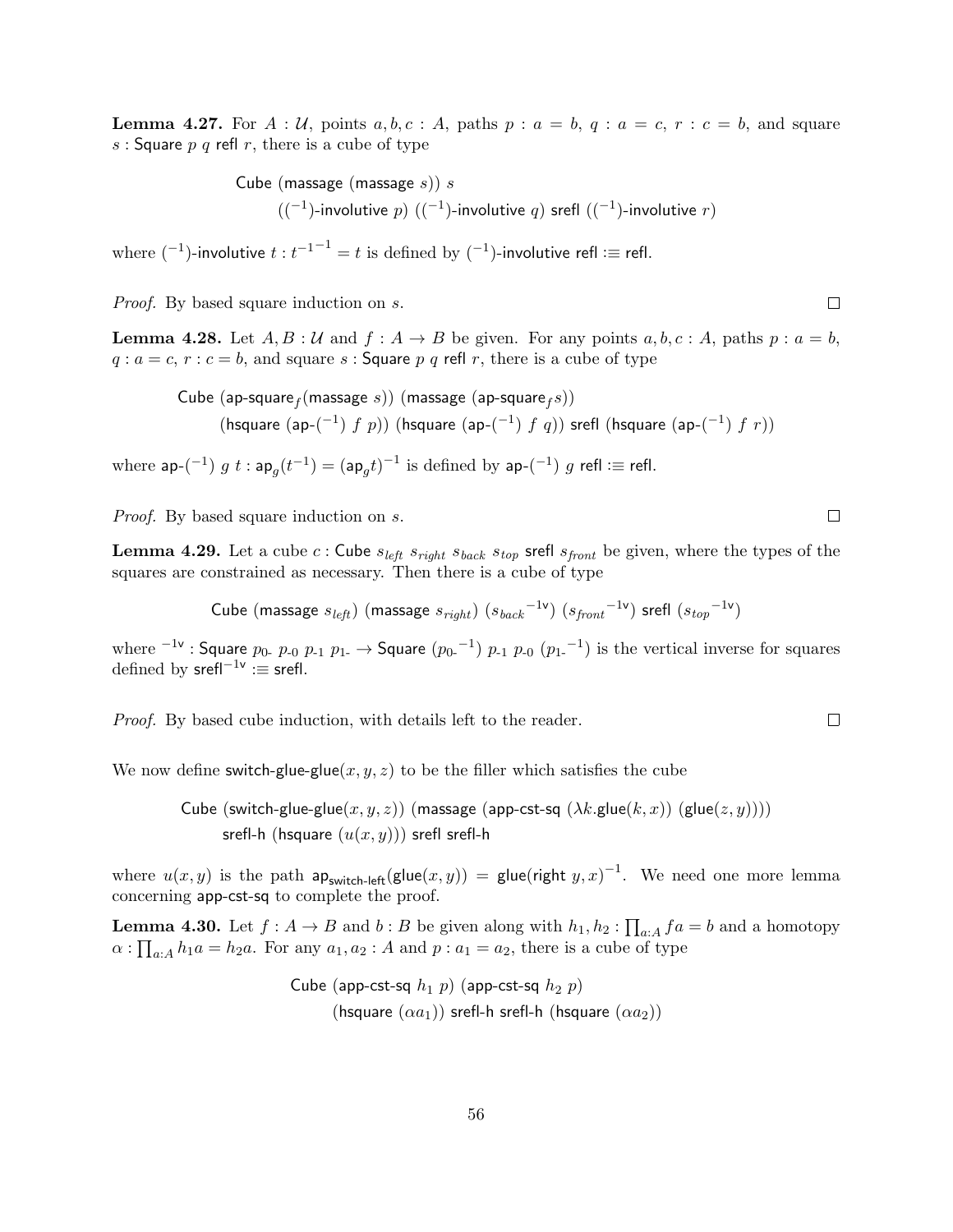*Proof.* First by induction on  $p$ , which leaves

Cube srefl-h<sub>h<sub>1</sub>a<sub>1</sub></sub> srefl-h<sub>h<sub>2</sub>a<sub>1</sub></sub>  
(hsquare (
$$
\alpha a_1
$$
)) srefl srefl (hsquare ( $\alpha a_1$ ))

We may then generalize and induct on  $\alpha a_1$  and  $h_1 a_1$ , after which crefl serves.

We therefore have a tower of cubes as follows, omitting all but the left and right faces:



In order for this to complete the proof, we must confirm that the back face is dependent only on  $(x, z)$ , the top face only on  $(x, y)$ , and the front face only on  $(y, z)$ , with the bottom face being srefl. We leave this routine verification to the reader. Defining inv-glue-left(x, z), inv-left-glue(x, y), and inv-glue-right( $y, z$ ) appropriately and applying the necessary rotation to the completed cube gives the final result.  $\Box$ 

Per the reasoning described at this section's introduction, we conclude with a theorem.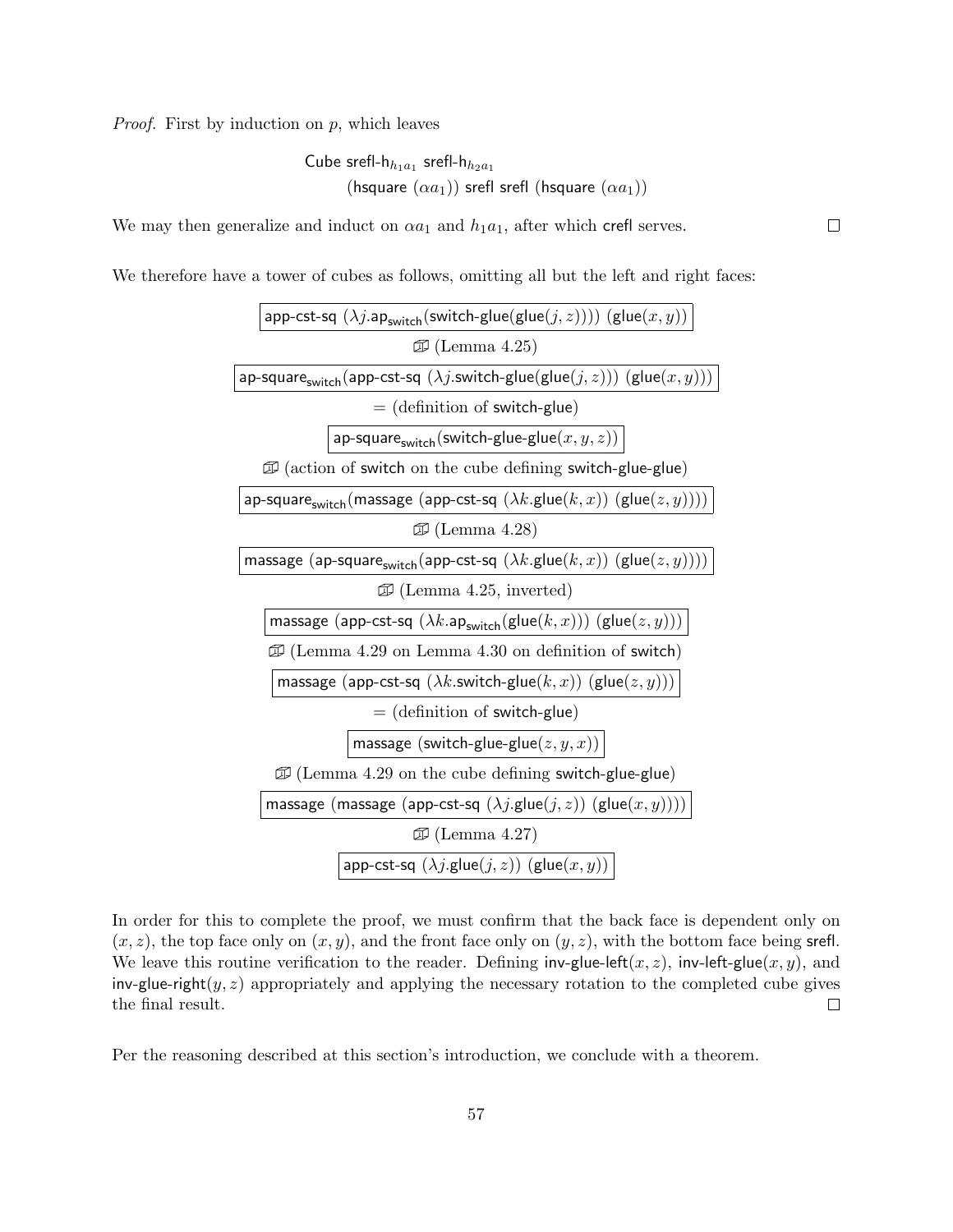**Theorem 4.31.** For any  $X : \mathcal{U}_*$  and  $k : \mathbb{N}$ , there is a pointed equivalence  $\Sigma(S^k \times X) \simeq S^{k+1} \vee$  $\Sigma X \vee \Sigma^{k+1} X$ . As such,  $H^n(X) \simeq H^{n-k}(S^0) \times H^n(X) \times H^{n-k}(X)$ .

Corollary 4.32. If  $X : U_*$  is a finite product of spheres, then  $\Sigma X$  is homotopy equivalent to a finite wedge of spheres. There is thus a finite set of indices  $m_1, \ldots, m_i : \mathbb{Z}$  such that, for any  $n : \mathbb{Z}$ ,

$$
H^n(X) \simeq \prod_{1 \le j \le i} H^{n+m_j}(S^0)
$$

*Proof.* By iterating the previous theorem, coupled with the fact that  $\Sigma(X \vee Y) \simeq \Sigma X \vee \Sigma Y$ , which follows formally from the adjunction  $\Sigma \dashv \Omega$  proved in Theorem 3.1.  $\Box$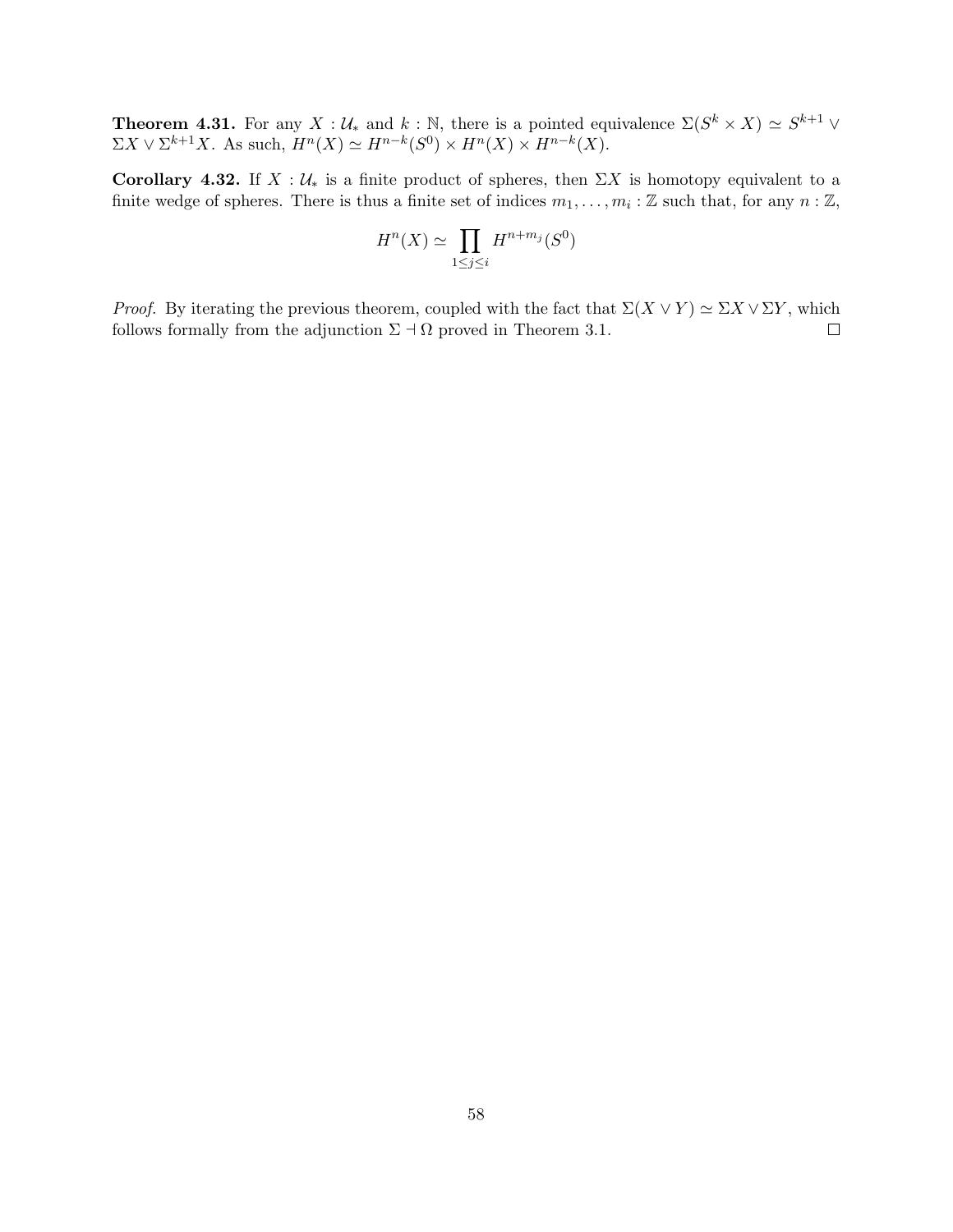# Chapter 5

# Conclusions and Future Work

By now, we hope the reader has some understanding of the process of reasoning about higher inductive types in homotopy type theory. We can see that basic homotopy theory is possible and even accessible in HoTT, but there are practical limitations to its further development.

While cubical reasoning has proved valuable for simplifying previously infeasible proofs, standard homotopy type theory is *globular* by default, taking the concept of path rather than cube as primitive. While we were able to define 2- and 3-dimensional cube types within the theory, there is no known uniform definition of n-dimensional cube types. Moreover, it can be clumsy to prove results about cubes using only the standard eliminator which comes with an inductive definition. There is current work by Coquand et al. [4], Brunerie and Licata [3], and Altenkirch and Kaposi [1] on designing natively cubical type theories, which support various cubical operations as primitives and for which the induction principles are derived theorems. These have (or are expected to have) the additional benefit of computational interpretation, which, besides being a fundamental property of a type theory, could validate additional definitional equalities which only hold propositionally in standard HoTT. While many of these, such as the equality ap-◦ g f p :  $ap_{g \circ f} p = ap_g(ap_f p)$ which we defined in the join associativity proof, can be glossed over in paper proofs, they introduce significant boilerplate to proof code, and in higher-dimensional proofs such as the aforementioned we may be forced to reason about them explicitly. It is still unclear which of subset of the several possible cubical operations is best suited for type theory, as well as which class of higher inductive types can be supported. Of course, no consensus on the nature of higher inductive types exists even for standard HoTT, and we may hope that the cubical work clarifies the issue in general.

The second issue, which we touched upon in our discussion of sequential colimits in §3.3, is the lack of internal notion of definitional or exact equality in homotopy type theory. This is an old gripe with intensional type theory: because the elimination rule for the identity type is transportational, rather than substitutional, proofs become bogged down with transport operations. With homotopy type theory we have seen a new benefit to this extra work, the ability to work with types with nontrivial path structure. When it comes to "discrete" types, however, such as the natural numbers, we are still left carrying through transport operations which are morally trivial. The HoTT community has long been aware of this issue, as evidenced by a mention in [8, p.12]. There has been work on systems [25, 20] which fix the issue by introducing an internal notion of exact, substitutional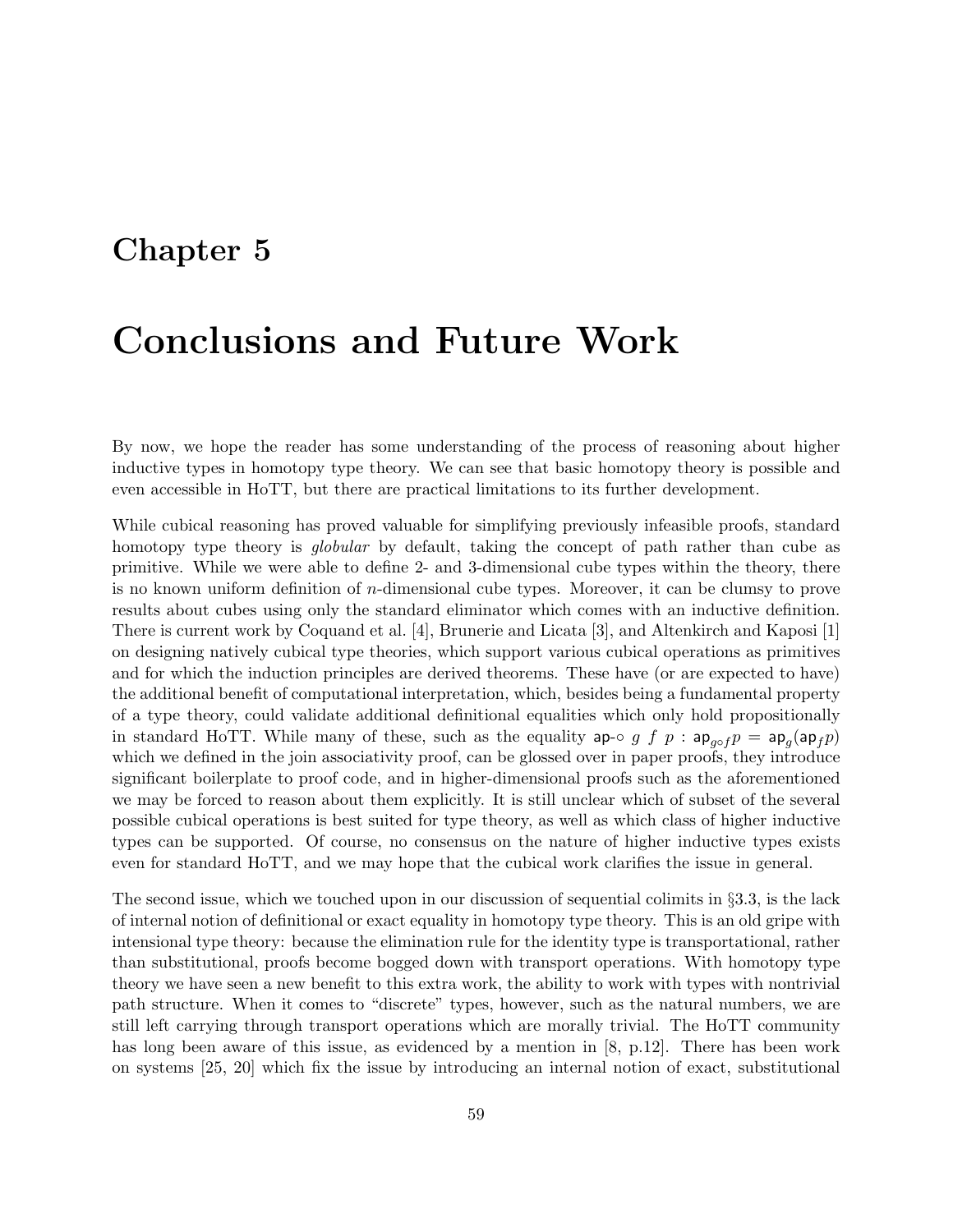equality. This work is motivated by a desire to give a uniform definition of *semi-simplicial types* in HoTT. Much like the cube types above, we can define  $n$ -truncated semi-simplicial types for any particular n, but defining them uniformly as a family parameterized by  $n$  seems to require infinite coherence conditions which are inexpressible in HoTT. Our use case, on the other hand, only involves finite but overwhelming transport requirements. We might hope to define an algorithm which, by inserting appropriate transport operations, elaborates proofs from a theory where a particular propositional identification is assumed to be exact into standard HoTT.

These questions aside, what directions are open to us for formalizing cohomology in HoTT? There is the classical theorem that all Eilenberg-Steenrod cohomology theories arise from spectra; although we cannot prove this generally in HoTT for lack of additivity, we could prove that it holds when restricted to a smaller class of spaces. This would be the class of spaces whose cohomology is determined by that of the spheres, and another goal could be to compute said cohomology. It could be practically useful to give an algorithm for computing the cohomology of types presented as higher inductives. An alternative direction is the construction of cohomological spectral sequences as suggested by Shulman [23]. Finally, classical cohomology theories depend not only on homotopy type but on differential, smooth, or some other structure. While standard HoTT is ignorant to this structure, cohesive homotopy type theory can capture it by postulating axiomatic cohesion operators in the style of Lawvere [12]. Schreiber and Shulman have used this system to define differential cohomology as part of work on quantum field theory [21].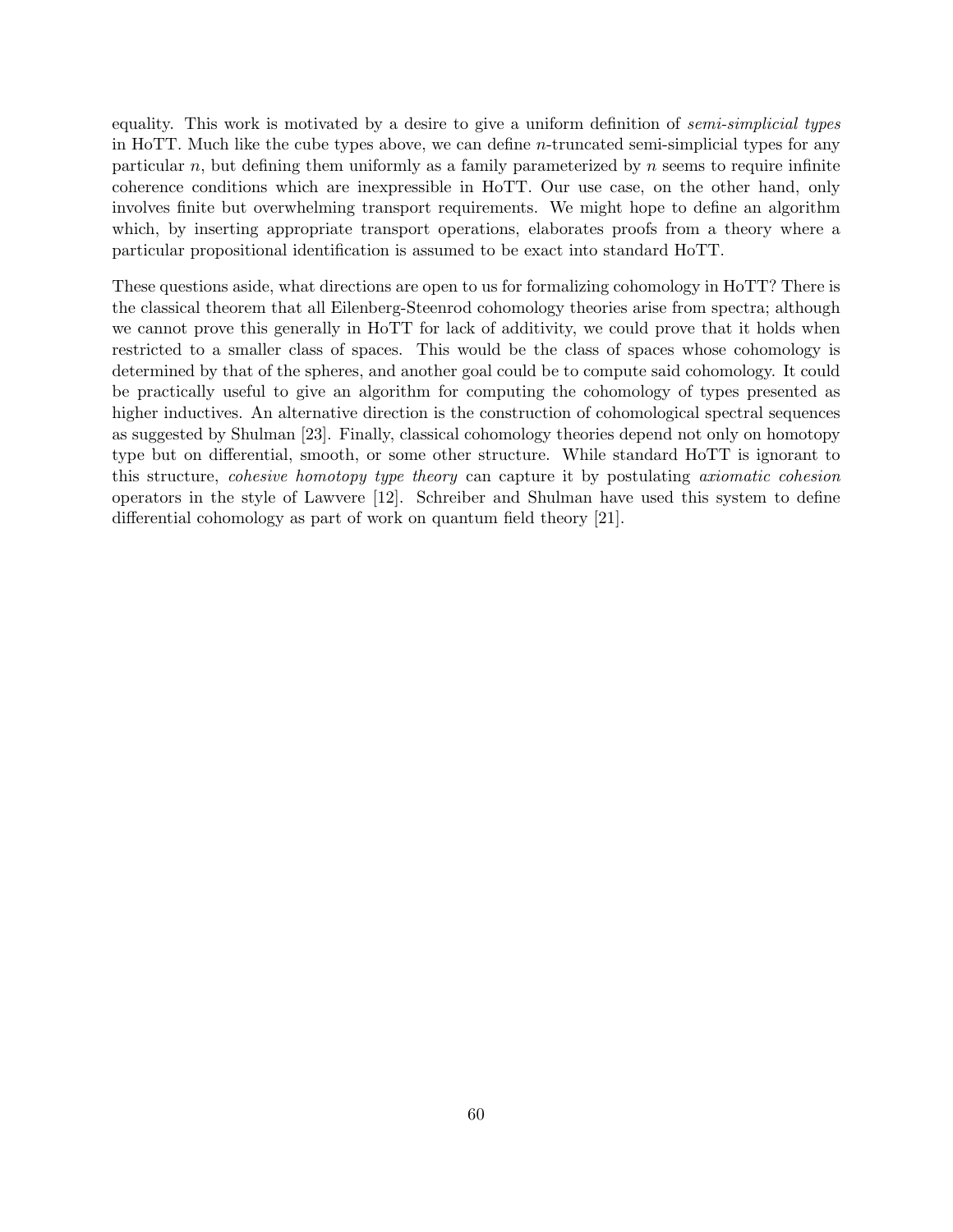# Appendix A

# Formalization Reference

The Agda library in which this work was formalized is available at github.com/HoTT/HoTT-Agda. This thesis is current to the library as of December 16, 2015. This index does not cover all dependencies, but should be sufficient for the reader to trace them out.

| Chapter        | Section        | Relevant Modules                                                         |
|----------------|----------------|--------------------------------------------------------------------------|
| 1              | 1              | lib. Basics, cohomology. FunctionOver                                    |
|                | $\overline{2}$ | lib.Pointed, cohomology.FunctionOver, lib.types.LoopSpace                |
|                | 3              | lib.types.Types                                                          |
|                | $\overline{4}$ | lib.NType, lib.types.Truncation                                          |
|                | 5              | lib.types.Group, lib.groups.Groups                                       |
| $\overline{2}$ | $\mathbf{1}$   | lib.cubical.Square, lib.cubical.SquareOver                               |
|                | $\overline{2}$ | lib.cubical.Cube                                                         |
| 3              | $\mathbf{1}$   | cohomology. Theory, cohomology. Exactness                                |
|                | 2              | cohomology.SpectrumModel, cohomology.SuspAdjointLoopIso,                 |
|                |                | cohomology. Choice                                                       |
|                | 3              | cohomology.EMModel, homotopy.EilenbergMacLane,                           |
|                |                | lib.types.EilenbergMacLane1, lib.types.NatColim,                         |
|                |                | homotopy. SpaceFromGroups                                                |
| $\overline{4}$ | $\overline{0}$ | cohomology.BaseIndependence                                              |
|                | 1              | cohomology.CofiberSequence, cohomology.LongExactSequence                 |
|                | $\overline{2}$ | cohomology.ProductRepr, cohomology.WedgeCofiber, cohomology.Wedge        |
|                | 3              | homotopy.elims.CofPushoutSection                                         |
|                | 4              | cohomology.Unit, cohomology.Functor, cohomology.SplitExactRight,         |
|                |                | homotopy. SuspSectionDecomp homotopy. CofiberComp, homotopy. SuspProduct |
|                | 5              | cohomology.MayerVietoris, cohomology.MayerVietorisExact                  |
|                | 6              | homotopy.elims.SuspSmash, homotopy.SuspSmash,                            |
|                |                | homotopy.JoinAssocCubical, cohomology.SphereProduct                      |
|                |                |                                                                          |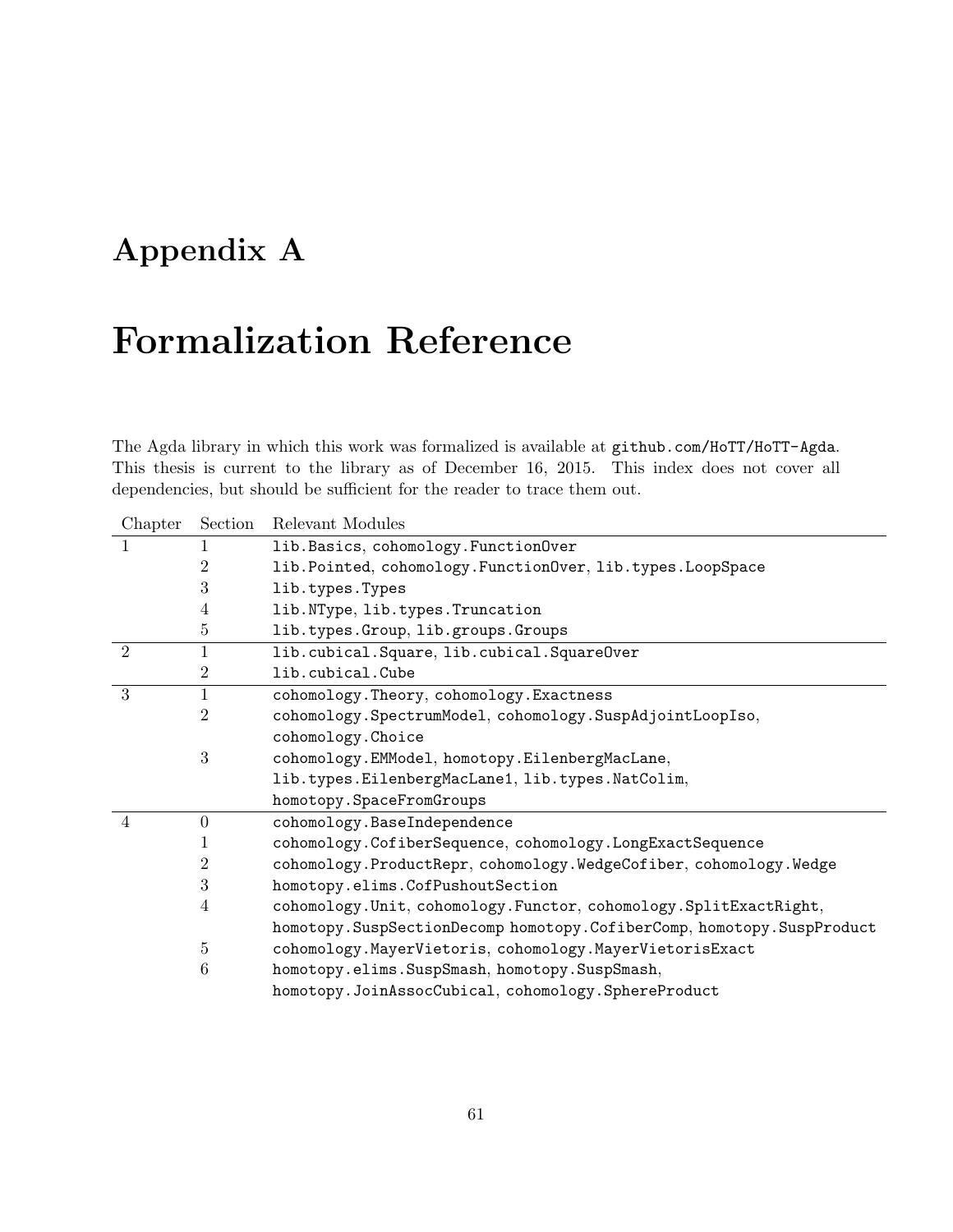# Bibliography

- [1] Thorsten Altenkirch and Ambrus Kaposi. A syntax for cubical type theory. Available from http://www.cs.nott.ac.uk/ txa/publ/ctt.pdf, 2014.
- [2] Steve Awodey. Category Theory. Oxford Logic Guides, Oxford University Press, 2006.
- [3] Guillaume Brunerie and Daniel R. Licata. Cubical infinite-dimensional type theory. Talk at Oxford Workshop on Homotopy Type Theory, November 2014. Available from https://youtube.com/user/OxfordQuantumVideo.
- [4] Cyril Cohen, Thierry Coquand, Simon Huber, and Anders Mörtberg. Cubical. Programming language implementation. Available from https://github.com/simhu/cubical.
- [5] Eldon Dyer and Joseph Roitberg. Note on sequences of mayer-vietoris type. Proceedings of the American Mathematical Society, 80(4):pp. 660–662, 1980.
- [6] Samuel Eilenberg and Norman E. Steenrod. Foundations of Algebraic Topology. Princeton University Press, 1952.
- [7] Eric Finster. Cohomology in homotopy type theory. Video, March 2013. Available from https://video.ias.edu/univalent/1213/0306-EricFinster.
- [8] The Univalent Foundations Program; Institute for Advanced Study. Homotopy Type Theory: Univalent Foundations of Mathematics. Available from homotopytypetheory.com/book, 2013. References current as of December 16, 2015.
- [9] Allen Hatcher. Algebraic Topology. Cambridge University Press, 2002.
- [10] Martin Hofmann and Thomas Streicher. The groupoid interpretation of type theory. In Twenty-five years of constructive type theory (Venice, 1995), volume 36 of Oxford Logic Guides, pages 83–111. Oxford Univ. Press, New York, 1998.
- [11] HoTT-agda. Agda library. Available from https://github.com/HoTT/HoTT-Agda.
- [12] F. William Lawvere. Axiomatic cohesion. Theory and Applications of Categories, 19(3):41–49, 2007.
- [13] Daniel R. Licata. hott-agda. Agda library. Available from https://github.com/dlicata335/hottagda.